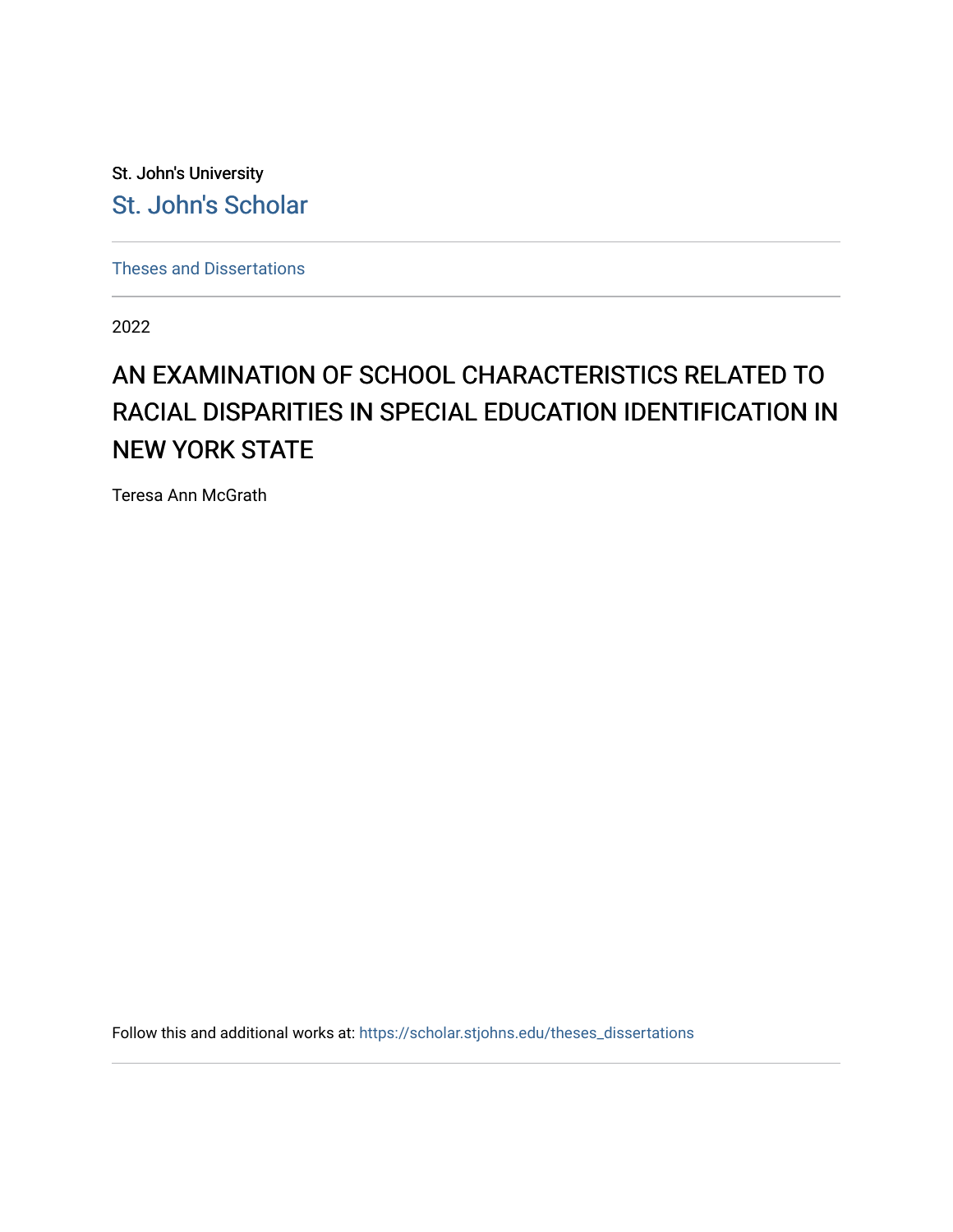# AN EXAMINATION OF SCHOOL CHARACTERISTICS RELATED TO RACIAL DISPARITIES IN SPECIAL EDUCATION IDENTIFICATION IN NEW YORK STATE

A dissertation submitted in partial fulfillment of the requirements for the degree of

DOCTOR OF EDUCATION

to the faculty of the

# DEPARTMENT OF ADMINISTRATIVE AND INSTRUCTIONAL LEADERSHIP

of

# THE SCHOOL OF EDUCATION

at

# ST. JOHN'S UNIVERSITY

New York

by

Teresa A. McGrath

 $\frac{1}{2}$  ,  $\frac{1}{2}$  ,  $\frac{1}{2}$  ,  $\frac{1}{2}$  ,  $\frac{1}{2}$  ,  $\frac{1}{2}$  ,  $\frac{1}{2}$  ,  $\frac{1}{2}$  ,  $\frac{1}{2}$  ,  $\frac{1}{2}$  ,  $\frac{1}{2}$  ,  $\frac{1}{2}$  ,  $\frac{1}{2}$  ,  $\frac{1}{2}$  ,  $\frac{1}{2}$  ,  $\frac{1}{2}$  ,  $\frac{1}{2}$  ,  $\frac{1}{2}$  ,  $\frac{1$ 

Submitted Date 11/12/2021 Approved Date 1/30/2022

Teresa A. McGrath Dr. Stephen Kotok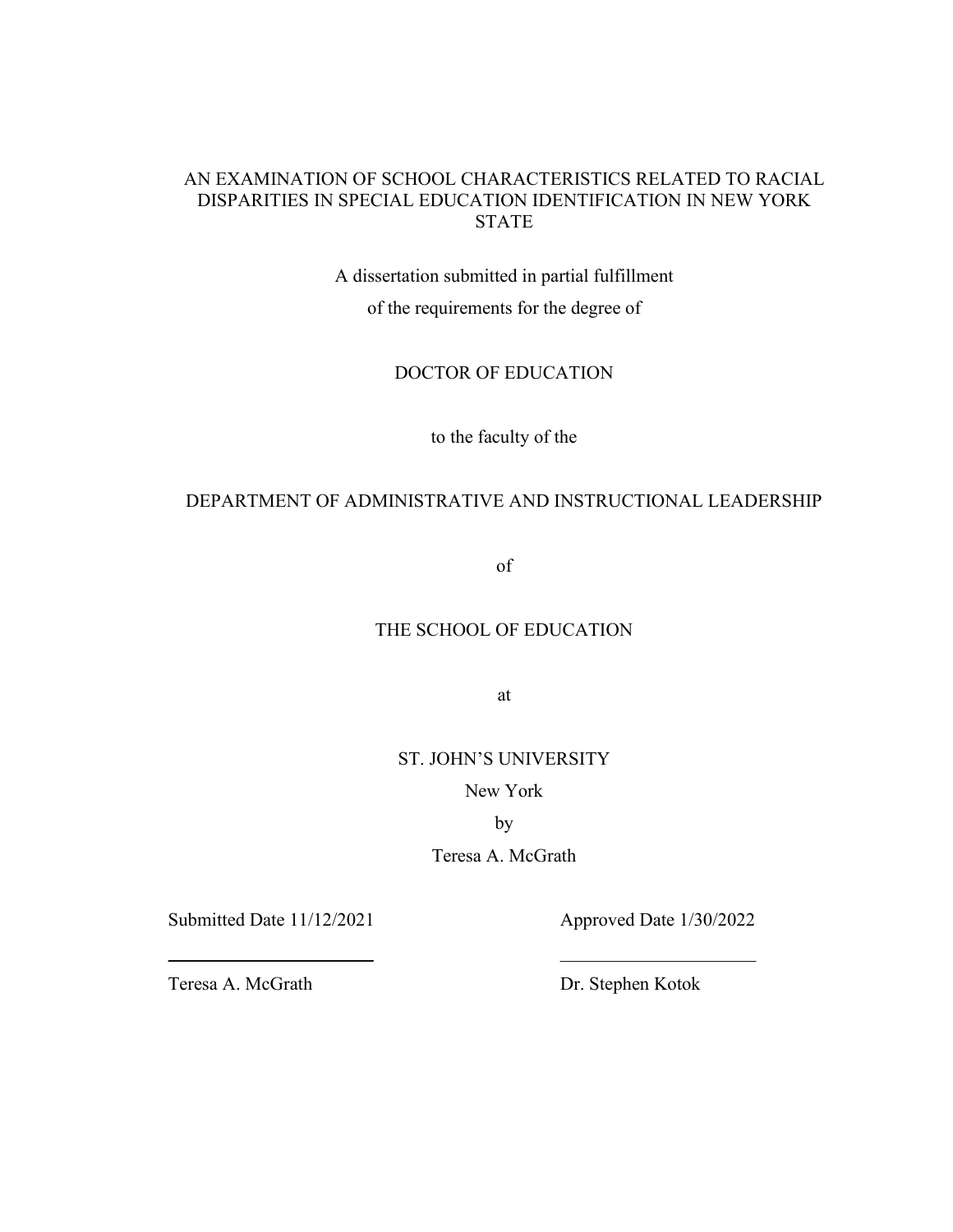**©Copyright by Teresa A. McGrath 2022**

**All Rights Reserved**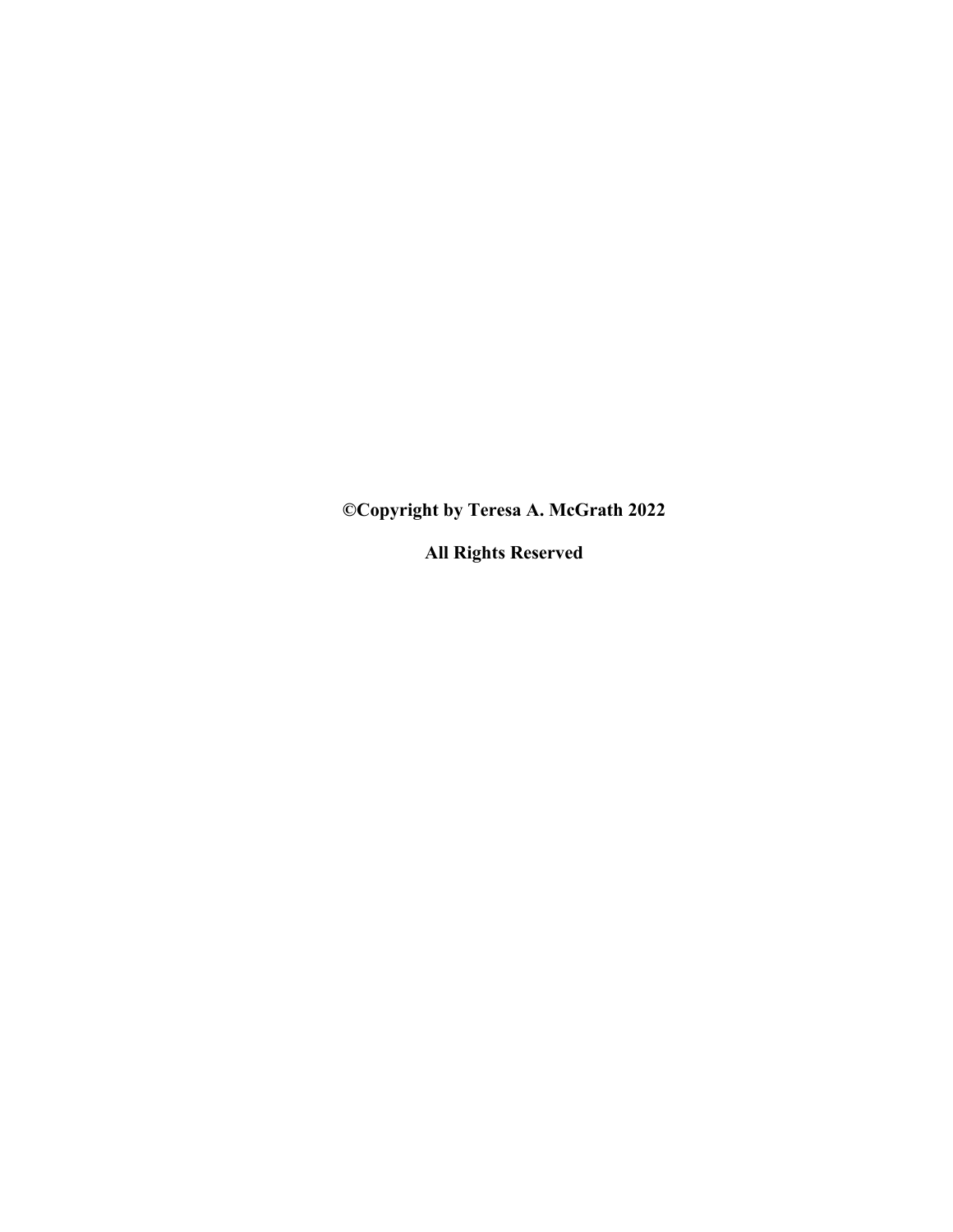#### **ABSTRACT**

# AN EXAMINATION OF SCHOOL CHARACTERISTICS RELATED TO RACIAL DISPARITIES IN SPECIAL EDUCATION IDENTIFICATION IN NEW YORK **STATE**

Teresa A. McGrath

This study examined special education numbers for public school populations of White, Black, and Hispanic students in New York State and factors hypothesized to contribute to identification and subsequent disproportionality of minority students in special education. Data from the Civil Rights Data Collection (CDRC), combined with data from the National Center of Education Statistics (NCES) for New York state public schools in the academic school year of 2015-2016 are evaluated. Histograms of the percent difference in IDEA status of White and Black/Hispanic students are considered to identify if there is disproportionality in the schools in New York. The implication of the urbanicity of the school (city, suburb, town, and rural) is also considered using Histograms and one-way between-subjects ANOVAs. Correlations of variables thought to influence identification as special education, as well as multiple regression analysis of these characteristics is also examined. These characteristics include the percent of White students in the school population, the percent of students identified as receiving free/reduced lunch, the percent of students identified as Limited English Proficient, and the locations of schools around the state. The overrepresentation of Black and Hispanic students identified as special education in cities was found, even though there was no disproportionality found when looking at New York state schools on average. Factors found to contribute to disproportionality were fewer than expected, with the only finding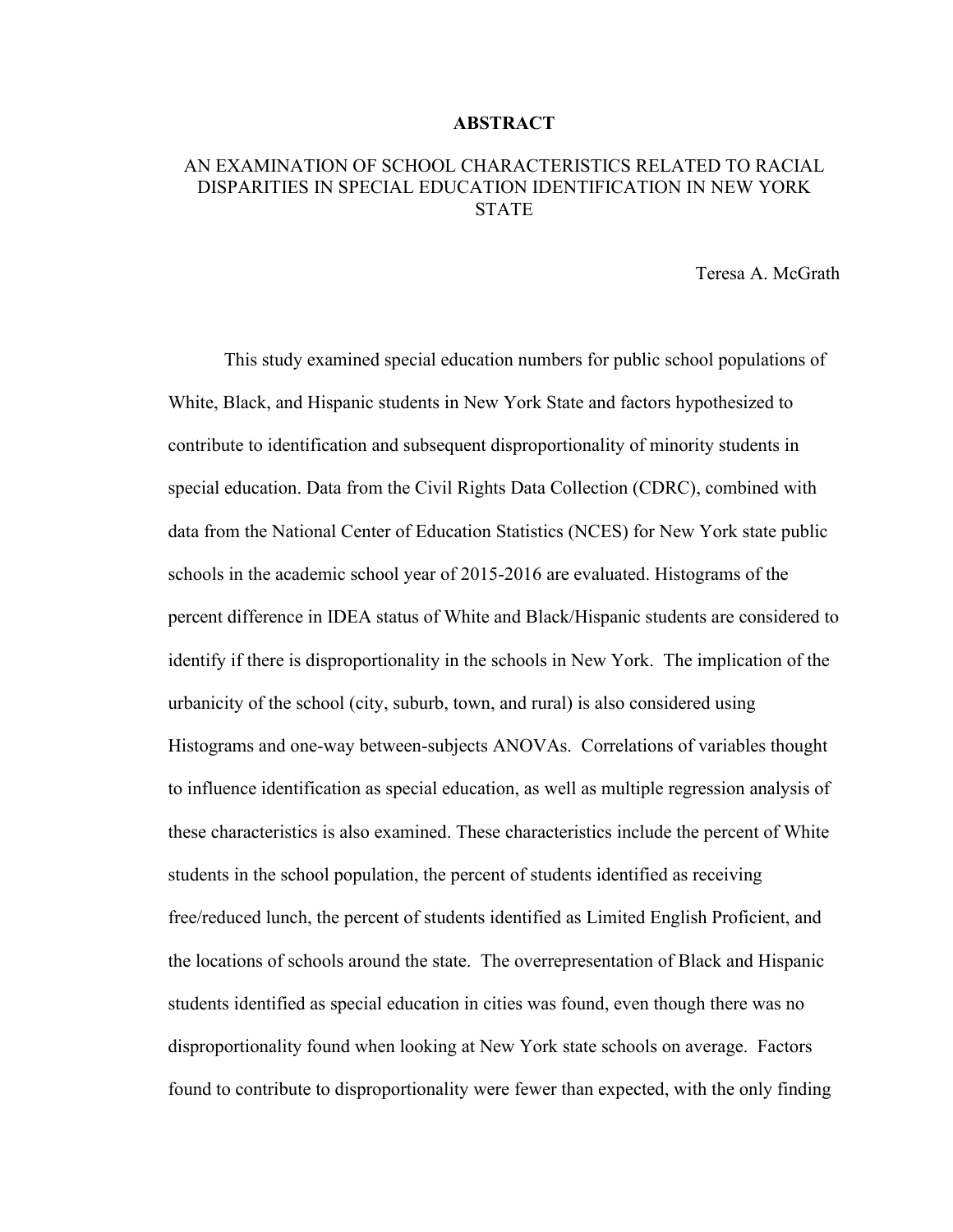of significance being the teacher-student ratio. Discussion surrounding the implications of the research focus on identifying root causes of disproportionality in order to make changes to practice and policy across the state.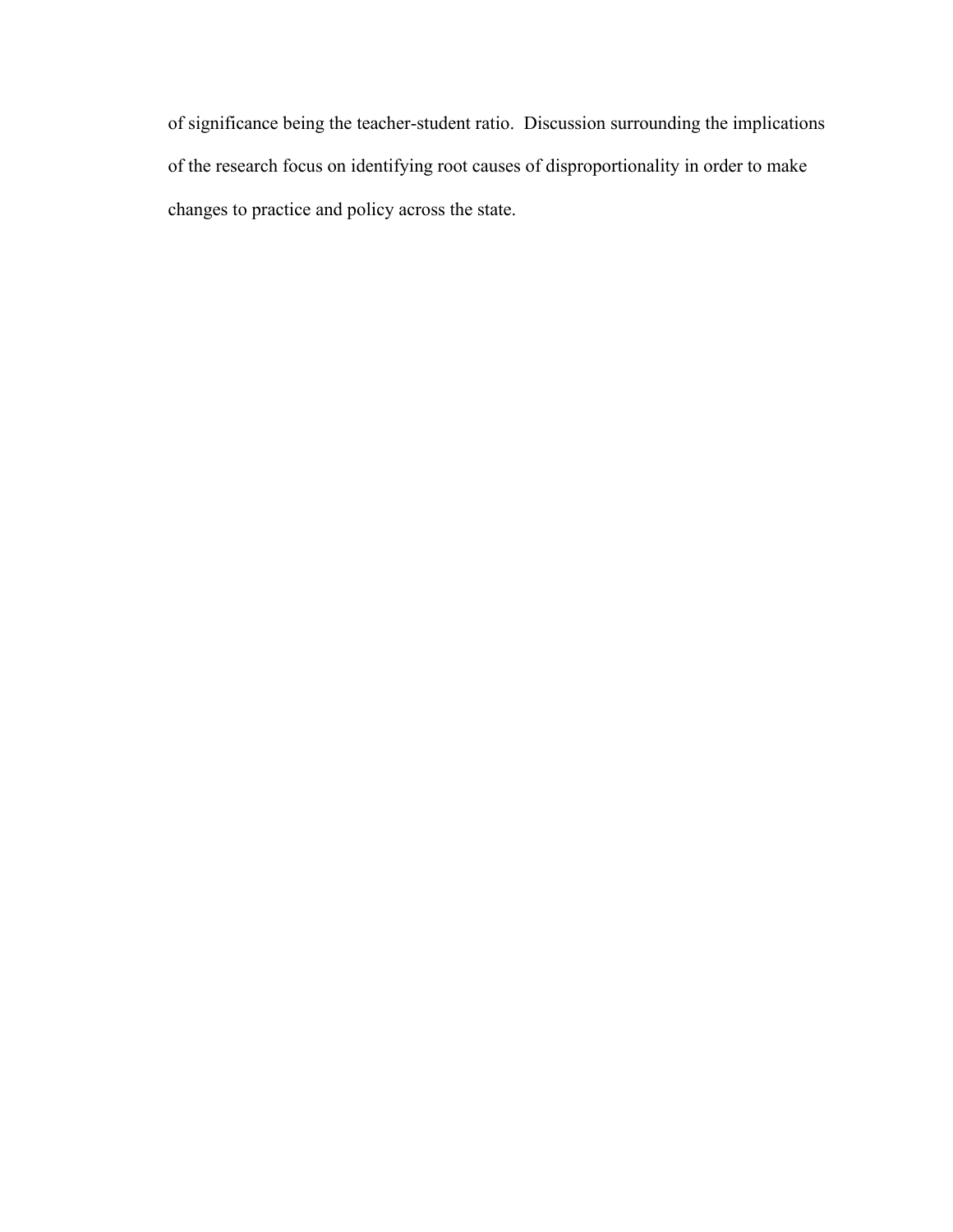# **DEDICATION**

<span id="page-5-0"></span>My time and work on this study would not have been possible without the support of my husband, James and my two children, James, and Connor. Though you may have had dinner on your own many nights, and too often I did not see my boys for entire days at a time, I hope you feel as strongly as I do that it was worth the sacrifices. The time you gave to me to pursue this dream is the biggest display of love and support I could have ever asked for. I love you all so much.

Furthermore, I would not have made it this far without the encouragement and support of my partner-in-dissertation, Yolette. I am indebted to you for your incredible listening skills, your ability to see the positive, and your understanding of what this process has been like over the past few years. Thank you, Yolette, we really do make a great team.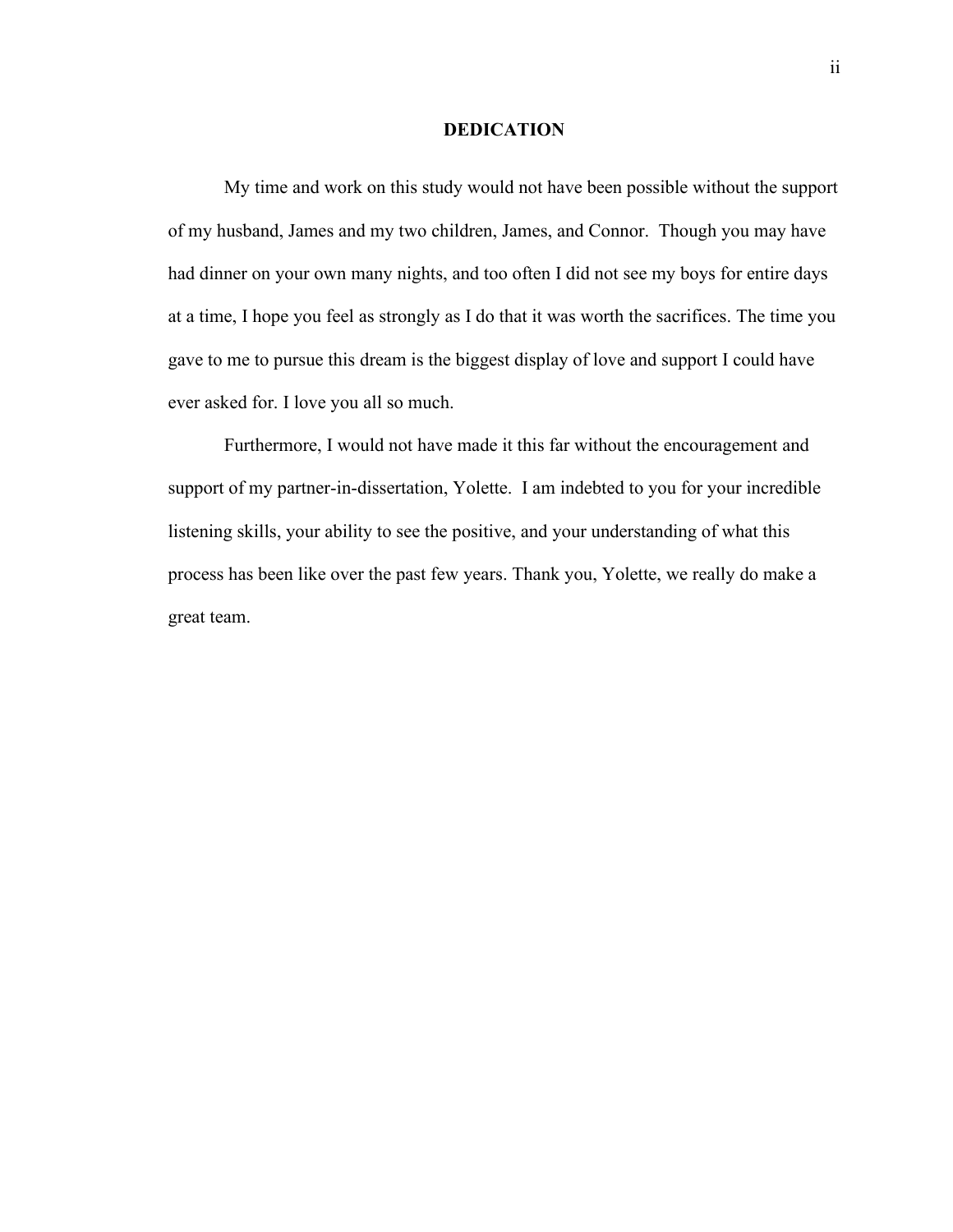# **TABLE OF CONTENTS**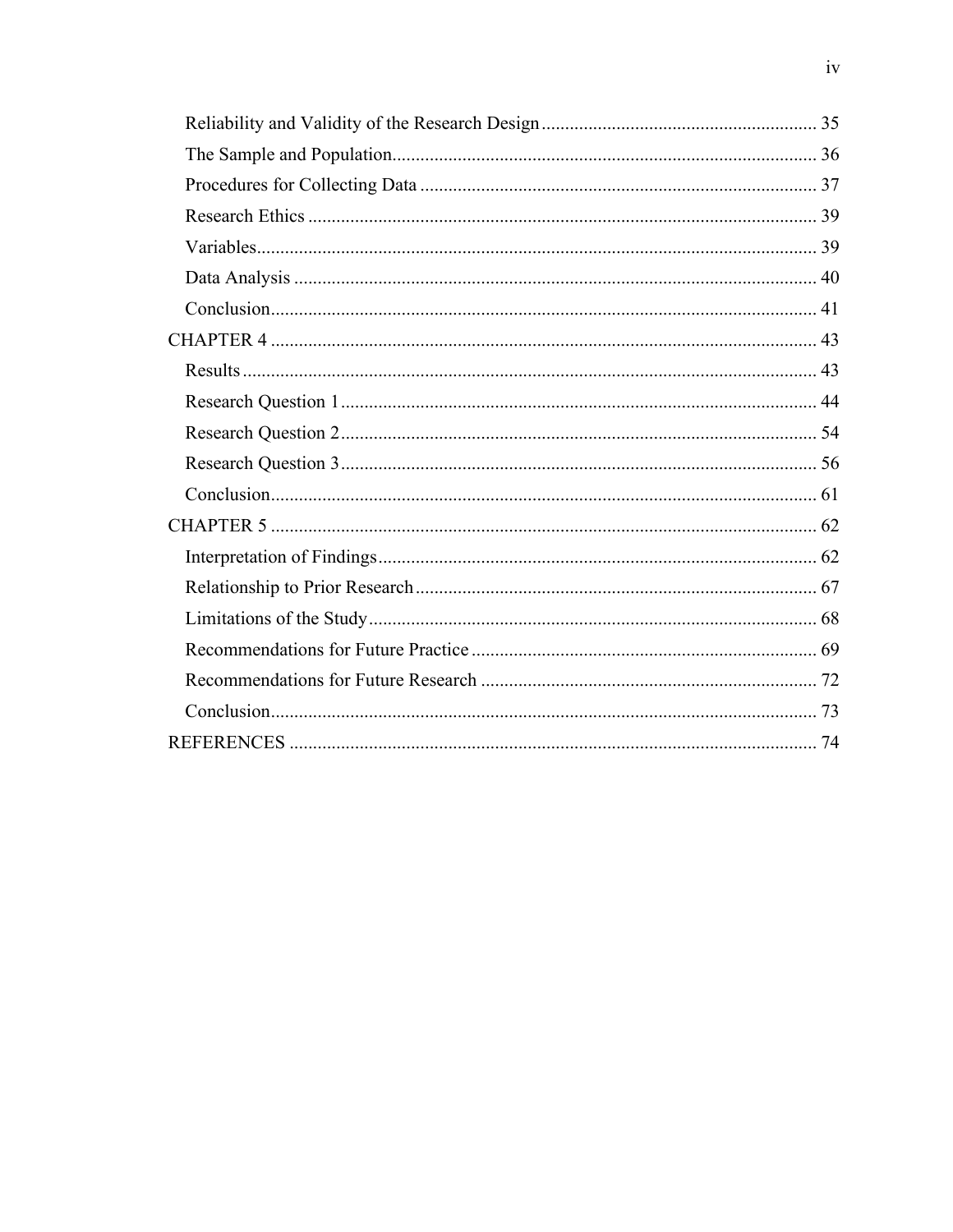# **LIST OF TABLES**

<span id="page-8-0"></span>

| Table 1 | New York School Demographic Breakdown 2015-2016                    | 36 |
|---------|--------------------------------------------------------------------|----|
| Table 2 |                                                                    | 39 |
| Table 3 |                                                                    | 46 |
| Table 4 |                                                                    | 50 |
| Table 5 | Effect of Urbanicity on the Percent Difference in IDEA Status of   | 53 |
| Table 6 | Effect of Urbanicity on the Percent Difference in IDEA Status of   | 55 |
| Table 7 | Predictors of Percent Difference in IDEA Status of White and Black | 57 |
| Table 8 | Predictors of Percent Difference in IDEA Status of White and       | 58 |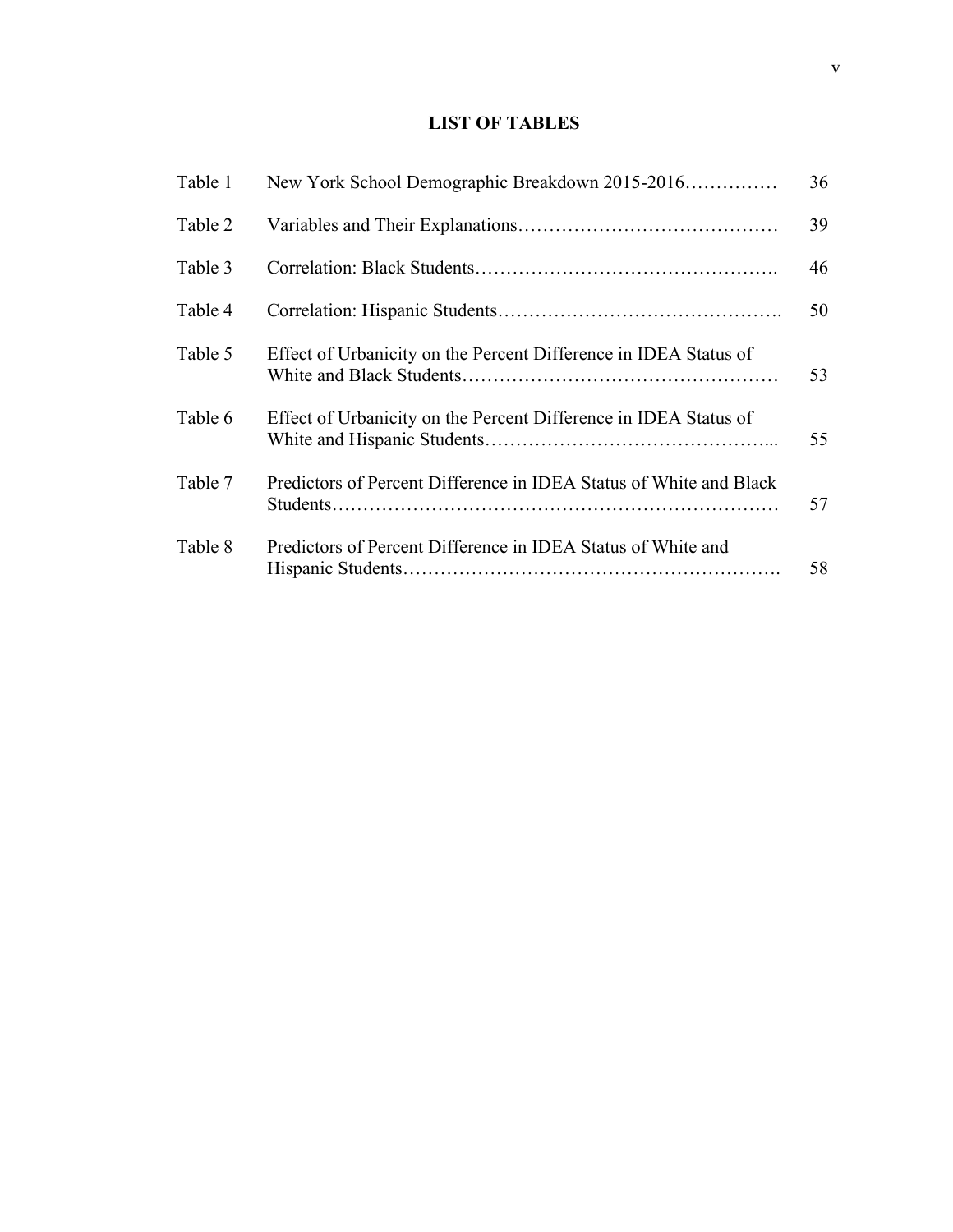# **LIST OF FIGURES**

<span id="page-9-0"></span>

|          |                                                                   | 7  |
|----------|-------------------------------------------------------------------|----|
| Figure 2 |                                                                   | 8  |
| Figure 3 | Histograms of Percent Difference in White students and Black      | 45 |
| Figure 4 | Histograms of Percent Difference in White students and Hispanic   | 48 |
| Figure 5 | Histogram of urbanicity and percent difference of White and Black | 52 |
| Figure 6 | Histogram of urbanicity and percent difference of White and       | 54 |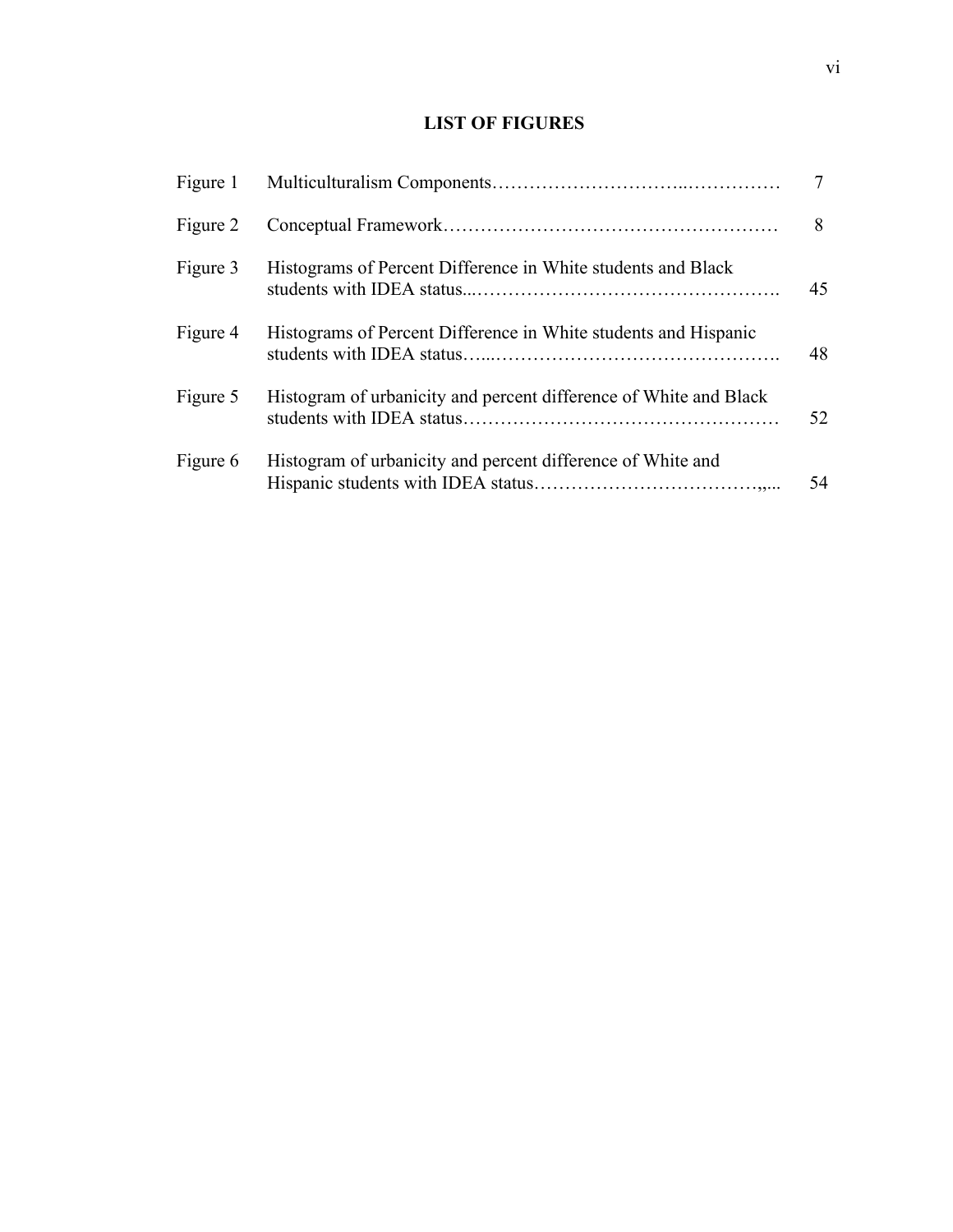#### **CHAPTER 1**

<span id="page-10-0"></span>According to the National Center for Educational Statistics (NCES), between 2000 and 2015, the percentage of White students enrolled in public elementary and secondary schools decreased from 61% to 49%. The percentage of Black students also decreased from 17% to 15% during that same period. In contrast, the percentage of Hispanic students rose from 16% to 26%, Asian/Pacific Islander students rose from 4% to 5% and students of two or more races increased from 1% to 3%, that data started to be collected in 2015. The NCES projects that between the fall of 2015 and the fall of 2027, the enrollment of White students in public schools will continue to decrease while Hispanic, Asian/Pacific Islander, and students of two or more races increases, and the enrollment of Black students remains the same.

African American and Hispanic students are found to be eligible for special education services at higher rates than proportionate to their populations. White and Asian students are found to be eligible for special education services at lower rates proportionate to their populations. This national trend, known as disproportionality, has come under scrutiny by education departments nationwide. At the federal level, legislation has caused individual states to engage in identifying, researching, and modifying special education policies and procedures that have resulted in disproportionality (Deniger, 2008).

As early as 1996, research indicated that the differences in cultural norms for different groups impacted the availability of services to special education students (Harry, 2002). Early intervention services were found to be closely related to family income status and ethnicity. Poor families were less aware of services, and it was found they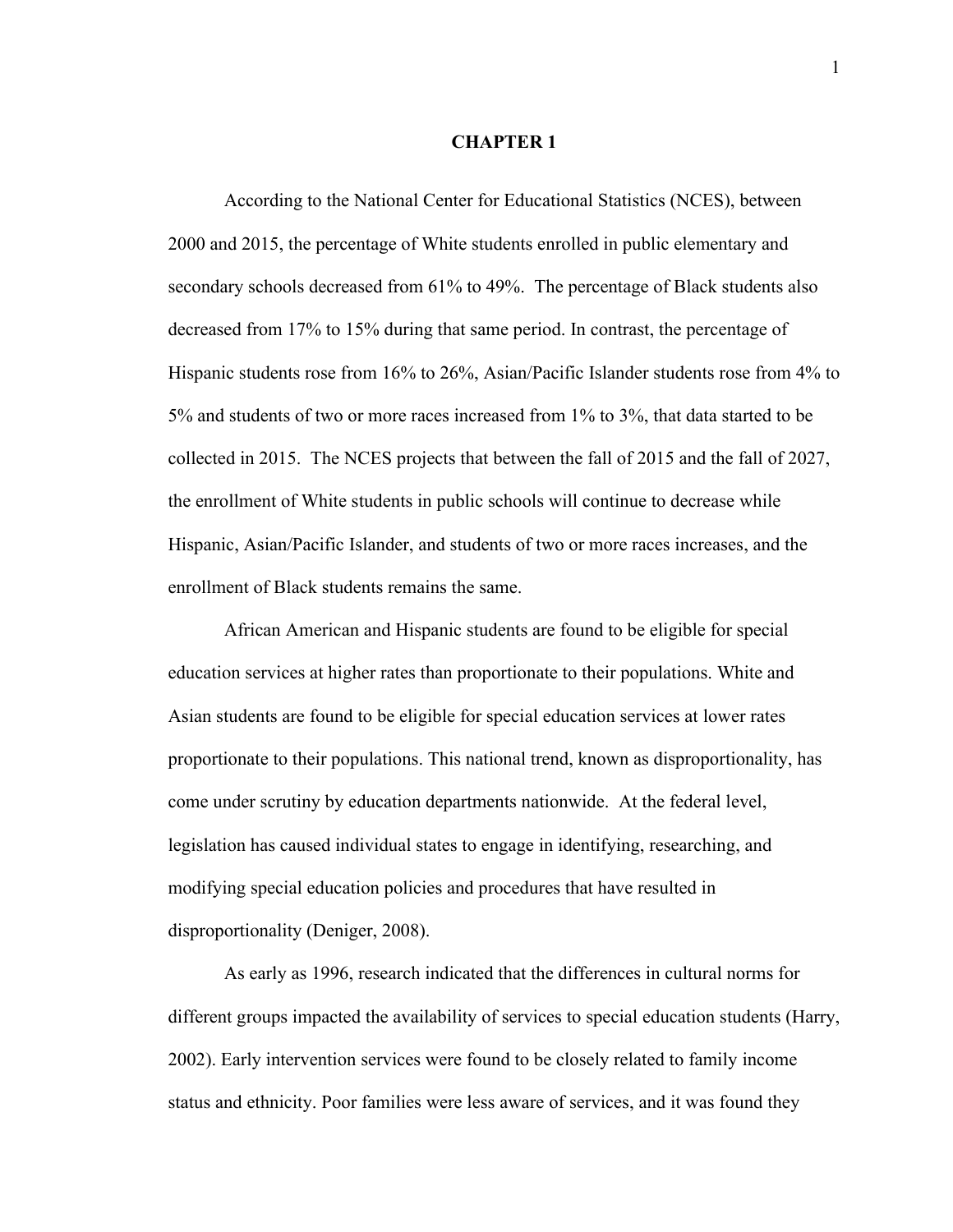were not told of services as frequently as more affluent families. It was noted that even when the administrators of preschool students were African American, there was still a difference in the services provided or the attempts to adapt services to make them more effective (Harry, 2002). Harry believes that the status of disability outweighs the cultural status and therefore causes the cultural needs to be overlooked by practitioners.

The racial gap in graduation rates, discipline incidents, and incarceration rates along with the over-representation of students of color in special education programs further lead researchers to examine why so many students labeled with a disability, especially students of color, are experiencing failure or being perceived to fail and on what grounds.

### <span id="page-11-0"></span>**Purpose of the Study**

The purpose of this non-experimental correlational study is to examine if there are racial disparities in special education by race/ethnicity and to better understand what demographic characteristics of schools predict larger disparities in special education status among racial and ethnic groups. Moreover, I examine if disparities vary by urbanicity to answer questions about the frequency of disparities in urban versus suburban settings leading to disproportionality in special education status of minority students and if this racial disproportionality is an issue in towns and rural areas.

Demographic characteristics such as gender, race, and language spoken in the home are better predictors of special education placement than both academic performance and economic status. African American students are overrepresented in Special Education statistics, especially in the areas of intellectual disability and emotional disturbance (Dever, Raines, Dowdy, & Hostutler, 2016). In most cases, referrals to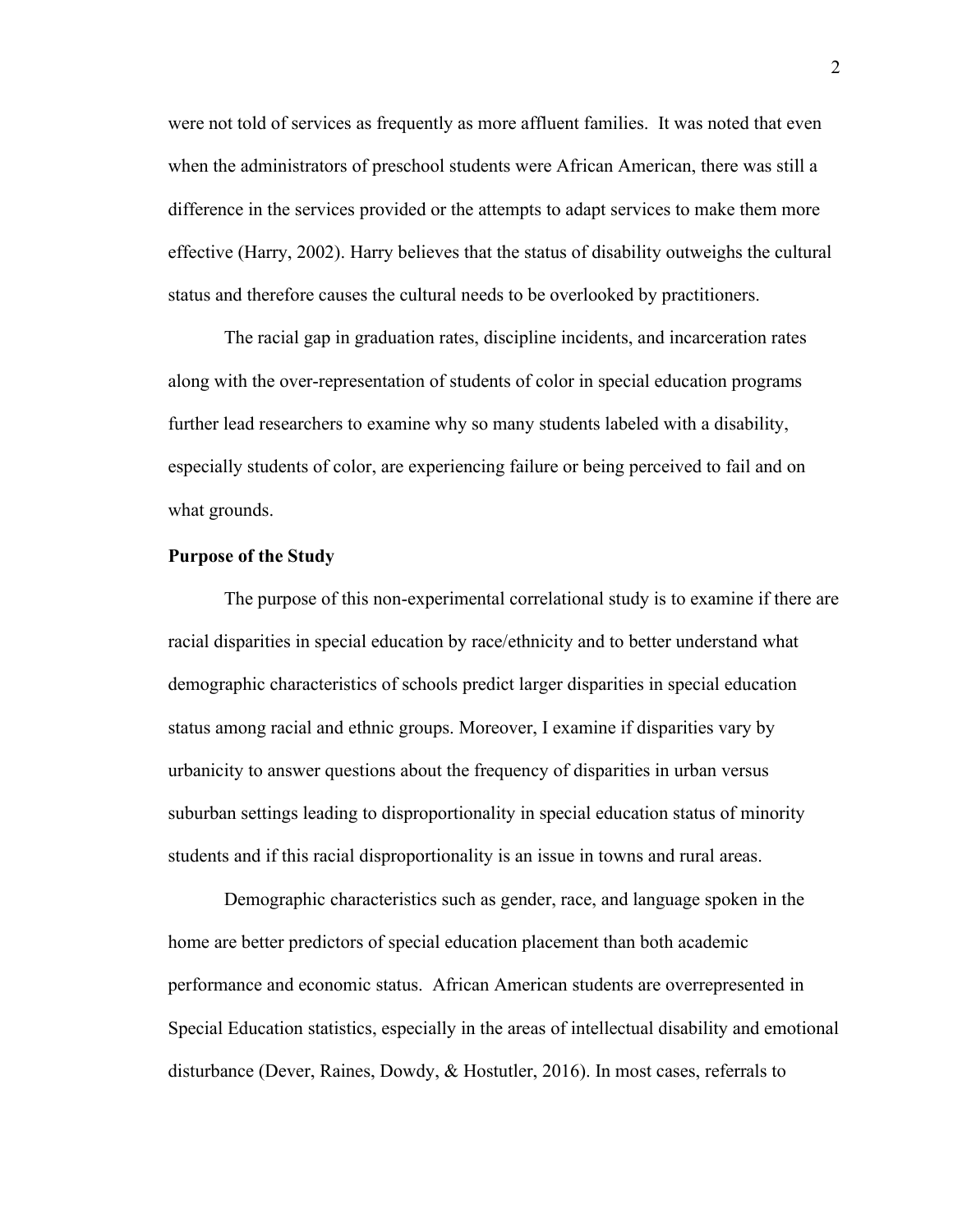special education are made based on anecdotal evidence of teacher perception, not data. Current research places the emphasis on outcomes, not processes, that lead to disproportionality in special education placement (Dever, et al., 2016).

Historically, education debates have been polarized with differences often being viewed as an educational deficit. By creating frameworks for culturally responsive practices and providing support for their implementation, New York State has strived to change the narrative. Providing a path forward in the evolution toward leveraging differences as assets instead of deficits could work to change the mindset of current educators and districts that can potentially lead to changes in the vision of education locally and therefore decrease the disproportionality problem seen in so many districts currently.

Further research is needed into the characteristics of schools that have racial disparity problems within their special education populations to identify potential ways to resolve the problem and prevent it from reoccurring. Short-term fixes are not likely to impact the racial disparities that have been evident for years. Cultural shifts for districts as well as mindset changes in populations of stakeholders at every level could be required. By identifying characteristics, school districts can then begin to work towards changing the culture that has historically underrepresented, discriminated, and disadvantaged Black and Hispanic students for decades.

# <span id="page-12-0"></span>**Theoretical/Conceptual Frameworks**

# <span id="page-12-1"></span>*DisCrit Theory*

Annamma, Connor, and Ferri (2013) combined aspects of Critical Race Theory (CRT) and Disability Studies (DS) to propose a new theoretical framework that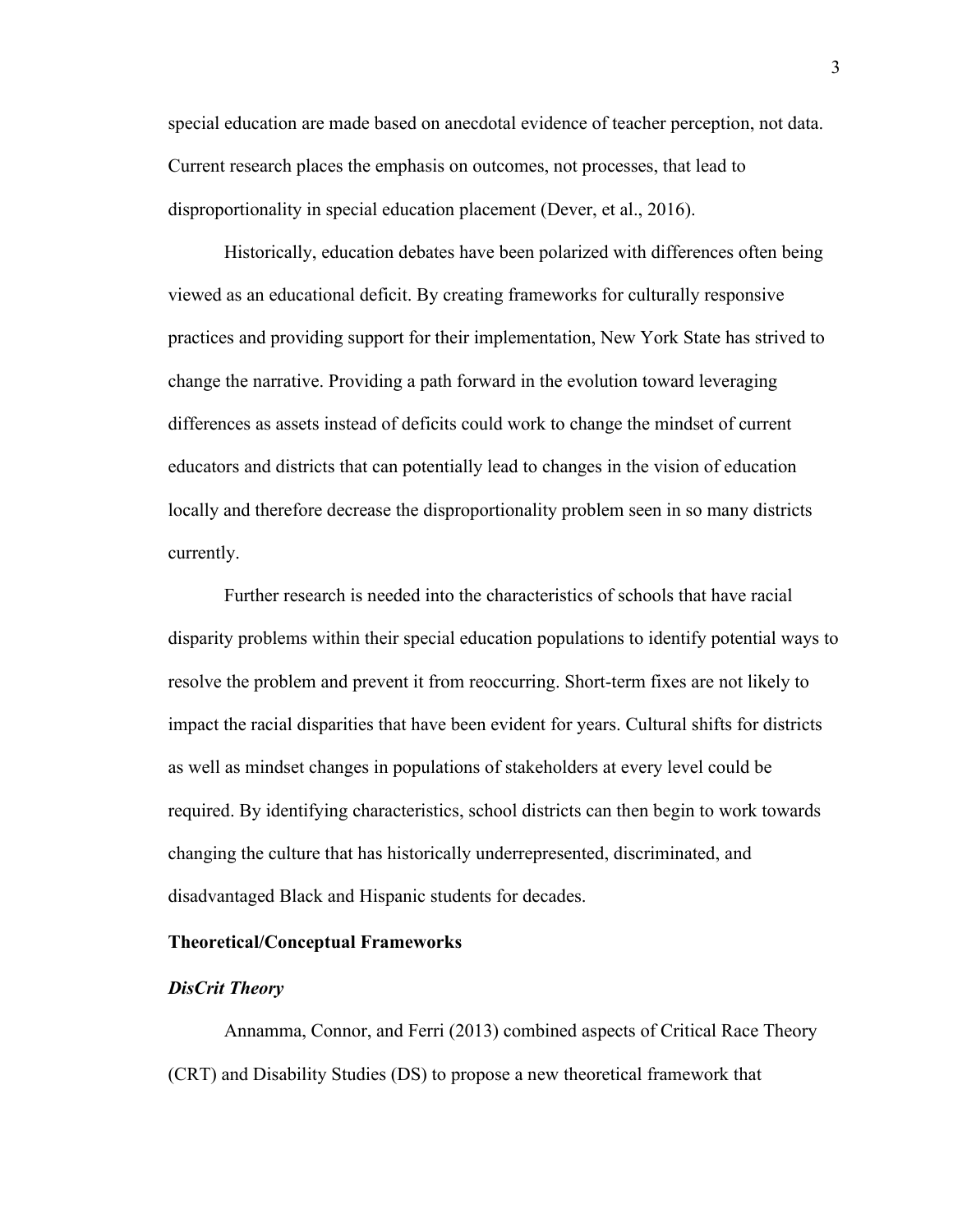incorporates these called DisCrit Theory. This theory arose from a combination of concerns surrounding the disproportionate number of students of color that continue to be placed in special education, particularly in the categories of Learning Disability, Intellectual Disability, and Emotional Disturbance or Behavioral Disorders (Artiles, Kozleski, Trent, Osher, & Ortiz, 2010; Skiba, Simmons, Ritter, Gibb, Rausch, Cuadrado, & Chung, 2008; Zhang, Katisyannis, Ju, & Roberts, 2014). These special education categories are considered high incidence because they rely on the subjective judgement of school personnel not biological facts (Annamma, et al. 2013; Artiles, et al., 2010; Grindal, Schifter, Schwartz, & Hehir, 2019). Disability categories are believed to shift over time with societal norms, autism, mental retardation, and competence are subjective in themselves and are considered to be arbitrarily distinguished from one another leading to continual revisions of their definitions (Annamma, et al. 2013). Regardless of the definitions of the categories, Black students continue to be identified at rates two to three times higher than their White peers for learning and intellectual disabilities and emotional disturbances (Castro-Villarreal, Villarreal, & Sullivan, 2014; Ford, 2012; Skiba, et al., 2008).

Reviewing the research led Annamma, Connor, and Ferri to see that there are few theories that sufficiently examine the ways that disability and race interact. They further noted that many in disability studies leave race unexamined and argued that the way race figures so prominently in special education status, it is irresponsible to leave race out of the disability related research in special education. Annamma, Connor and Ferri introduced DisCrit to explore the knowledge and understanding of race and disability. The authors hoped to add important dimensions to Critical Race Theory analysis by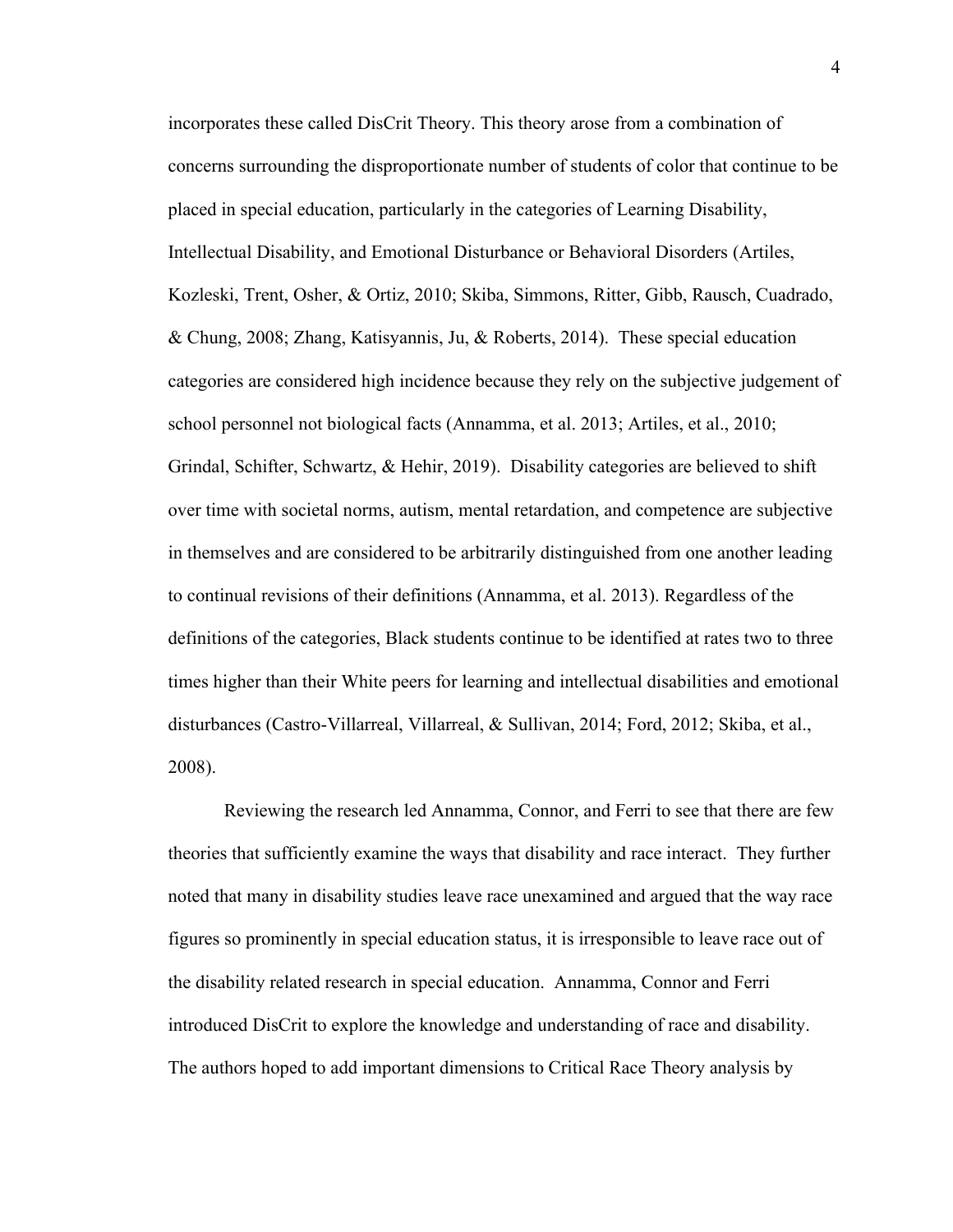considering the constructs of race and disability*.* One of the goals of DisCrit is to bridge commonalities of Disability Studies and Critical Race Theory and encourage growth instead of separation.

When used in the context of Education, DisCrit is a framework that theorizes about the ways in which race, racism, disability, and ableism are built into the actions and procedures of education institutions affecting students of color with disabilities differently than White students with disabilities (Annamma, et al 2013). Using DisCrit the researchers sought to address the structural power of ableism and racism by recognizing the historical, social, political, and economic interests of limiting access to educational equity to students of color with disabilities.

Annamma, Connor and Ferri proposed seven tenets to the DisCrit theory. First, DisCrit focuses on ways that the forces of racism and ableism circulate interdependently, often in neutralized and invisible ways, to uphold notions of normalcy. Second, DisCrit values multidimensional identities and troubled singular notions of identity such as race or disability or class or gender or sexuality, and so on. Third, DisCrit emphasizes the social constructions of race and ability and recognizes the material and psychological impacts of being labeled as raced or disabled, which sets one outside of the western cultural norms. Fourth, DisCrit privileges voices of marginalized populations, traditionally not acknowledged within research. Fifth, DisCrit considers legal and historical aspects of disability and race and how both have been used separately and together to deny the rights of some citizens. Sixth, DisCrit recognizes Whiteness and Ability as Property and that gains for people labeled with disabilities have largely been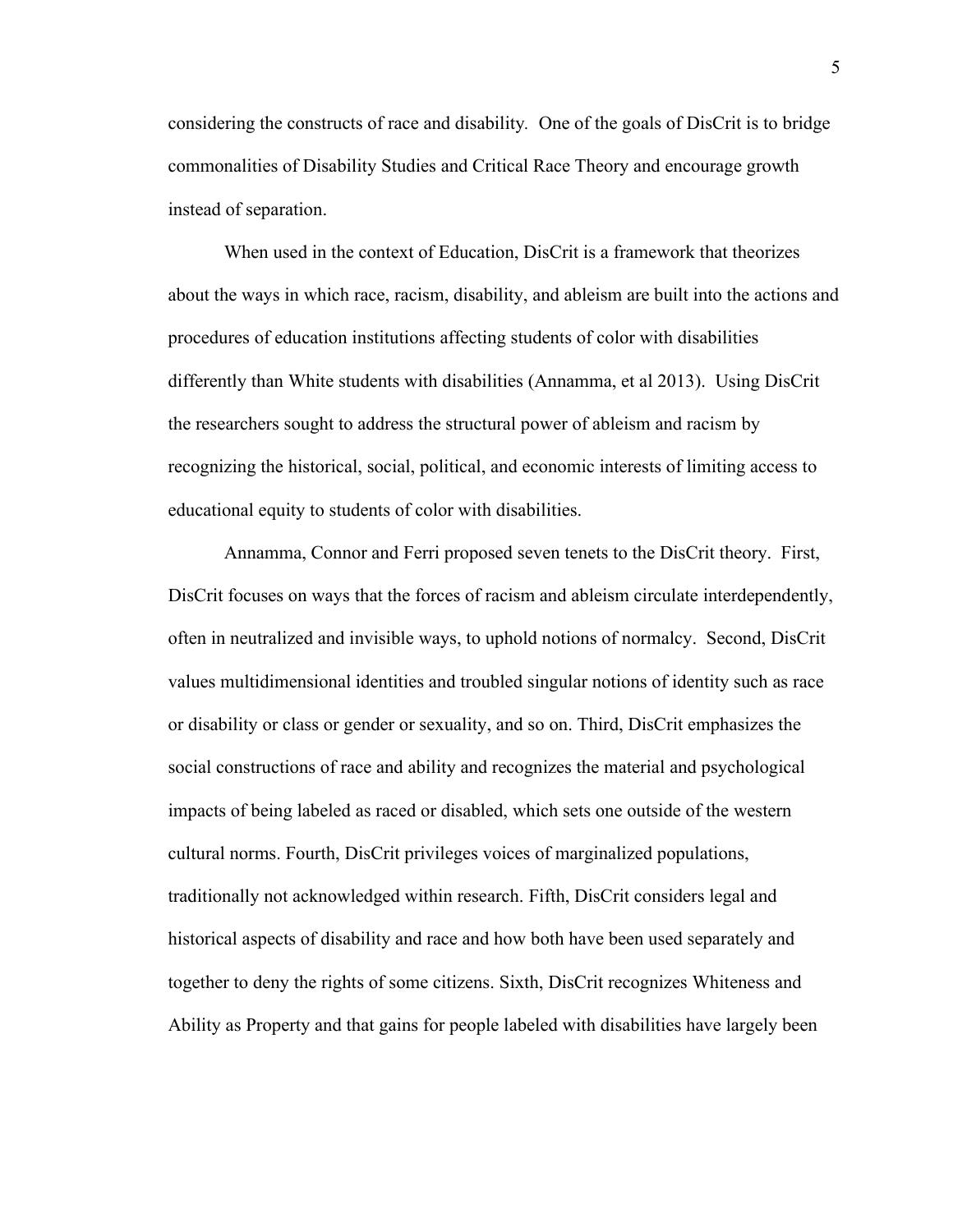made as the result of interest convergence of White, middle-class citizens. Seventh, DisCrit requires activism and supports all forms of resistance.

DisCrit authors propose the use of dis/ability as opposed to disability to stress their commitment to focusing on what students can do rather than what they can't and to disrupt the idea that the concept of ability is fixed and permanent (Annamma, et al. 2013, Wagner, 2018).

In order to better support students with diverse racial and ethnic backgrounds, it is believed that a multicultural approach in education will influence academic success of students of all ethnicities. As New York state moves to implement the Culturally Responsive Sustaining Framework, the idea of leveraging differences as assets is further supported by Banks' cultural framework.

# <span id="page-15-0"></span>*Multiculturalism*

James Banks developed a cultural framework based on the importance of multicultural education. In his book, *Race, Culture, And Education: The Selected Works of James Banks* (2006) he discusses the demand for reform of national education systems and the goal of attaining equality for the excluded ethnic group. Banks describes Multicultural education as an inclusive concept that describes school practices, programs, and materials designed to help children from diverse groups experience educational equality. Banks believes the potential of multicultural education is the promise that schools will be reformed within the context of the basic assumptions already held by most teachers and the democratic values already present in schools. Multicultural education does not envision new goals for schools but asks schools to expand their existing concepts of political and cultural democracy to include large groups of students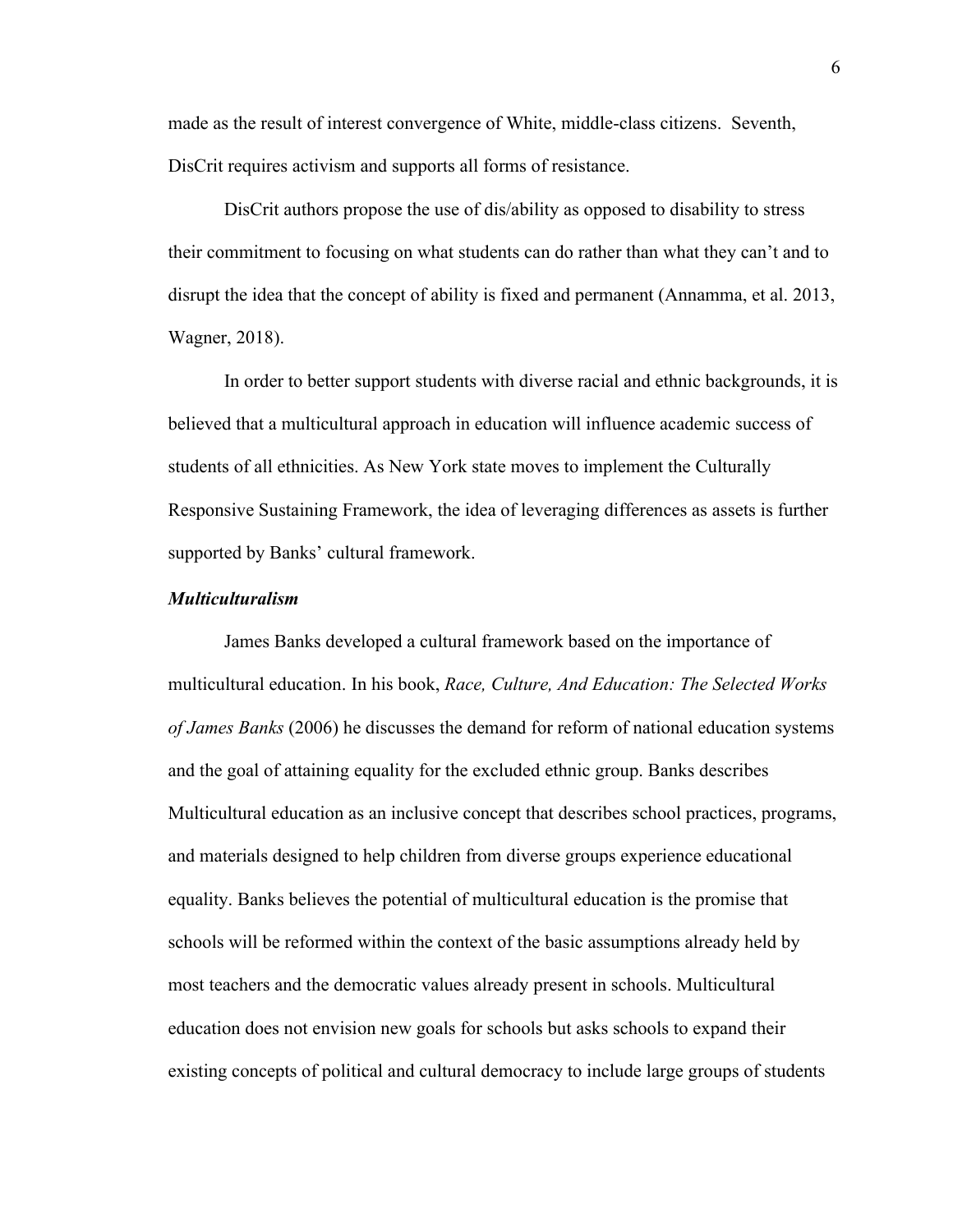who have historically been denied opportunities to realize the American values and ideals. During Banks' research he discovered that many teachers appreciate the idea of multicultural education, but do not believe (especially at the high school level) that it applies to their teaching (Joslin, 1998). Banks' framework has five dimensions that should be considered by teachers, as seen in Figure 1.

# **Figure 1**





*Note.* The five dimensions of multicultural education. From "Race, Culture, and Education: The Selected Works of James A. Banks," by J. Banks, 2006.

The two most important dimensions for this study are "equity pedagogy" when teachers change the way the curriculum is taught so it is understood by a variety of students, male, female, Black, White, Hispanic, Asian, etc. The second relevant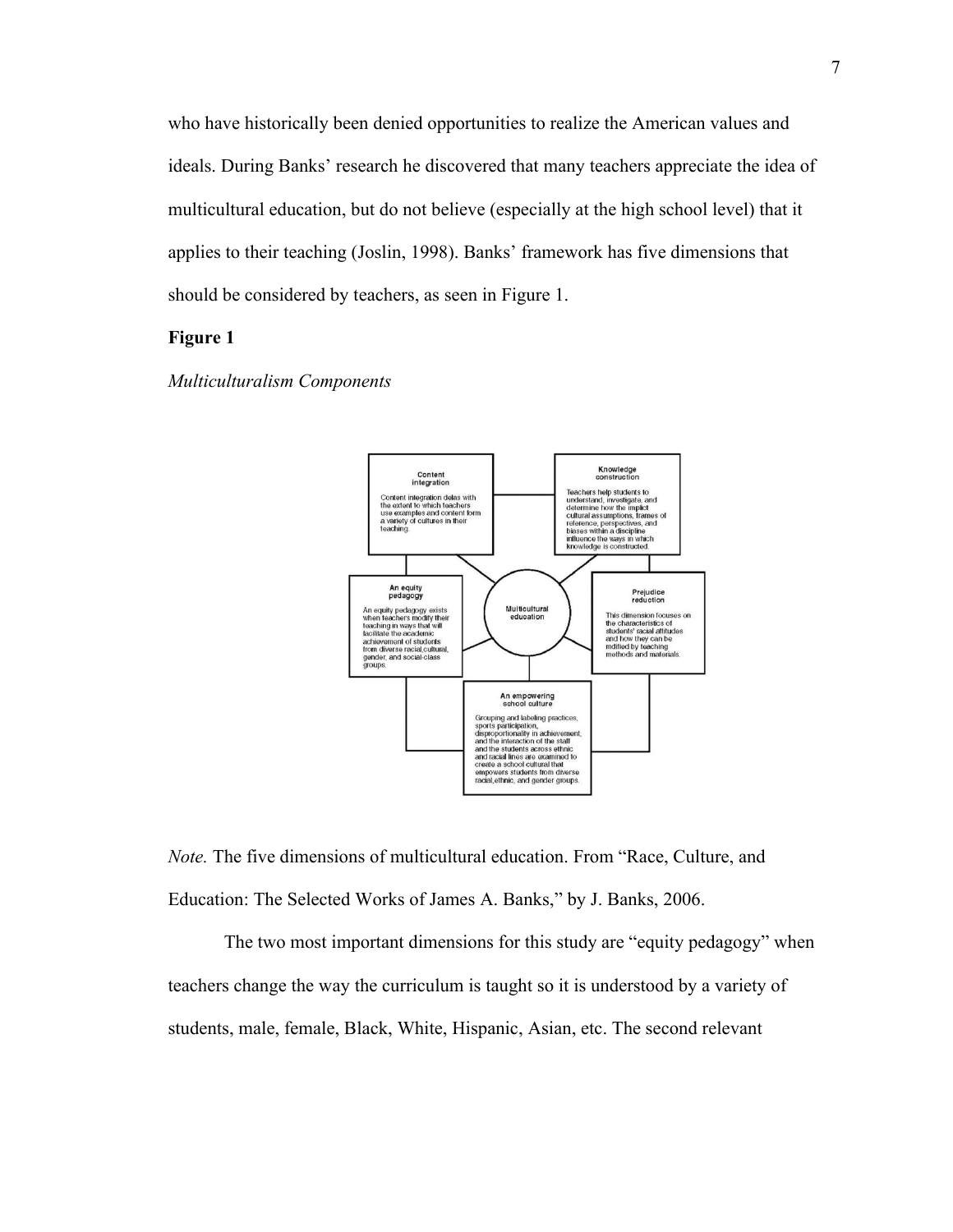dimension is "prejudice reduction" when teachers work to reduce prejudice in their classrooms and use methods that promote equity (Banks, 1989).

# <span id="page-17-0"></span>*Conceptual Framework*

# **Figure 2**

# *Conceptual Framework*



The specific categories of special education identification, such as learning disability, speech/language disability, emotional disturbance, etc., are not reported to the Civil Rights Data Collection or the National Center for Education Statistics. For this study, the use of IDEA status will include all students identified as special education. Racial disparities in student special education classification are reliant on many factors. Ideally, data would be available to measure the impact of these factors on the rates of disproportionality in special education, but quantifying racism and bias in schools is difficult. Other contributions such as district support to families, which schools have fully developed response to intervention practices, and schools that have multicultural programs or bias education are also difficult to measure. As a result, factors that are being considered, shown in Figure 2, are the urbanicity of school districts, the percentage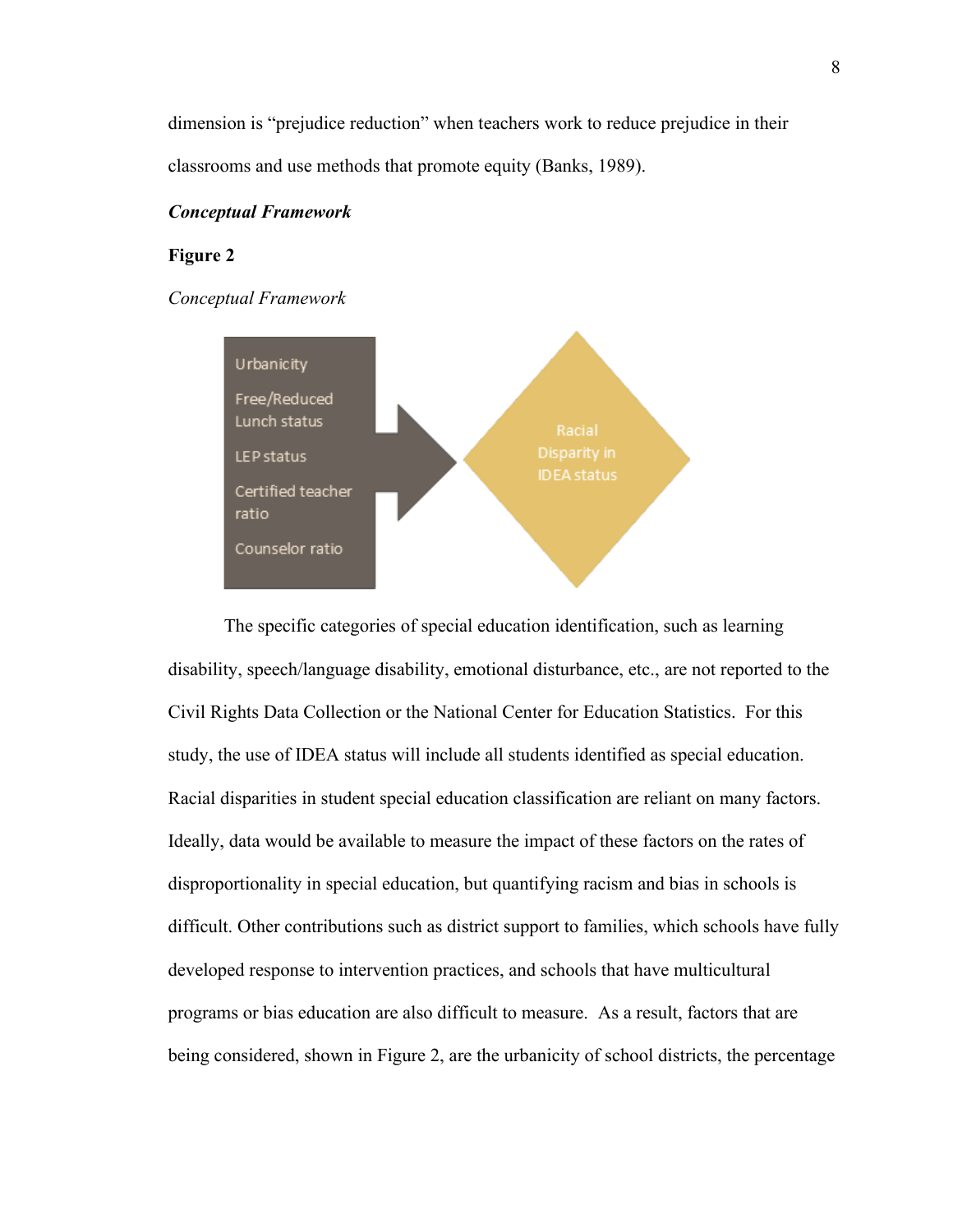of students with free/reduced lunch status, the percentage of students with Limited English Proficient status, the student-teacher, and student counselor ratios.

While populations of students in urban areas tend to represent larger numbers of racial-ethnic minority groups, it is possible that a lack of cultural understanding could lead to disparities in IDEA status in suburban, town, and rural schools at a greater percentage. Another factor is Free/Reduced Lunch (FRL) status. Students that are live at the poverty level may have increased percentages of IDEA status, which could indicate a lack of resources available at home as a contributing factor. The number of students with Limited English Proficiency (LEP) may also have an impact on IDEA status. Students that immigrate to New York schools from other countries are not always the recipients of formal education previously. Students with interrupted formal education arriving in secondary schools are often many grade levels behind. These students, already disadvantaged because of the barrier of learning English, have additional barriers of missing foundational knowledge that could be interpreted as a disability by teachers that are not trained in how to meet the needs of these students. Finally, looking at certified professional staff, both teachers and counselors, is an important factor. The classification of students has been noted to be subjective and the number of highly trained professionals in schools can greatly impact that number. Districts and schools with smaller budgets, do not necessarily employ as many certified professionals as districts with larger budgets. City schools, in particular, are known for large class size and high teacher turnover. The student-teacher and counselor-teacher ratios could be an indicator of not only the ability of a district or school to properly identify students for special education, but also of the other supports available to families.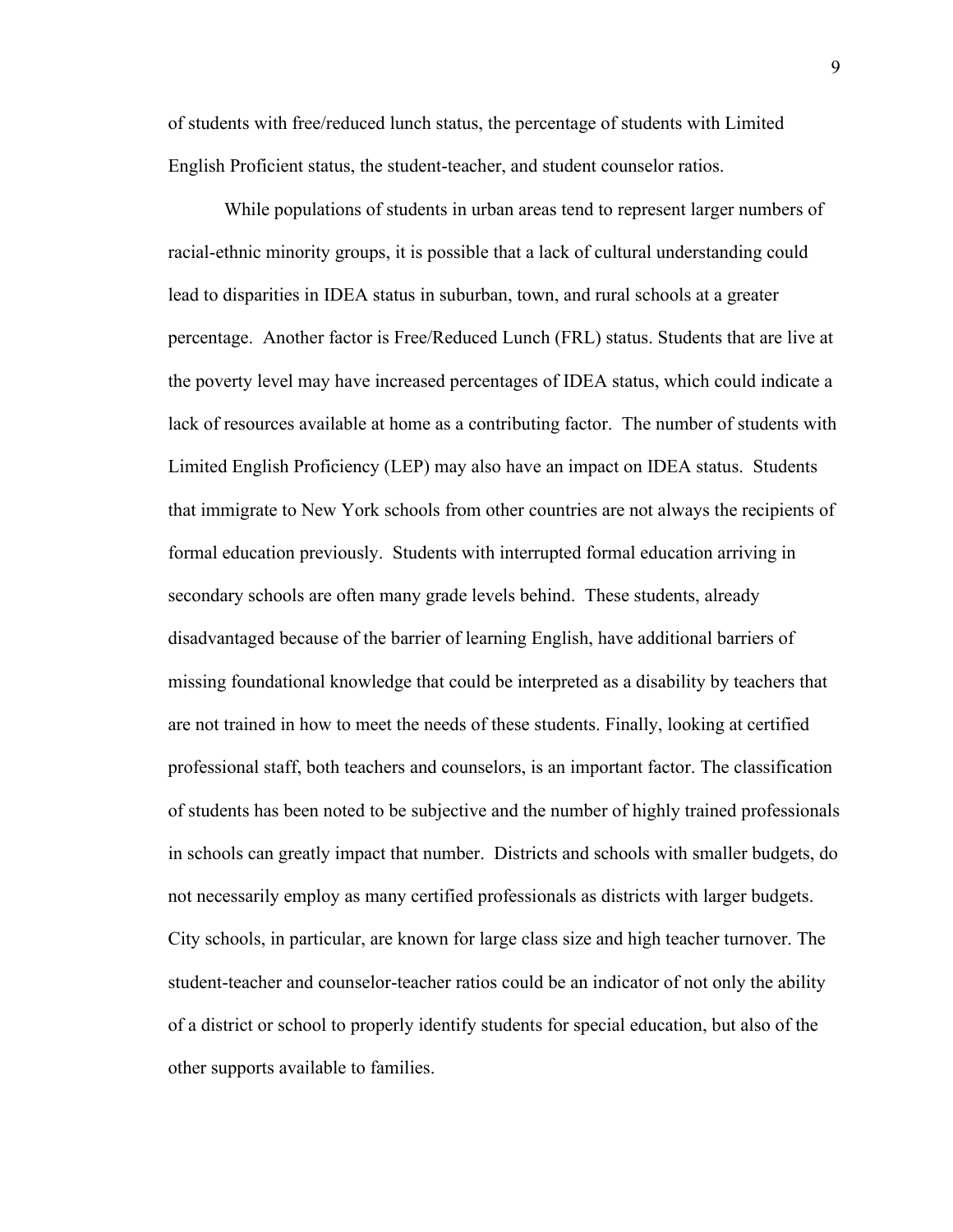# <span id="page-19-0"></span>**Significance of the Study**

This study aims to identify characteristics of schools that have a disproportionate number of racial-ethnic minority students, especially Black and Hispanic, identified as special education. The overrepresentation of these racial-ethnic minority students has been documented for many years, but there are still schools cited by New York State Education Department annually. Placing students in special education inappropriately can lead to students being in a more restricted environment than necessary for their needs, which can stigmatize students and lead to further disparities in educational opportunities. This study will help identify trends in classification of Black and Hispanic students in New York state which can, in turn, identify practices and policies that should be examined to decrease the disparity and disproportionate numbers of Black and Hispanic students identified for special education services.

This research is especially important as New York state embarks on its Culturally Responsive Sustaining Education Framework. In 2018, the New York State Education Department convened a panel of experts to draft a framework to address the historical inequities that exist in education as a result of a complex system of cultural bias that have been deeply rooted in American institutions, history, and culture. The creation of this framework was intended to help all educational stakeholders, from students and teachers to educational policy makers at the state level, create student-centered learning environments that affirm cultural identifiers; foster positive academic outcomes; develop students abilities to connect across lines of difference; elevate historically marginalized voices; empower students as agents of social change; and contribute to individual student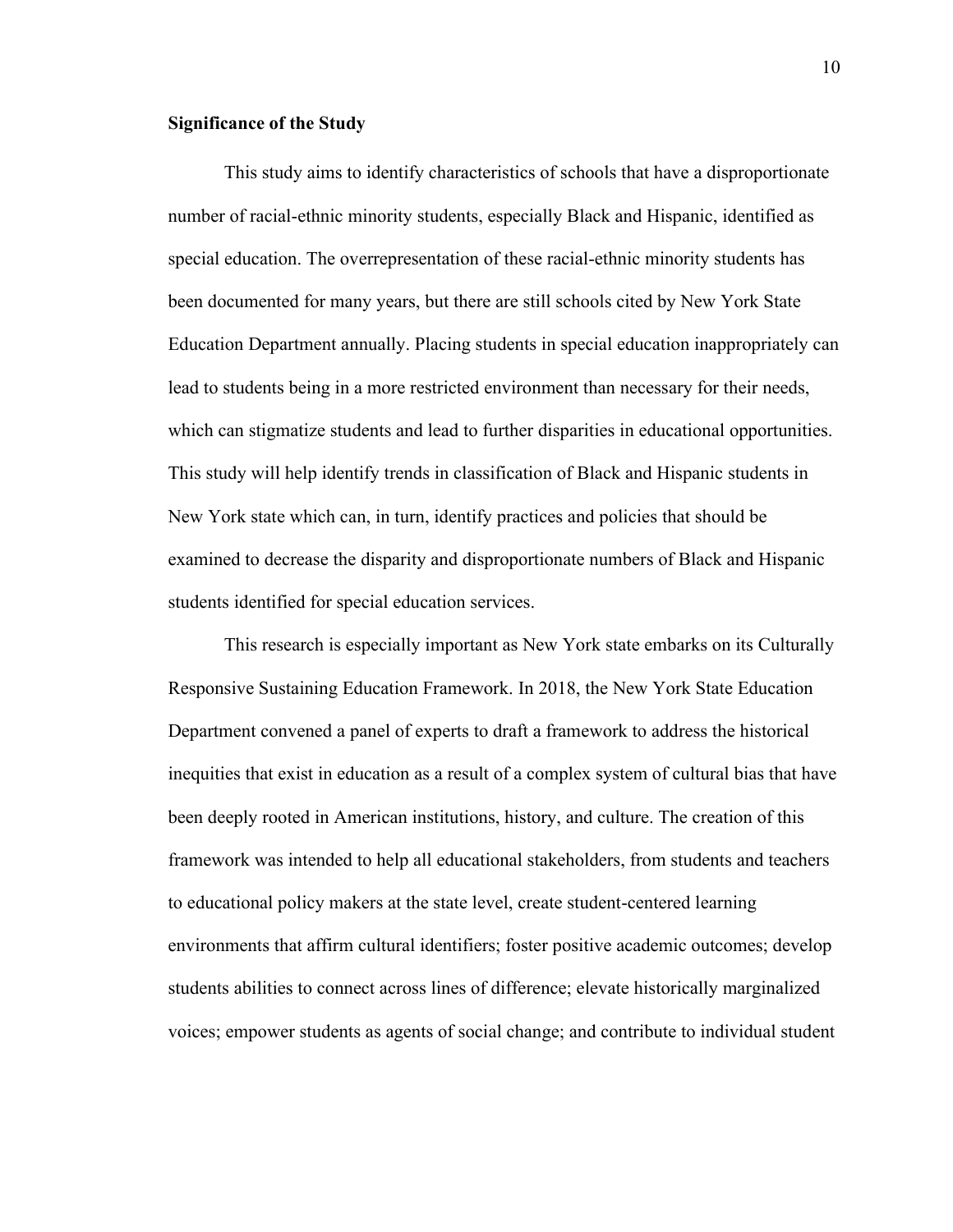engagement, learning, growth, and achievement through the cultivation of critical thinking.

The framework is grounded in four principles: Welcoming and Affirming Environment, High Expectations and Rigorous Instruction, Inclusive Curriculum and Assessment, and Ongoing Professional Development. The framework further aligns with New York State Education Department policies and the Every Student Succeeds Act (ESSA) Plan for New York. The framework recognizes the effect of school environments on student academic performance and supports efforts to improve school climate. Culturally Responsive Sustaining Education Framework (CR-S) promotes relationships of trust and respect between schools and families, recognizing that student achievement and school improvement are shared responsibilities. The framework provides educators with opportunities for continual professional development in the areas of equity, antibias, multiculturalism, and culturally responsive teaching pedagogies. Finally, CR-S supports districts and their communities in engaging in critical conversations about culturally responsive-sustaining educational systems.

#### <span id="page-20-0"></span>**Connection with the Vincentian Mission in Education**

This research is aligned with the Vincentian Mission because it seeks to define causes and encourage solutions for the problem of disproportionality in special education identification of Black and Hispanic students who have historically been overrepresented. In finding these causes and determining possible solutions, the educational experiences in these two racial-ethnic minority groups could be more equitable with their White peers than they were before. This research could also encourage educational institutions to

11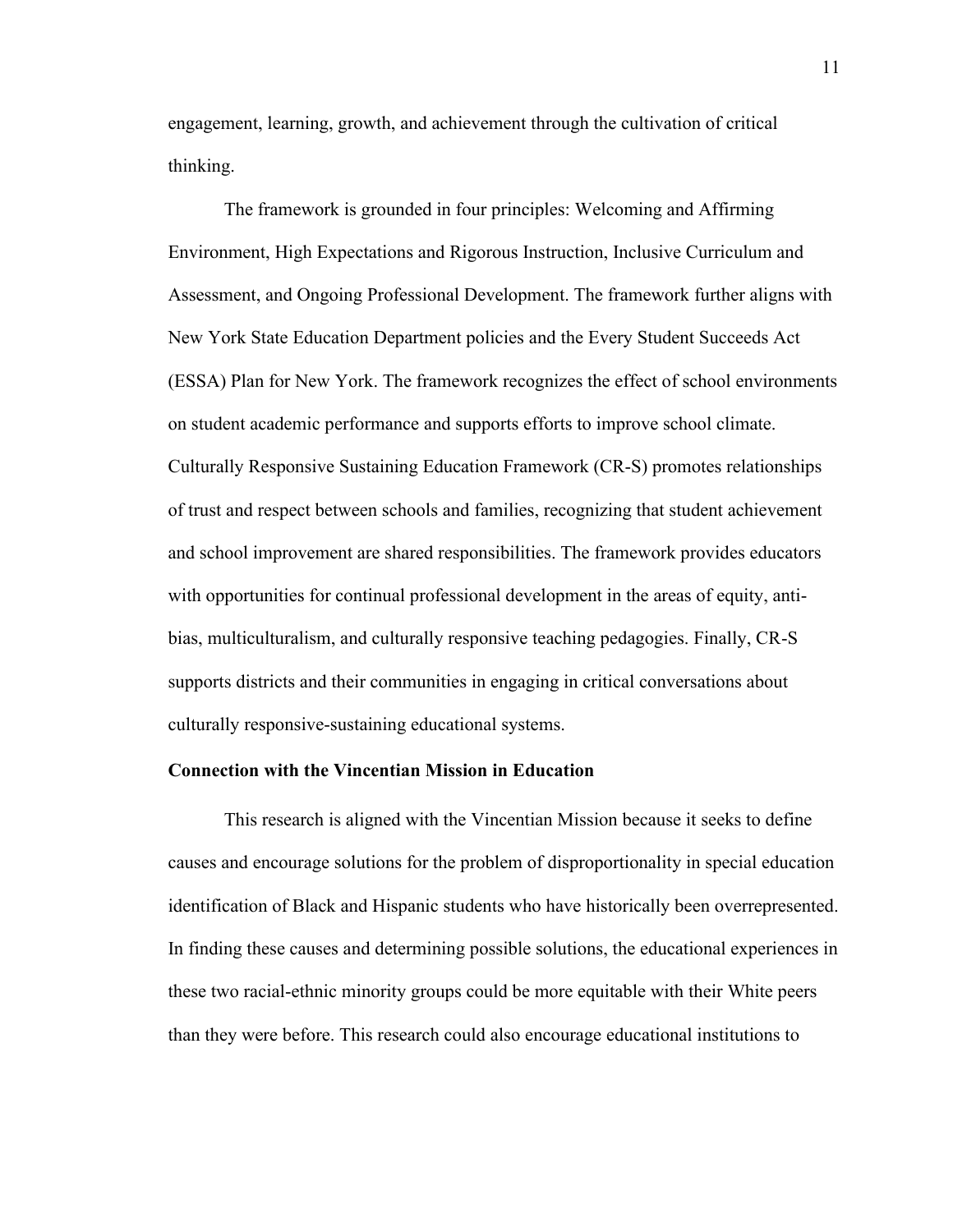adopt a culturally responsive approach for their students and become more inclusive environments.

#### <span id="page-21-0"></span>**Research Questions**

1) To what extent are there racial-ethnic disparities in IDEA classification at New York public schools?

Null Hypothesis 1: There are no differences in IDEA classification by raceethnicity in New York public schools.

2) To what degree do racial-ethnic disparities in IDEA classification vary by urbanicity at New York public schools? Null Hypothesis 2: There are no differences in IDEA classification by race-

ethnicity or urbanicity in New York public schools.

3) To what extent are various school characteristics associated with disparities in IDEA classification at New York public schools?

Null Hypothesis 3: Various school characteristics are not associated with disparities in IDEA classification at New York public schools.

# <span id="page-21-1"></span>**Design and Methods**

This study is an ex post facto non-experimental study because there are not any human subjects and there was no manipulation or randomization. Data obtained from existing databases will be analyzed using histograms, correlations, and one-way ANOVAs to compare groups and the use of multiple regression to analyze multiple predictor variables to determine characteristics that predict the outcome of being classified as special education.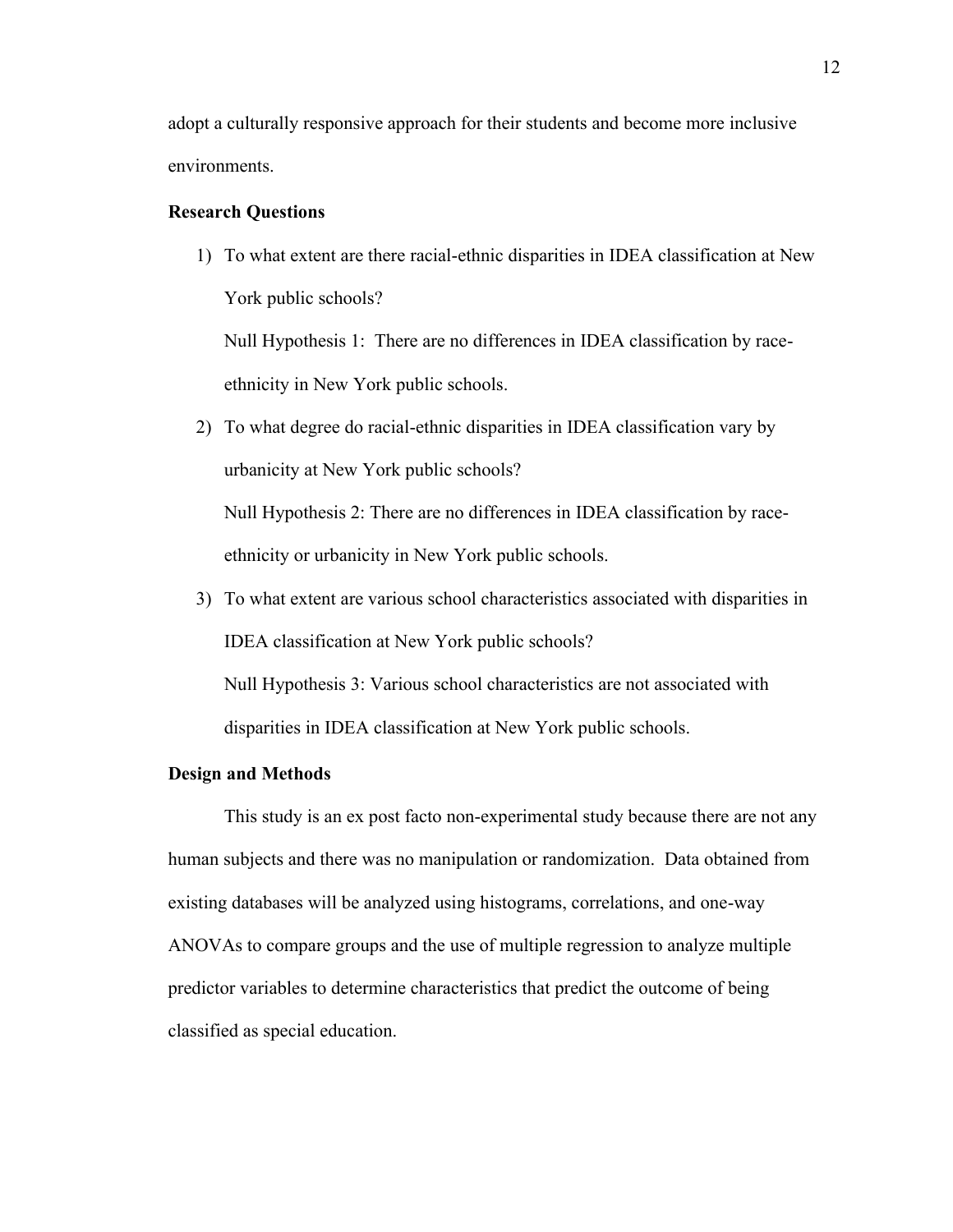The dependent variable throughout the study is the proportion of Black and Hispanic students classified as Special Education compared to their White peers. Other variables that will be considered are the percent population of the three racial-ethnic groups, White, Black and Hispanic, being analyzed in the study. Also considered are the percent of Limited English Proficient students, the percent of students receiving free/reduced lunch, the teacher to student ratio, the counselor to student ratio, and the urbanicity of the schools.

New York State data obtained from the Civil Rights Project for the 2015-2016 school year combined with data from the National Center for Education Statistics (NCES) for that same time period will be analyzed. Forty-six data codes were found to be relevant from the Civil Rights Project data combined with seven additional data codes from the NCES that specifically identified socio-economic factors for New York State schools. Data for 4,917 schools will be considered in the analysis. This total of all public schools operating in New York State during the 2015-2016 academic school year.

# <span id="page-22-0"></span>**Definition of Terms**

Disproportionality, defined as the underrepresentation or the overrepresentation of a particular student group within a setting or outcome of interest, given that group's proportion in the total population.

Urbanicity, the degree to which an area is urban.

IEP, Individualized Education Program, is a legal document that is developed for each public-school child that needs special education. It is created through a team made up of teachers, administrators, and the child's parents to best meet the child's educational needs.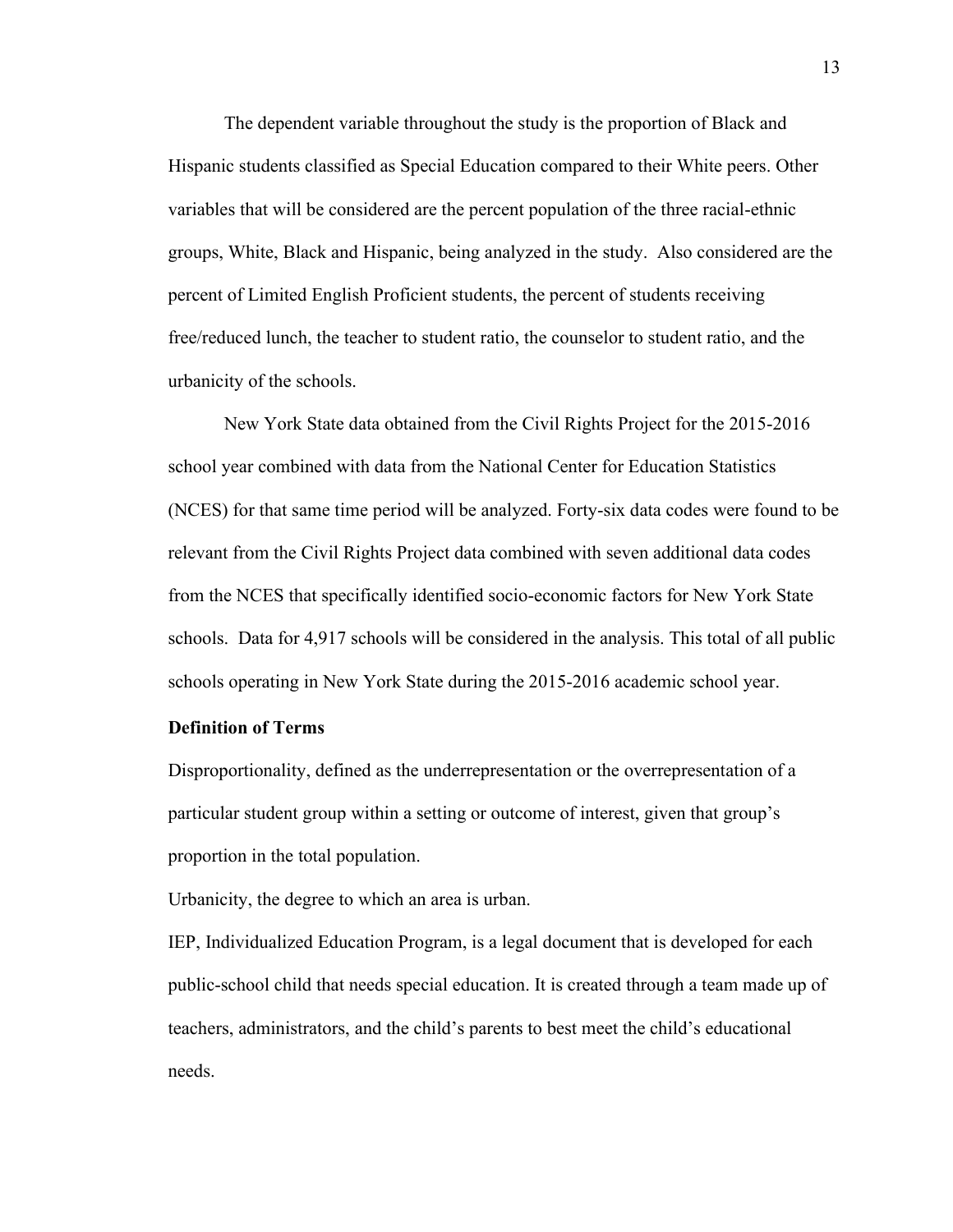504 plan, developed to ensure that a child with a medical disability is identified under the law and receives accommodations that will ensure academic success and access to the appropriate learning environment.

FTE, Full-time equivalent, is a unit that indicates the workload of an employed person, in this case a teacher or counselor, across various contexts.

Students with Disabilities, a student determined to have a physical or mental impairment that limits abilities or life activities.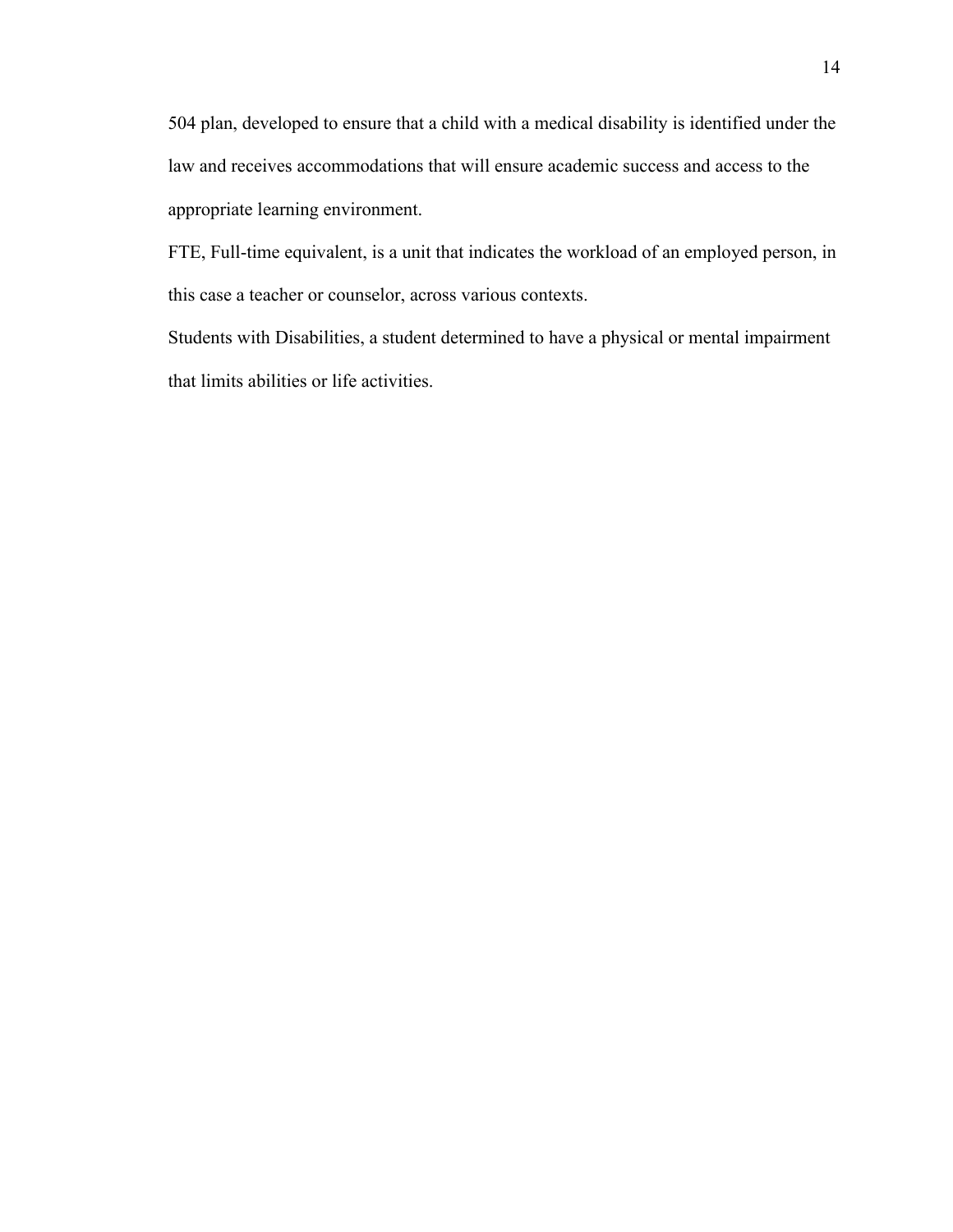#### **CHAPTER 2**

<span id="page-24-0"></span>In this chapter, I will discuss the literature surrounding both the DisCrit Theory, Multiculturalism, and research on disproportionality in special education. There will be discussion surrounding the cultural stigma of special education and minorities, and practices that should be utilized by educators to reduce disproportionality in identification of special education students. Finally, this chapter will discuss the idea of cultural mismatch and the effect that can have on minority students.

#### <span id="page-24-1"></span>**Theoretical Framework**

This study relies on two theories that help explain bias in both classification of special education status, and discipline in public schools. The first theory discussed is known as DisCrit Theory, which brings together Disability Studies and Critical Race Theory. DisCrit Theory was proposed in 2013. The second theory is Multiculturalism, proposed by James Banks in 1995. After a discussion of each theory, there will be evidence from different literature surrounding biases, poverty, referral practices, and cultural differences that have resulted in disproportionate classification of minority students into special education.

# <span id="page-24-2"></span>*DisCrit Theory*

The disproportionally high number of racial-ethnic minority students identified as being students with disabilities is well documented (Annamma, et.al., 2013; Bean, 2013; Ford, 2012; Morgan, Farkas, Cook, Strassfeld, Hillemeier, Pun, Schussler, 2017; Patton, 1998; Skiba, Poloni-Staudinger, Gallini, Simmons, & Feggins-Azziz, 2006). In order to address this issue and create a framework to guide educators in purposeful identification of students, Annamma, Connor, and Ferri developed the DisCrit Theory (2013). DisCrit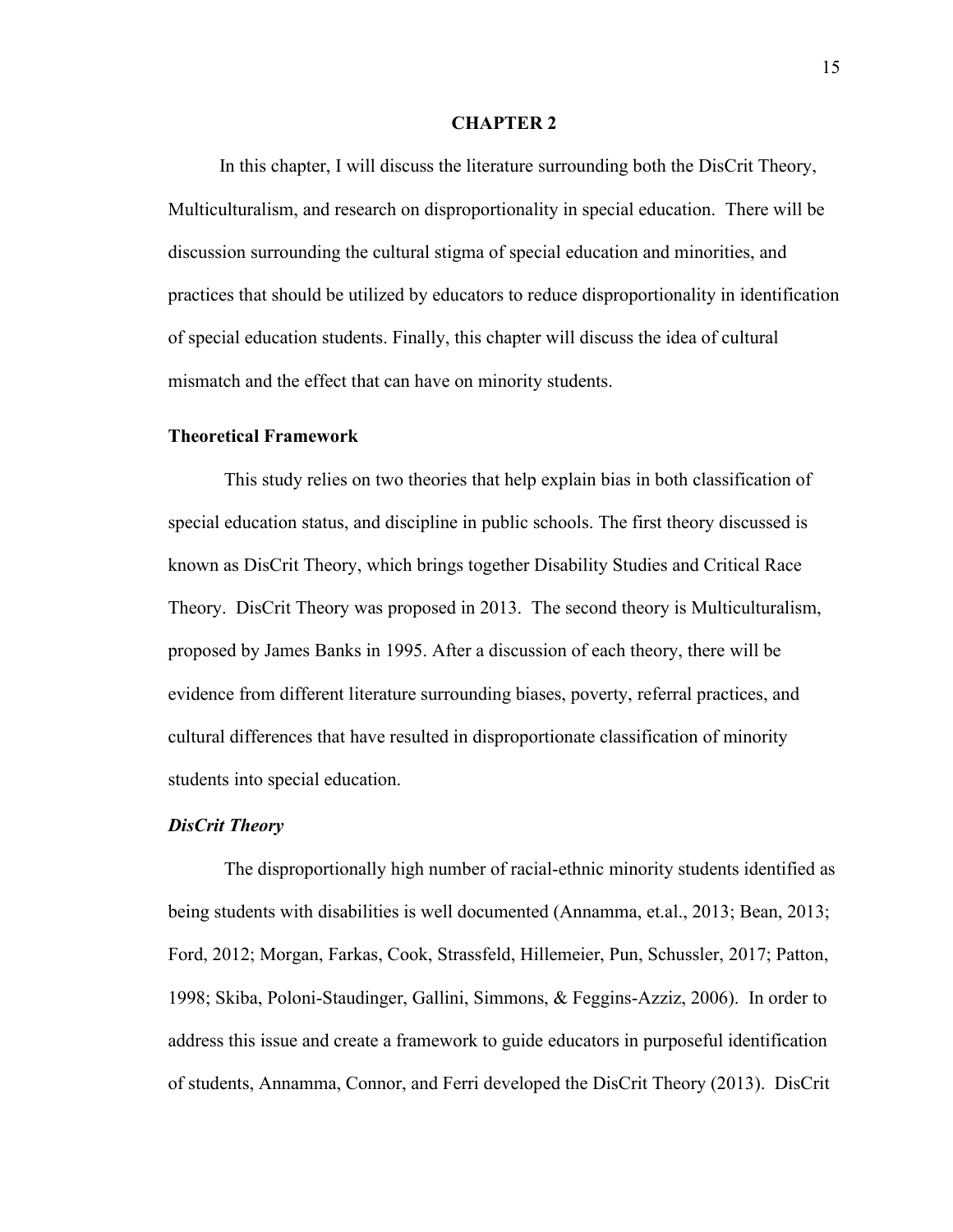brings two theories together, Disability Studies and Critical Race Theory, with the objective to move beyond limited understandings of race and ability (Schwitzman, 2019).

DisCrit scholars propose color evasiveness as a term that is not ableist, signals a more robust understanding of racism as multimodal, and more appropriately capture's society's purposeful, rather than passive, refusal to interrogate racism and White privilege (Annamma, Jackson, & Morrison 2017).

DisCrit affords a simultaneous interrogation of Whiteness and smartness in the "normalizing text" or curriculum, that legitimizes exclusionary practices in both K-12 schools and teacher education. It highlights the overrepresentation of racial-ethnic minority students in the more subjective special education categories, such as emotional disturbance and learning disability and how a disability diagnosis is used to segregate students of color. Similarly, it emphasizes how Whiteness continues to define "good" behavior resulting in higher suspension rates for students of color. (Schwitzman, 2019). There have been arguments that racial-ethnic minority students have been placed into special education to alleviate problems in the mainstream classroom (Gravois  $\&$ Rosenfeld, 2006). Harry and Artiles theorize that the overrepresentation of cultural minorities in special education is understandable because students from these minority communities possess deficits in learning (Chamberlain, 2005).

Whiteness presents multiple barriers to preserve teachers of color, such as the regiment of standardized testing and racial biases in defining teacher quality that are premised on the basis of capacity. DisCrit can be used to unpack limited understandings of diversity when preparing preservice teachers of color in historically marginalized space to teach historically marginalized students in urban schools (Schwitzman, 2019).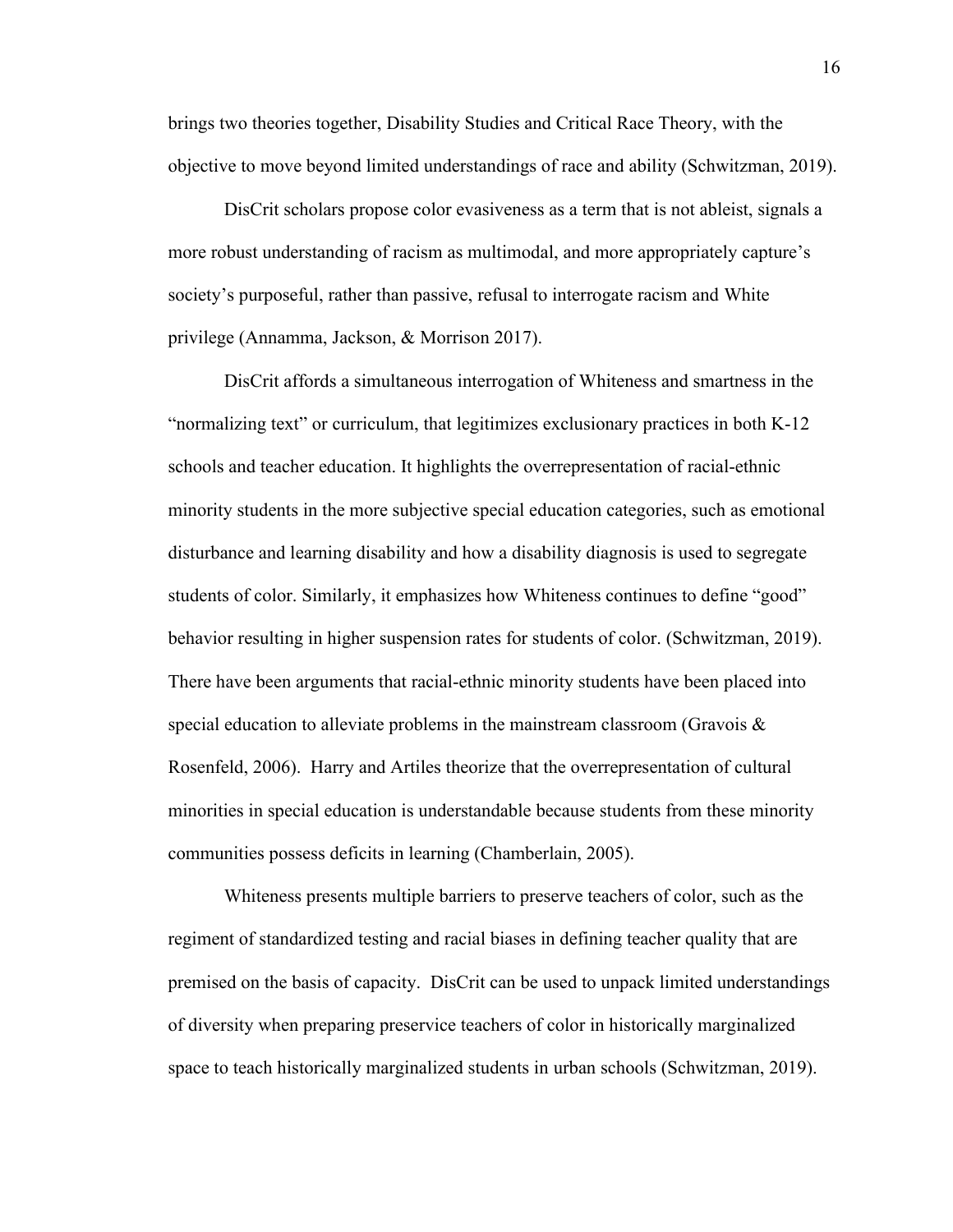When examining curriculum through a DisCrit lens, it is evident that curricular reform is incomplete, with schools hanging on to curriculum that is bound in Whiteness and smartness, where students learn about diversity without experiencing a shift in their social imagination (Schwitzman, 2019).

A proposal to ensure curriculum is reflective of a diverse population is being considered in New York with the creation of the Culturally Responsive Sustaining Framework. By examining curriculum through the lens of the framework, steps can be taken to address the inequities that exist and ensure a diverse perspective.

### <span id="page-26-0"></span>*Multiculturalism*

The idea of multiculturalism and ensuring the diversity of curriculum in schools is gaining traction in many states, New York state released a Culturally Responsive Sustaining Education Framework in 2018, designed to guide stakeholders in ensuring representation from diverse perspectives in the establishing of curriculum and educational practices. A major theme in the literature addressing disproportionality is the impact on cultural differences of minority students on teacher perception and practices. In an effort to address this disproportionate placement, many policymakers have looked to professional development of preservice and in-service teachers in the area of multiculturalism (Gravois & Rosenfeld, 2006). Wiggan and Watson-Vandiver (2019) believe that multi-billion-dollar initiatives such as No Child Left Behind, Race to the Top, and Common Core Standards, fail to address the underlying issues in school curricula nationwide. They believe there is an overt lack of multiculturalism and diversity within state standards of assessments. Population trajectories predict racialethnic minorities to comprise 64% of the nation's children by 2060, yet the teacher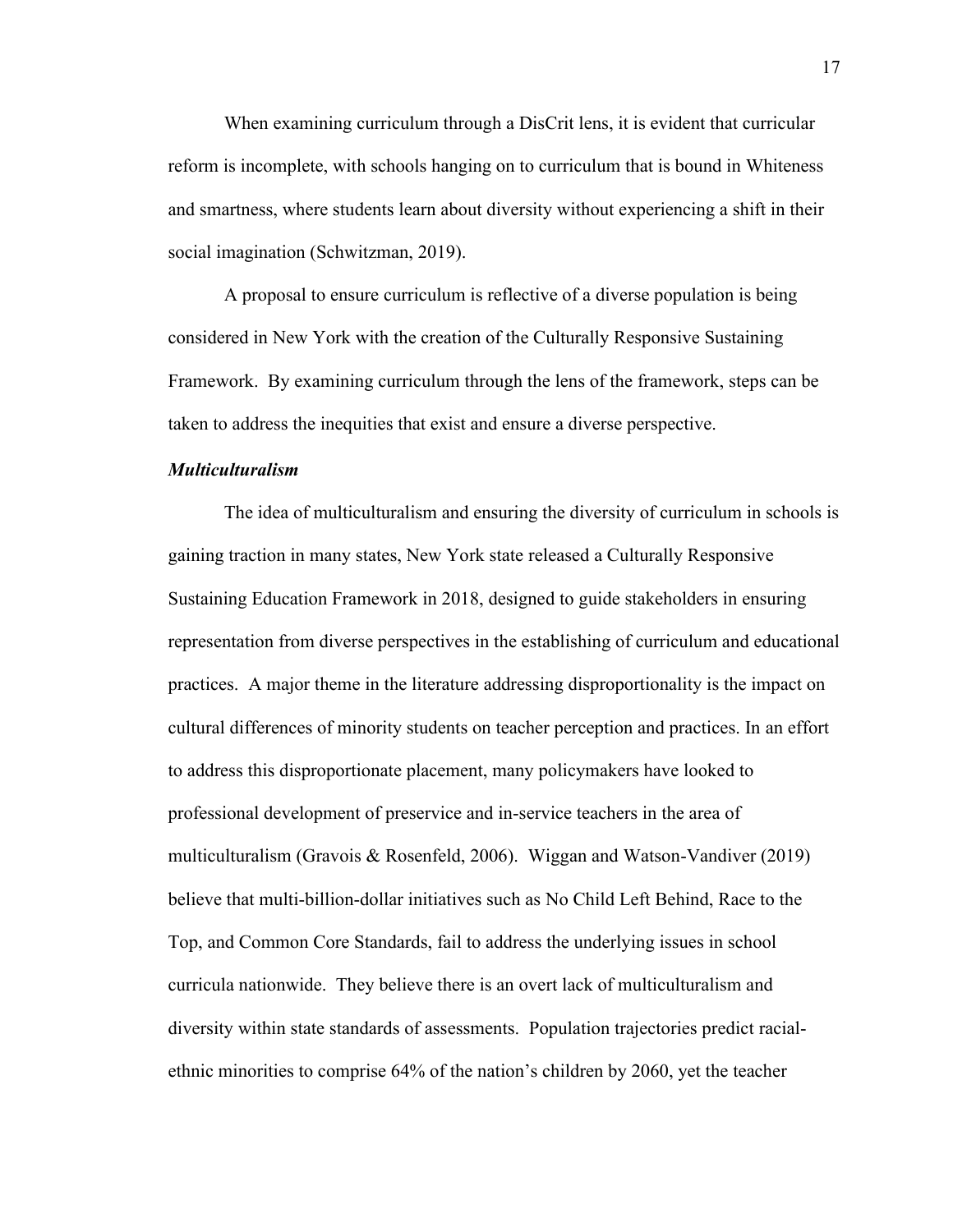workforce has remained constant for over 30 years. Data from National Assessment of Educational Progress shows that teacher workforce is consistently in the  $80<sup>th</sup>$  percentile for White teachers. The lack of a diverse workforce presents many concerns, the most important being the mismatching of student and teacher cultures. Wiggan and Watson-Vandiver (2019) believe that diversity training and recruitment of racial-ethnic minority teachers is an important step in meeting needs of students nationwide. There are many negative issues associated with placement in special education, low achievement levels, low completion rates, low graduation rates (Chamberlain, 2005). These issues are thought to be the result of poor professional practices but could also be the result of bias, which is a significant factor (Chamberlain, 2005). Harry believes these biases lead to referral decisions, assessment practices, and assumptions that have been made because of disadvantaged backgrounds (Chamberlain, 2005).

In 1995, James Banks presented his research and work at Howard University. He expressed that there are three major components to Multicultural Education. The first is as an idea or concept, the second as an educational reform movement, and the third as a process (Banks, 1995). The State of New York Education Department has taken the position that an increase in multicultural education with a focus on equity and inclusion to promote education that will allow students to thrive and result in a decrease of disproportionality in special education (NYSED.gov, 20XX)

As an idea, multicultural education maintains that all students should have equal learning opportunities, regardless of race, ethnicity, gender group, or social class to which they belong (Banks, 1995). As an educational reform movement, multicultural education tries to reform schools in ways that will give all students an equal opportunity to learn.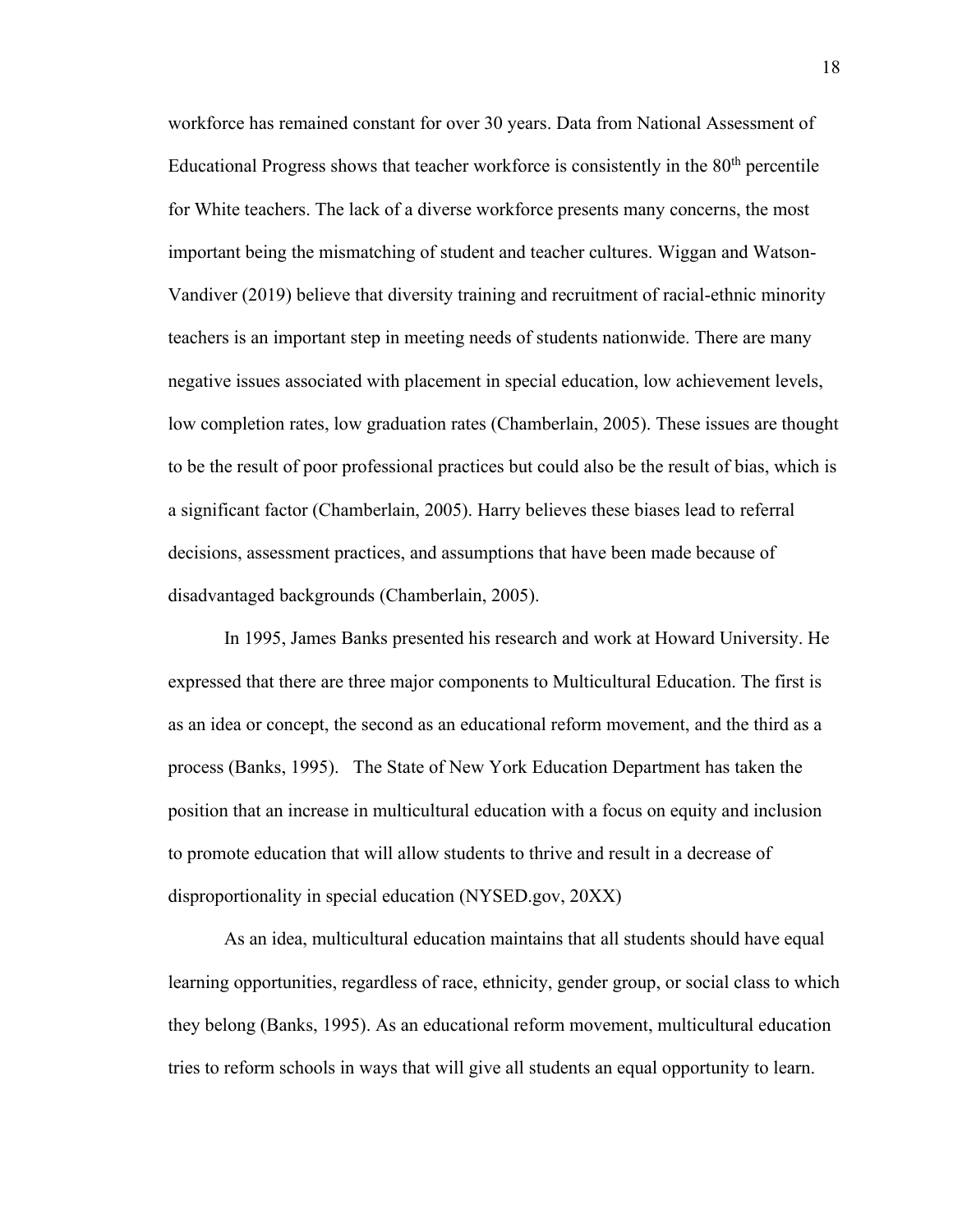Multicultural education describes teaching strategies that empower all students and gives them a voice. Finally, as a process, multicultural education has the goal of creating within schools and society the democratic values as stated in the Declaration of Independence, the Constitution, and the Bill of Rights: equality, justice, and freedom (Banks, 1995).

Banks developed five Dimensions of Multicultural Education. They are content integration, the knowledge construction process, prejudice reduction, equity pedagogy, and empowering school culture and social culture.

Prejudice reduction, the third dimension, relates to characteristics of students' attitudes toward race and strategies that teachers can use to help them develop more democratic values and attitudes. Research has suggested that children entering kindergarten have already developed a "White bias" leading researchers to believe that early interventions are important because the older children get, the more difficult changes to attitudes and beliefs become. Equity pedagogy exists when teachers modify their teaching in ways that will facilitate academic achievement of students from diverse racial, cultural, ethnic, and gender groups. This pedagogy also suggests high expectations exist for all groups to create equal-status classrooms. The final dimension is empowering school culture and social structure which implies the need to restructure the entire education system, from curriculum to testing (Banks, 1995).

Multicultural Education was considered a new civic education for a new America when introduced by Banks (Powers, 2002). Multicultural Education grew out of the Civil Rights protest movement in the 1960s and 1970s and was thought to be an education in democratic moral principles. As American committed to fighting racism, sexism, and other forms of unjust discrimination, multicultural education was shaped by political and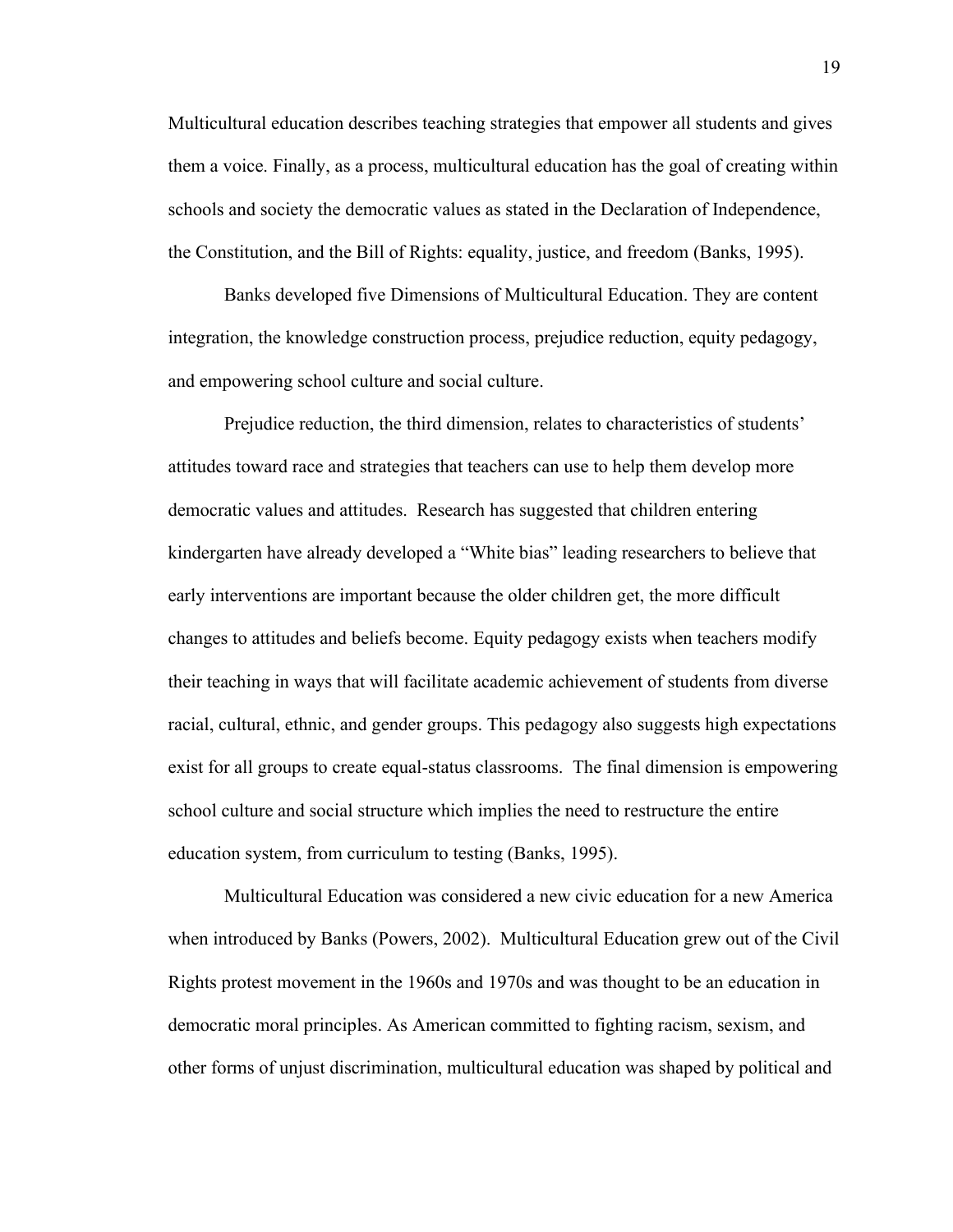moral logic. Banks insisted that the challenge was to create an education that would foster an inclusive, pluralistic society (Powers, 2002).

#### <span id="page-29-0"></span>**Literature Review**

In this section, I will examine how bias and a lack of cultural understanding by teachers and administrators leads to overrepresentation of racial-ethnic minority students, especially Black students, in special education referrals and classification. The review will continue as I look at the problem of poverty and how that manifests in American schools. The misunderstanding of cultural norms will be examined with a lens on both Black and Hispanic families while going deeper to look at how Hispanic students are sometimes identified as having a need for Special Education services as opposed to language support.

### <span id="page-29-1"></span>*Biases, Special Education, and Disproportionality*

It is well documented that African American males are overrepresented in special education placement, receiving their education in segregated classrooms (Patton, 1998). African American children are placed in special education programs for learning disabilities, emotional and behavioral disorders, and mental disabilities at a higher rate than other students, this reality has persisted even after 40 years of recognition (Artiles, et. al., 2010; Bean, 2013; Patton, 1998; Zhang, et.al, 2014).

Some researchers have attributed the high rates of special education placement of students of color to educators' implicit and explicit beliefs regarding the intellectual capabilities of students of color from different backgrounds and systemic bias built into school and community structure (Grindal et al., 2019). Proponents of this bias hypothesis have noted differences in rates of disproportionality across different contexts. High rates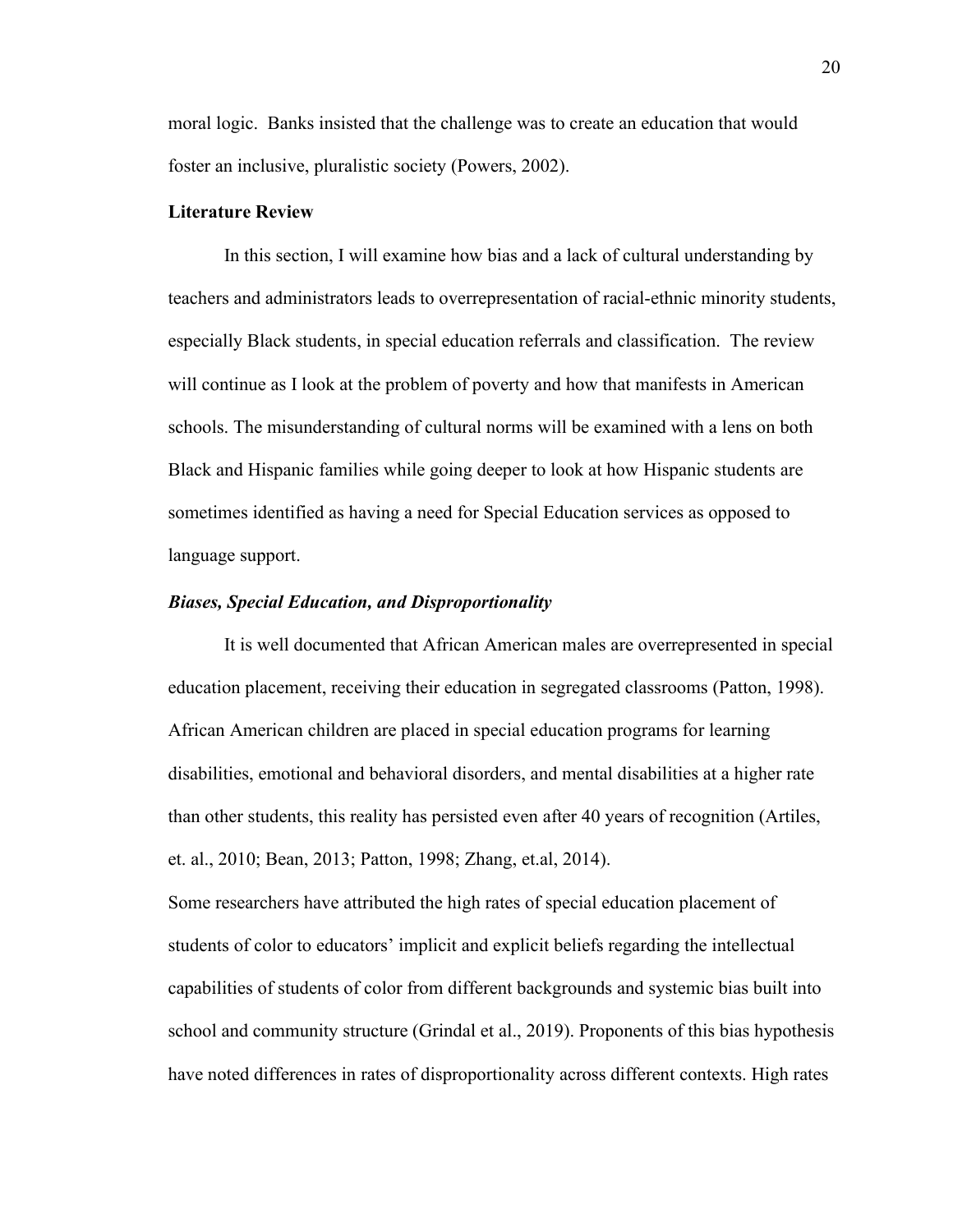of special education identification for students of color are particularly evident for disabilities identified most often in a school setting, such as learning disabilities, emotional disabilities, and intellectual disabilities compared to those that are most often identified by a health care provider (Grindal et al, 2019).

Coutinho, Oswald, and Best (2002) found that Black students who attended school with a low percentage of Black students have a higher probability of being identified for special education than those who attended schools with larger percentages of Black students. Coutinho and the other researchers argued that the differences in rates was not the result of actual differences, but the result of a student appearing to stand out from their peers. In New York State in the 2015-2016 academic school year, 18% of the total enrollment of students in public schools were Black but were 23% of the total enrollment of special education students in K-12 public schools. Hispanic students made up 26% of the total enrollment, but 32% of the total enrollment of special education students. White students made up 45% of the total enrollment, but only 38% of the total enrollment of special education students.

Gravois and Rosenfeld (2006) identified three themes that have arisen from the two decades of research generating hypotheses about the influences on the observed patterns of disproportionality in special education. They include cultural variables that affect the initial referral of racial-ethnic minority students, bias in the assessment procedures used to determine eligibility, and effectiveness of the instruction and intervention in addressing academic and behavioral needs of at-risk students.

Disproportionality has been and continues to be of concern in most states (Artiles, et.al., 2010; Bean, 2013; Blanchett, 2006; Castro-Villarreal, et. al., 2016; Gravois &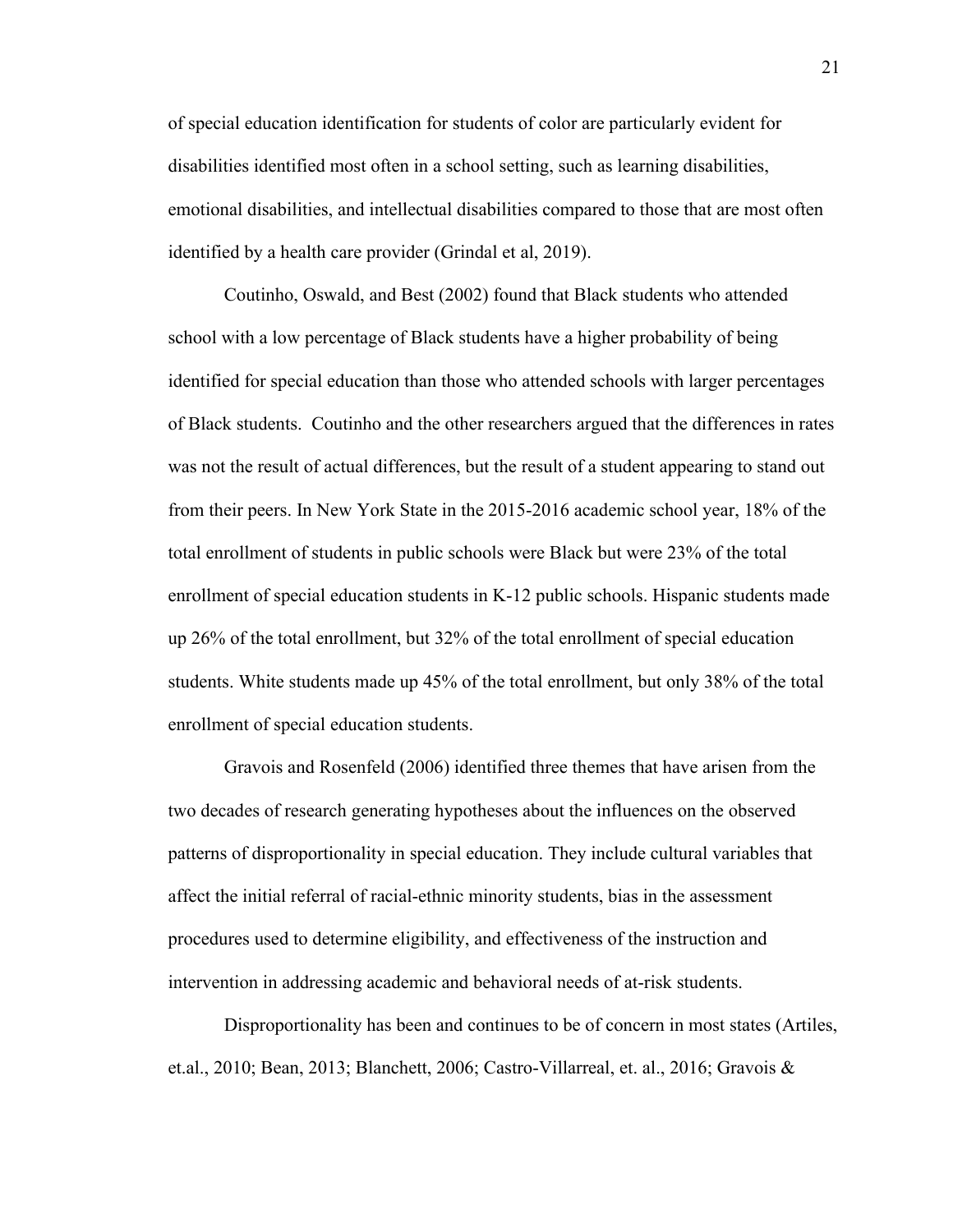Rosenfeld, 2006; Skiba, et al., 2008; Zhang, et al., 2014). Title VI of The Civil Rights Act, 1964, provided people the right not to be discriminated against based on their race, color, or national creed. In 1964 Individuals with Disabilities Education Act (IDEA) established that all students are entitled to a free and public education (FAPE), essentially determining guidelines for students to be educated in the least restrictive environment so as best to reach their full educational potential (Skiba, Horner, Chung, Rausch, May & Tobin, 2011). IDEA was modified in 2004, further cementing the rights of students with disabilities.

Instead of ensuring equity, these policies have been described as color-blind and have furthered inequities in the field of special education broadly and the incidences of disproportionality more specifically (Artiles, et al., 2010). Students from historically underserved groups have traditionally been placed in special education at a disproportionate rate (Artiles, Trent, & Palmer, 2004; Gravois & Rosenfeld, 2006). One argument has been that color-blind research and policies have lowered the complexities of racial-ethnic inequalities for special education students by stalling the generation of knowledge, interventions, and policies (Artiles, et al., 2010). Artiles, et al. (2010) further suggested that policy makers and practitioners failed to consider cultural and historic factors when IDEA was created, resulting in unintended outcomes for students. The misalignment between Brown v. Board of Education and IDEA increased the racialethnic minority representation of students in previously all-White schools, resulting in the disproportionate placement of African American students in special education and seen by some as an exercise in White privilege and racism (Blanchett, 2006).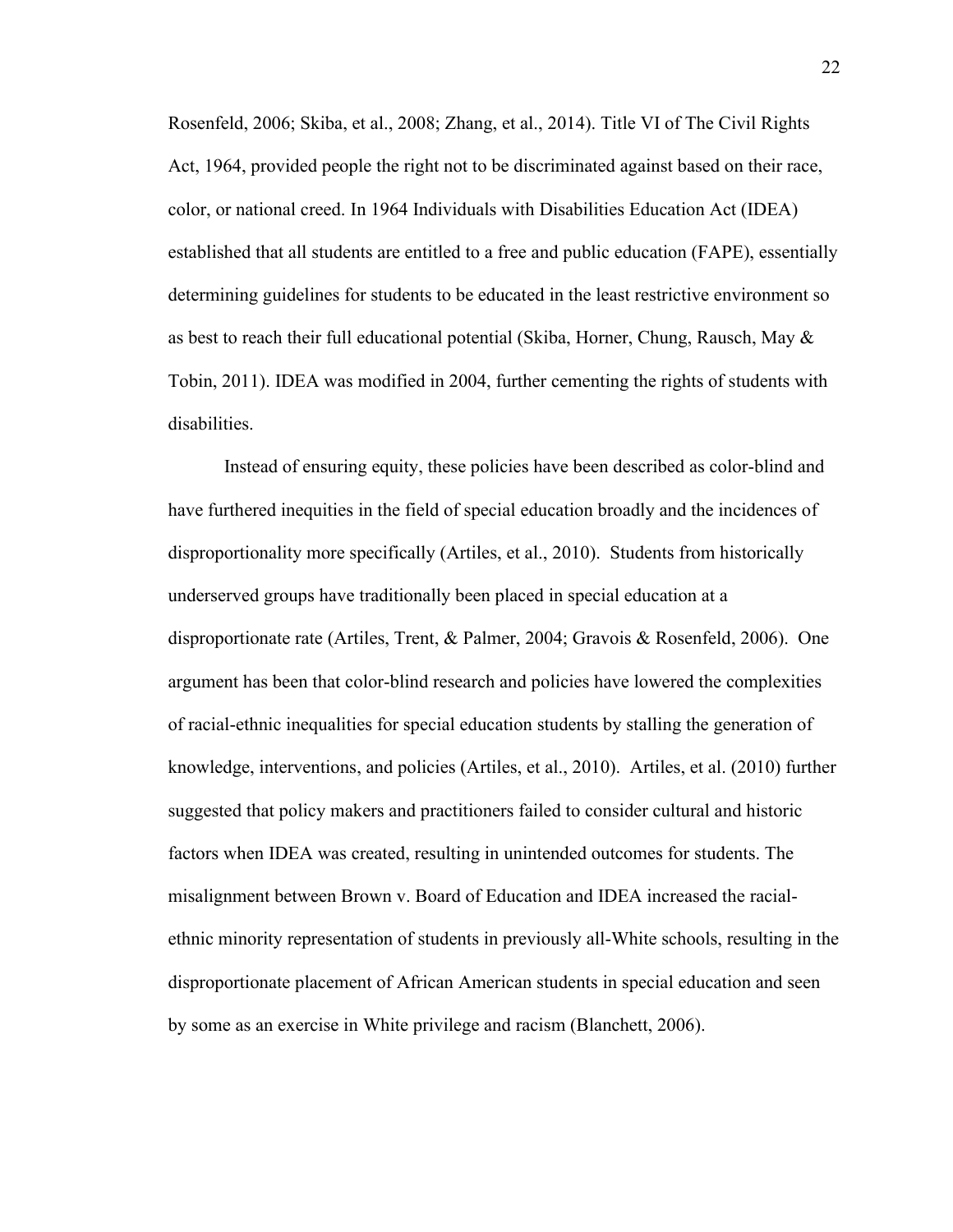#### <span id="page-32-0"></span>*Special Education Referral Practice and RTI*

High incidence disabilities are described as "judgmental" categories, which means the diagnosis relies heavily on professional clinical decisions. Many of these disabilities lack biological etiologies, their definition fraught with ambiguity, uncertainty, and bias (Artiles, et al, 2010). Black and Hispanic students are more likely than White students with the same income status to be identified as being eligible for special education. These differences are noted for the categories that are typically identified by school personnel (learning disabilities, emotional disabilities, and intellectual disabilities) but not in categories that are most often identified by medical personnel such as deafness and blindness (Grindal et al., 2019). Grindal, Schifter, Schwartz, and Hehir also found that when Black and Hispanic students are identified as having a disability, they are more likely to be placed in a more restrictive environment than White students.

The use of Functional Behavioral Assessments (FBA) as a pre-referral practice can slow down the typical rapid succession approach many schools subscribe to when addressing challenging behaviors in students (Moreno & Segura-Herrera, 2013). The FBA is a systematic, evidence-based practice that examines challenging behaviors in the context of antecedents and consequences to ascertain the reason behind the behavior demonstrated by students (Moreno & Segura-Herrera, 2013). FBA has been stipulated in IDEA as a required practice to assist students with disabilities allowing educators to collect both qualitative and quantitative data in order to develop a behavioral hypothesis to understand the challenging behavior demonstrated by the student (Moreno & Segura-Herrera, 2013). While the FBA has been stipulated for students with disabilities, the process holds an advantage when working with students who have not been referred to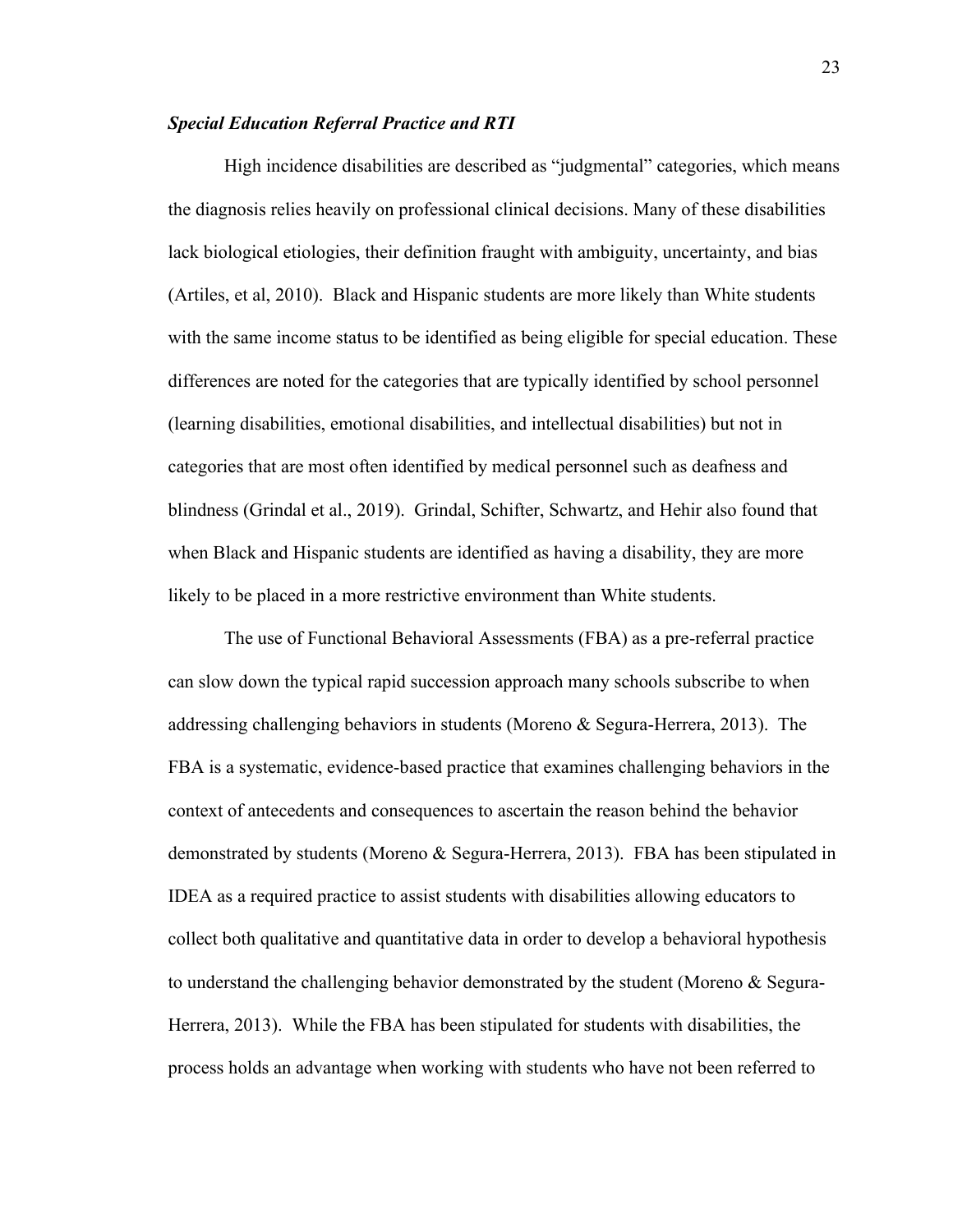special education (Moreno & Segura-Herrera, 2013). The FBA provides educator teams a process to examine students regardless of background and focus on the context of the challenging behaviors, which can be advantageous when working with students of color. The behavioral history can be used to better distinguish between cultural differences and possible disabilities reducing disciplinary actions and inappropriate special education referrals (Moreno & Segura-Herrera, 2013).

### <span id="page-33-0"></span>*Role of teacher preparation and special education referrals*

Teacher education programs better designed to prepare teachers to work with diverse populations of students have become more common (Gravois & Rosenfeld, 2006). California, for example, has implemented a cross-cultural, language, and academic development (CLAD) emphasis as part of its teacher certification requirement with the goal of helping teachers develop more effective teaching strategies to work with diverse student populations (Gravois & Rosenfeld, 2006). Implementation and methodological issues, however, have prevented a measure of the impact that they have had on special education referral patterns (Gravois & Rosenfeld, 2006). Despite efforts to recruit diverse teachers, the majority of the teaching force remains White women (Schwitzman, 2019). Additionally, Schwitzman believes that a focus on race, either recruiting teachers of color or preparing all teachers, denies teachers of all ethnic backgrounds robust diversity training and education.

Gravois and Rosenfeld (2006) conducted a study to investigate the impact of Instructional Consultation Teams (IC Teams) on disproportionate referral and placement of racial-ethnic minority students into special education. These teams focused on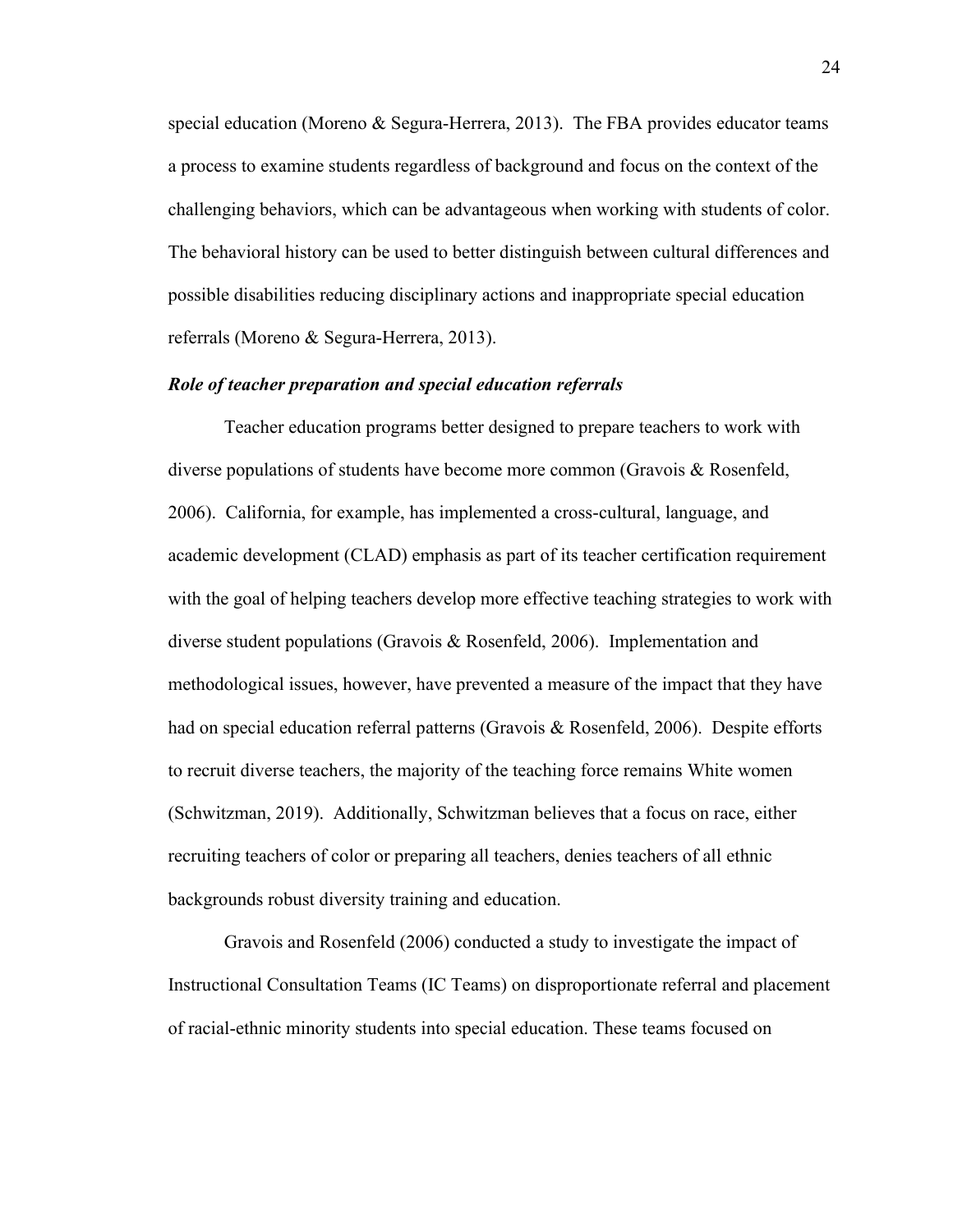supporting instruction and the quality of intervention provided by teachers and were found to be quite successful in reducing referrals.

Harry (2002) advocates for personnel preparation programs for professionals in special education that includes coursework in the study of cross-cultural literature related to families and disabilities. She feels these courses should be presented with strong practical emphasis that requires students (preservice and in-service teachers) to develop and practice awareness of the cultural principles on which special education is based.

The limitations of a culture-specific approach to training include the danger of stereotyping and the overall inability of the course to address the variety of cultures needed, thereby requiring the use of a broader cultural framework (Harry, 2002). Issues of disproportionality, inequity, and referral bias should be directly addressed in professional development programs to set the context and need for culturally responsive practice (Castro-Villarreal, et al., 2015).

A DisCrit lens, Schwitzman proposes, on curriculum and pedagogical reform would allow preservice teachers to experience a shift that is not being experienced without it. By bringing racism, sexism, heteronormativity to the forefront when discussing civil rights and present-day shortcomings of the civil rights movement, it may allow preservice teachers to move past the norm that the word "people" refers to people who are both White and nondisabled unless otherwise specified (Schwitzman, 2019). Discussion of the "deficit perspective" should be contrasted with "equity perspective" that recognizes the role of culture, power, and history in historical and systemic practices (Castro-Villarreal, et al., 2015)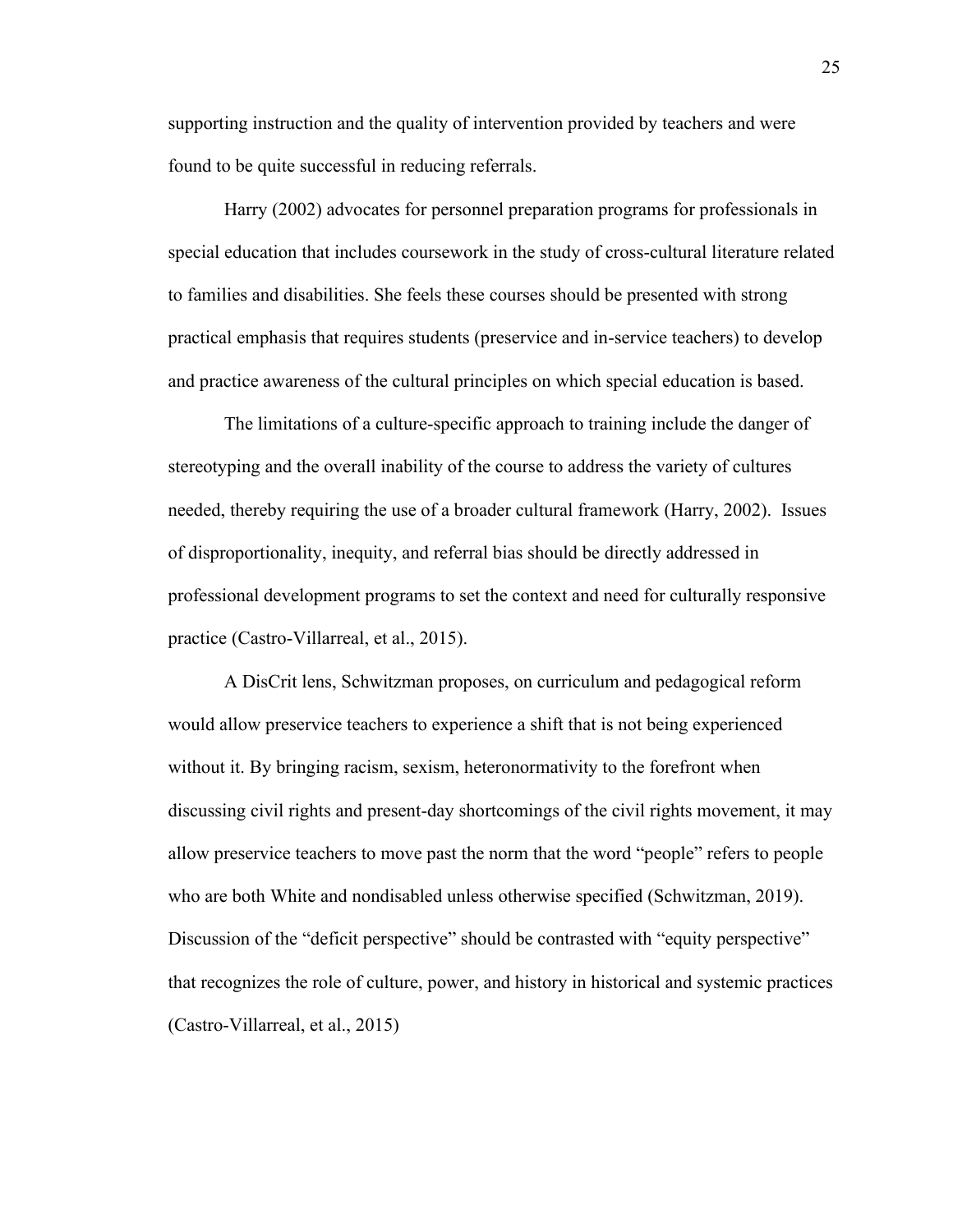#### <span id="page-35-0"></span>*Poverty, Race, and IEP Referrals*

A long-standing position, used to justify the disproportionality seen in special education placement, is the critical impact of poverty on school performance (Artiles, et. al., 2010). The high correlation between race and socioeconomic status makes it difficult to entangle the role of these two factors in driving racially disparate rates of special education identification (Grindal, et al., 2019). The logic of this argument is derived from the fact that children from historically underserved groups are more likely to live in low-income households and experience stressors and developmental threats that accompany poverty (Artiles, et. al, 2010; Grindal et al., 2019). These children are more likely to fail in school (Skiba et al., 2008) and more likely than their White peers to have limited proficiency in English, have parents that immigrated from another country, and to be retained in school (Komenski, Jamieson, & Martinez, 2001). It is considered possible that the observed differences in rates of special education identification among racial groups may be attributed to differences in household income. It was also considered that Black and Hispanic students often experience racial-ethnic discrimination in schools, making it possible that racial-ethnic bias contributes to the observed overidentification regardless of socioeconomic status (Grindal et al., 2019).

Research on children living in poverty has shown that they may experience difficulty in many areas including language development, literacy and numeracy skills, content knowledge, and social and emotional skills (Donovan & Cross, 2002). Socioeconomic factors have been viewed as a means to explain the overrepresentation more than race-ethnicity (Zhang, et al., 2014). Researchers agree that poverty as the sole cause of racial and ethnic disparities in special education lacks evidence (Blanchett,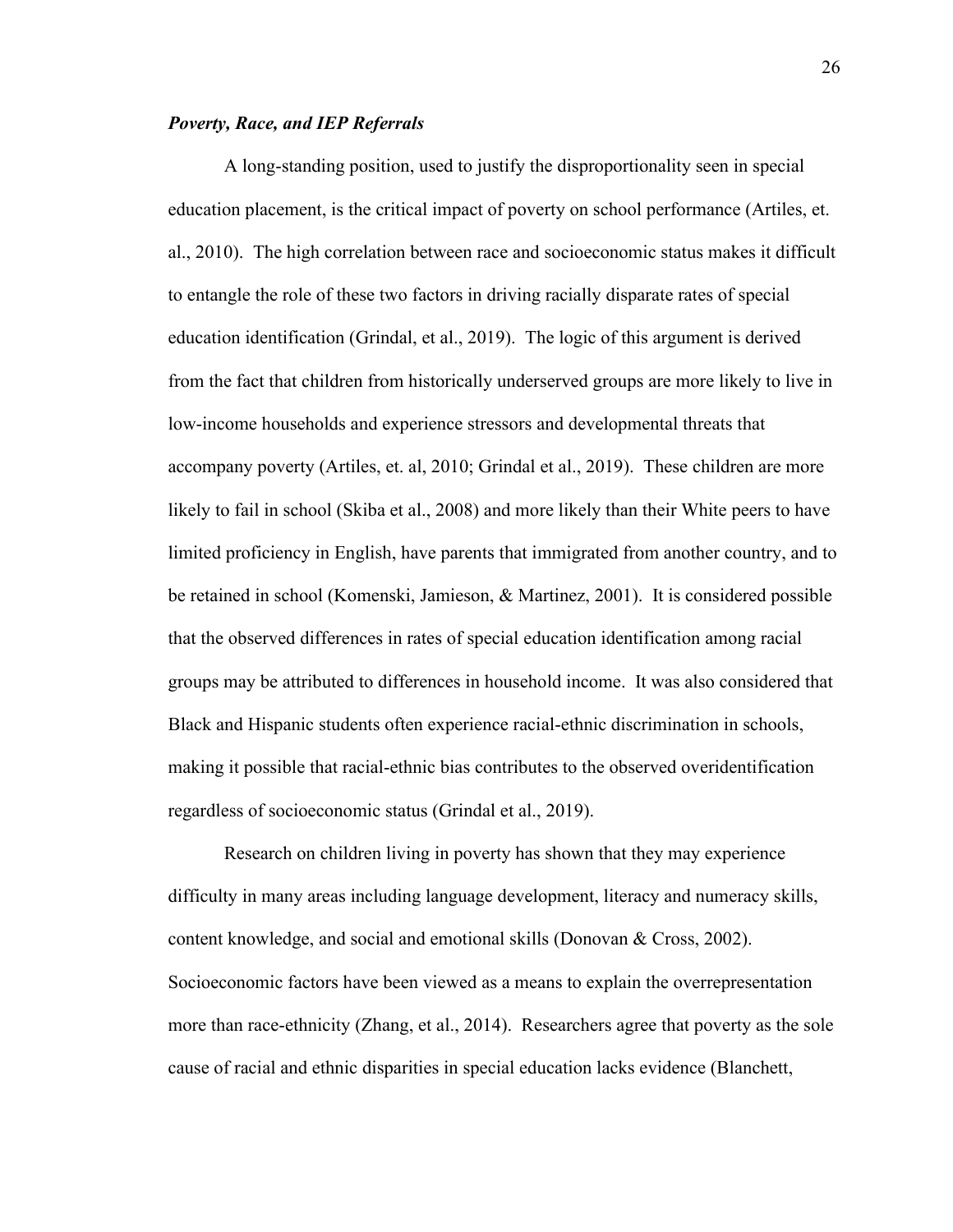2006; Skiba et al, 2008; Artiles, et al, 2010; Zhang, et al, 2014). Skiba, Poloni-Staudinger, Simmons, Feggins-Azziz, and Chung (2005) found that simple correlations between race and poverty of even moderate strength do not guarantee that the two variables will function in the same way with respect to outcomes variables such as identification for special education services. Their results of regression analyses indicated that poverty made a weak and inconsistent contribution to the prediction of disproportionality across a number of disability categories. However, they did find that suspension and expulsion rates consistently predicted district rates of special education disproportionality.

Poverty has been discussed as a possible hypothesis to account for rates of disciplinary referrals among students of color (Skiba, et al., 2011). The connection of race and socioeconomic status (SES) in American society raises the possibility that low SES is consistently found to be a risk factor in school suspension (Brantlinger, 1991, Skiba et al, 2011). Students of color are thought to be subjected to a variety of stressors as a result of their SES in general and poverty specifically (Skiba et al, 2011). School personnel have been noted to agree that disproportionality by race is perceived to be more disproportionality by poverty (Skiba, et al 2005). Morgan, Farkas, Cook, Strassfeld, Hillemeier, Pun, and Schussler (2017) after comparing empirical studies, provided the viewpoint that Minority Disproportionate Representation (MDR) is reported incorrectly. When they adjusted for covariates, they determined that there was very little evidence that Black students' overrepresentation in special education was based on their race or ethnicity. They found the majority of the coefficients from the strongest studies, such as by Skiba et al, showed significant underrepresentation. While they didn't agree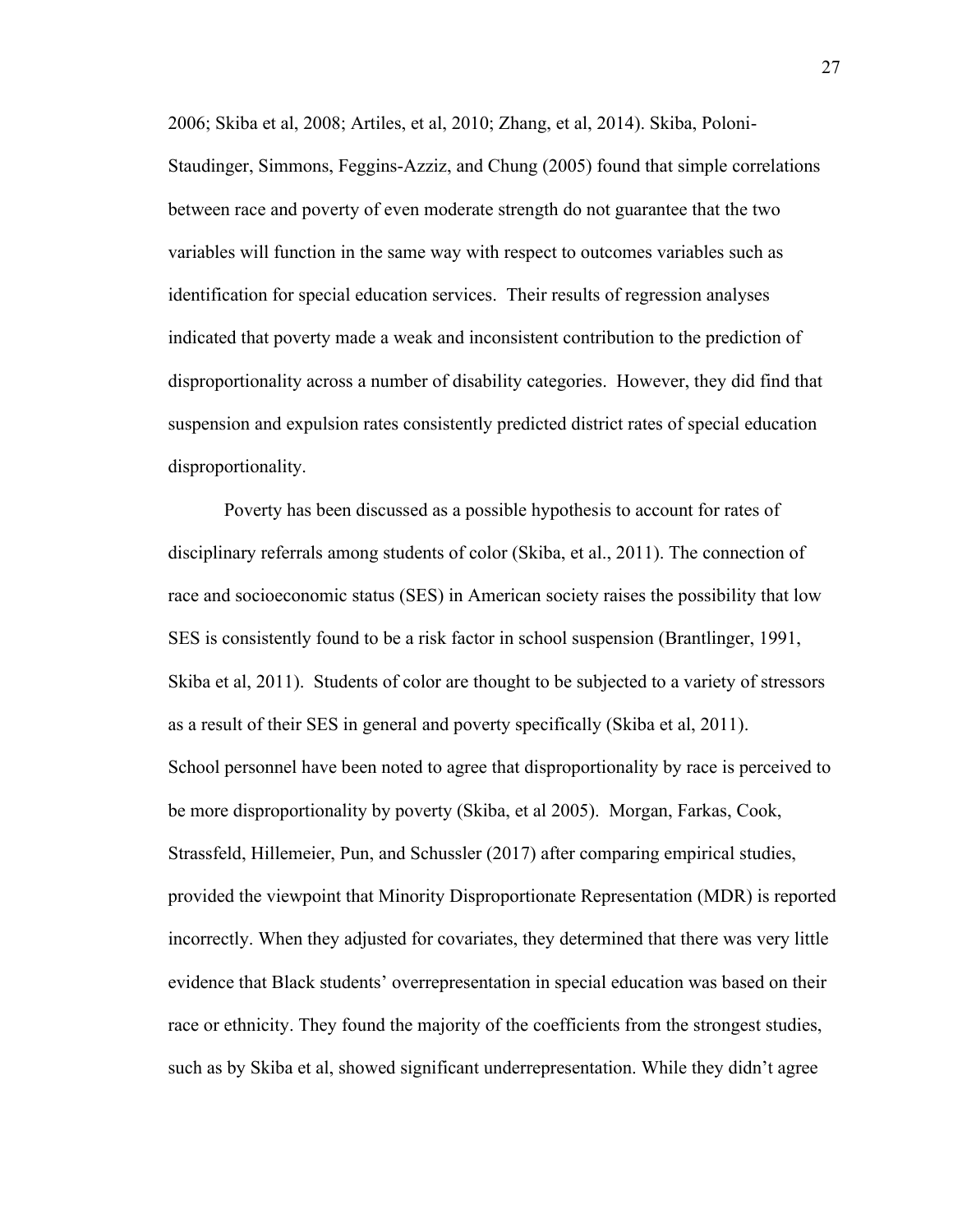with the majority of studies about over- versus under-representation, they did agree that there is a need to intensify the use of culturally sensitive screening and evaluation practices and did suggest there may be implicit bias (Morgan, et al, 2017). According to Connor (2019) when the field of Special Education embraced the findings of Morgan, the result was a temporary suspension of federal funding to researchers working to ameliorate the well documented problem of racial-ethnic minority overrepresentation in Special Education.

## *Assumptions About Culture*

Patton (1998) proposed that many researchers in special education generally explained and interpreted the behavior of African American students based on their "outsider" beliefs and assumptions about the origins and meanings of behavior and the values placed on that behavior and the person. He questioned if the process of observing and identifying African American students was bound by the frame of reference of the observer. Patton further questioned if the process lacks sufficient understanding of the culture. Culture is infrequently acknowledged in disproportionality work of the past even though assumptions, such as how culture mediates human development, the influence of students' cultural tool kits and household cultures in childrens' literacy acquisition, the role of teachers' cultural theories about student failure in special education referrals, and the role of the classroom culture in student performance, permeate the literature (Artiles, et al., 2010).

It is argued that schools are governed by specific cultural assumptions, generally in line with privileged White, middle-class values and perspectives that put racial-ethnic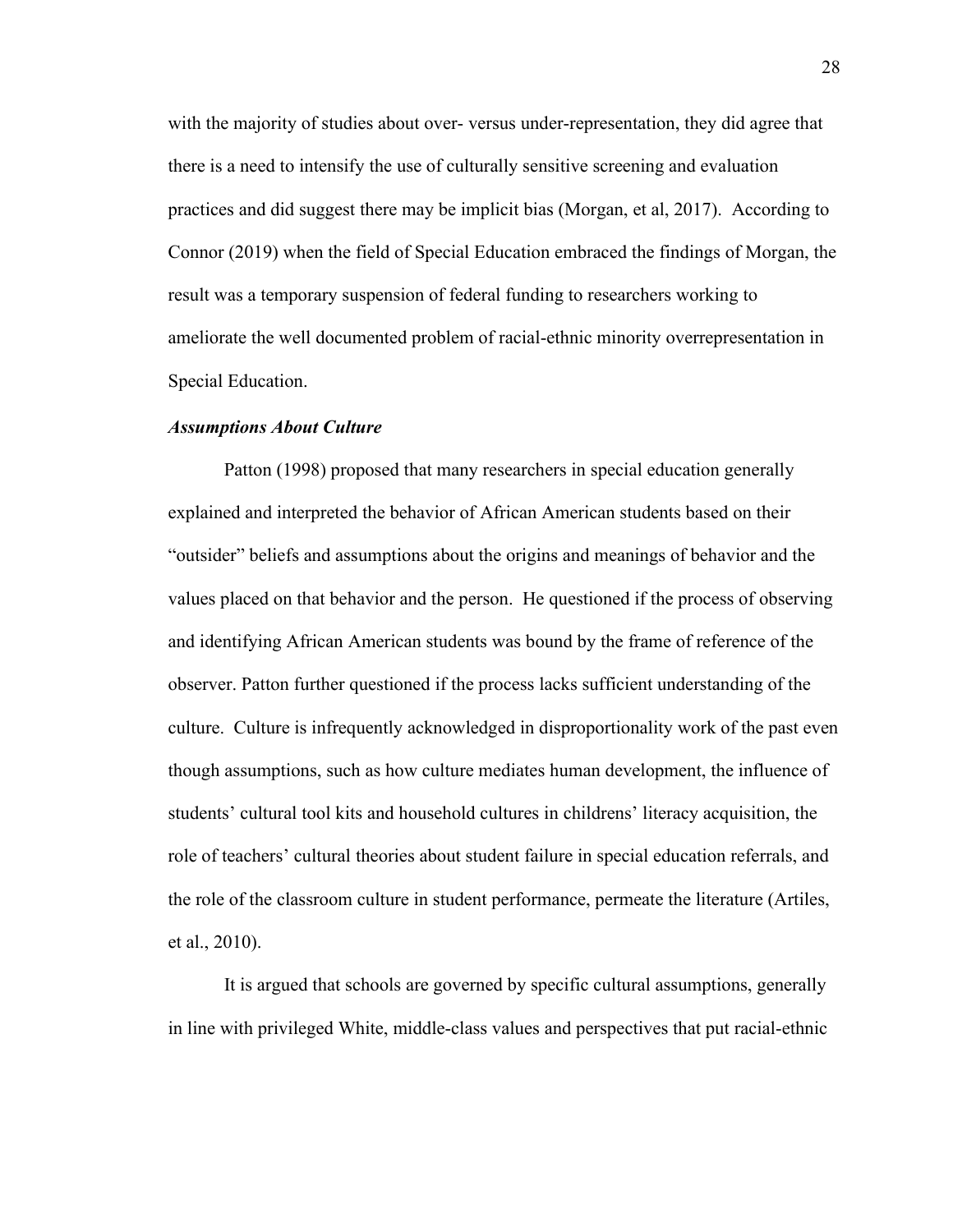minority students at a disadvantage, especially when making decisions about what counts as learning, who displays disruptive behavior, and who is disabled (Artiles, et al., 2010).

Teachers who are encouraged to understand African American culture can become more responsive in meeting the needs of their African American students (Ford, 2012). Boykin (1994; Boykin, Tyler & Miller, 2005) identified learning characteristics of African American students. It was believed that teachers may misunderstand or misinterpret these behaviors when they do not understand or share the culture. They are spirituality, harmony, affect, communalism, movement, verve, expressive individualism, orality, and social time orientation (Ford, 2012).

While there are facets of all of these that are important to understanding the culture of African American students, most notable for this study are the ideas of harmony/affect, communalism, and movement/verve. Harmony and affect involve both expression and behavior in the classroom environment, the need to both feel respected and the sensitive and reactionary behaviors that are sometimes demonstrated as a result of interactions with classmates and with tests and assignments given (Ford, 2012).

Communalism is family or social orientation. This characteristic when displayed by Black students, can mean that students are more comfortable working in small groups or cooperatively. This can be interpreted by teachers to mean that students are less mature, too social or extroverted, or lack independence. Movement and verve are both active traits that can be misinterpreted by teachers and administrators as lacking in selfcontrol, hyperactive, and can manifest in emotional outbursts as a result of boredom (Ford, 2012). It is possible for acceptable cultural responses to be mistaken for emotional or behavioral disorders (Ford, 2012).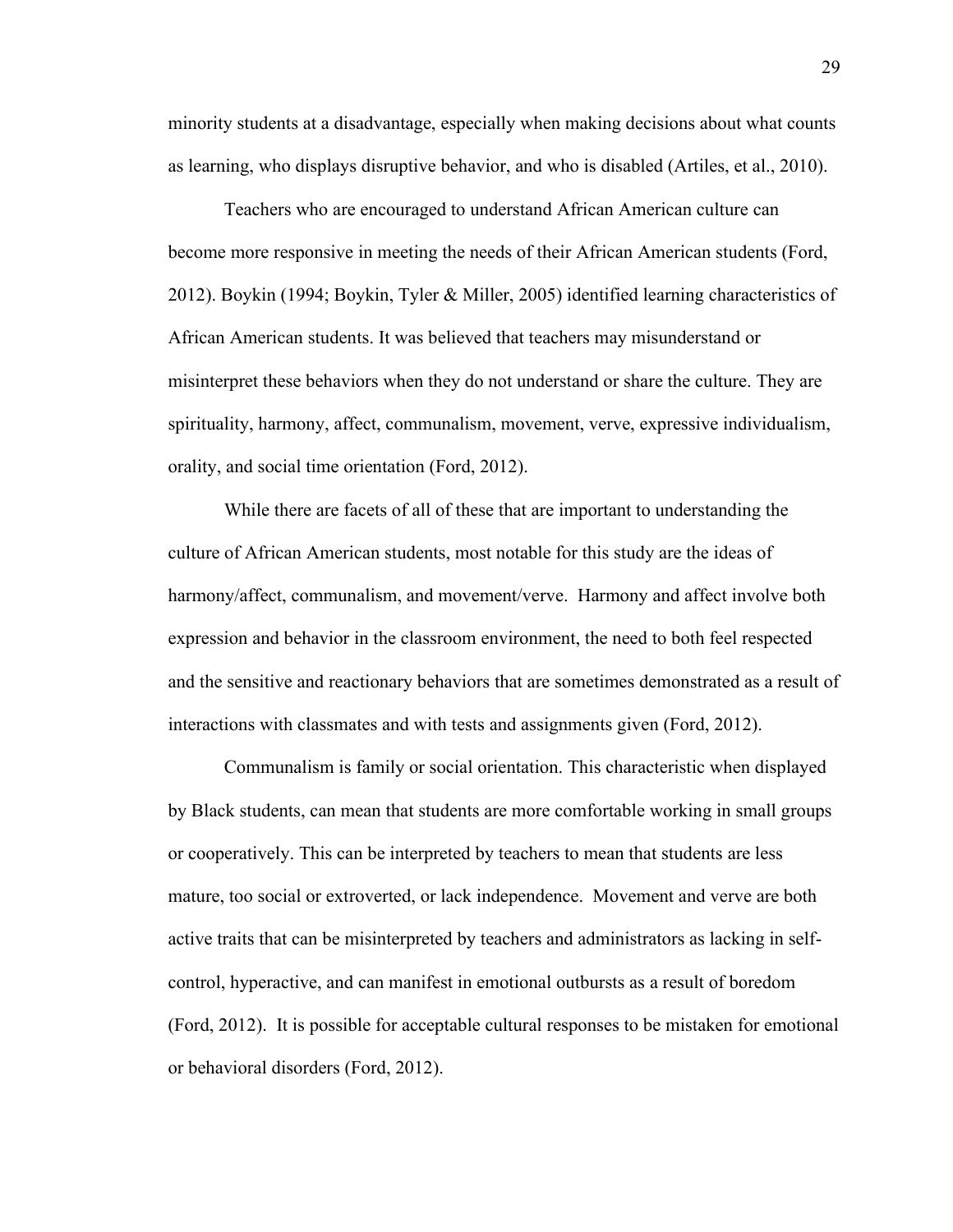Harry argues that cultural differences in definitions and interpretations of disabilities, in parental interaction styles, as well as expectations for advocacy must be considered when planning for the structure of services to students. It is important to note that understandings of beliefs and practices are one cultural variation and therefore, to serve a wide diversity of families, other variations must be respected (Harry, 2002).

Hispanic students and families have many cultural styles among different subgroups, but there are noted common characteristics among most Hispanic groups (Ford, 2012). One universal value within Hispanic communities is *familismo*, when the family takes priority over the individual or community. Hispanic families display close relationships among more than the traditional nuclear family, and it is common for extended families to live close together. There is often strong interdependence among family members. Decisions that affect students are often made by a variety of family members and their opinions weigh equally to the parents in many cases (Ford, 2012).

Moreno and Segura-Herrera (2013) argue that cultural misunderstandings of Hispanic students and their values blame some students for low educational attainment, blaming them for high drop-out rates within the educational pipeline. They stress that a deeper cultural understanding of the largest population of elementary school children could impact that educational journey.

## *Cultural Mismatch*

Teaching faculty in most school districts are predominantly White and female, increasing the probability of a cultural mismatch and a disproportionate number of referrals for both special education and discipline (Skiba et al, 2011). The student population in the U.S. school system is becoming more diverse, but the educators in the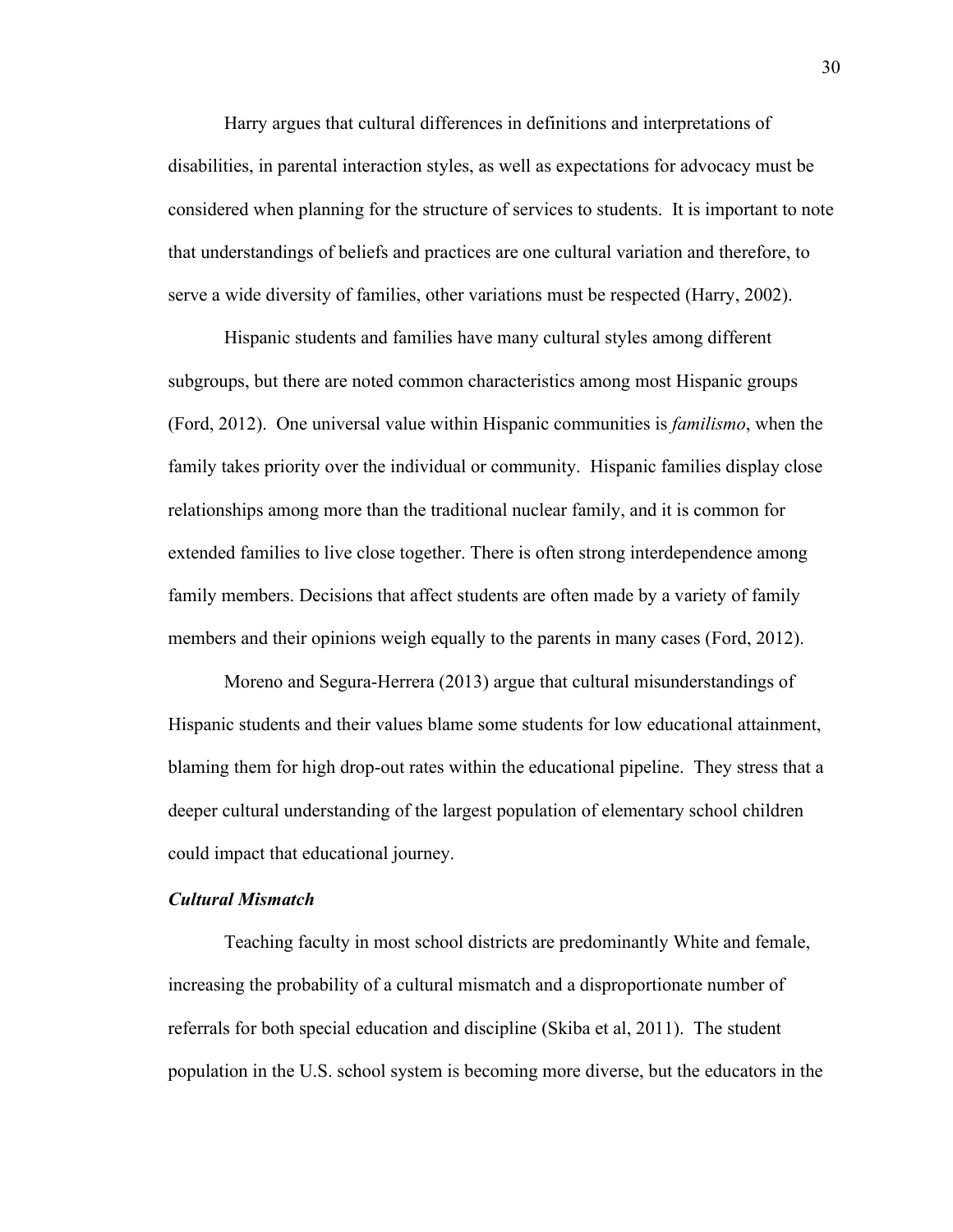system remain constant, creating a diversity rift (Moreno & Segura-Herrera, 2013). This rift is thought to contribute to the disproportionality of diverse students in special education in a number of ways including biased testing, inaccurate description of diverse behaviors, limited involvement of family and community aspects in the education of diverse students (Moreno & Segura-Herrera, 2013). It is believed that this diversity rift is one of the strongest explanations of the overrepresentation of Hispanic students in both special education and discipline referrals (Moreno & Segura-Herrera, 2013).

Robinson and Norton (2019) believe that when the demographics of teachers do not match student demographics, there is the potential for misunderstandings and conflicts at an individual level. These conflicts may result in increased disciplinary issues and increase the number of racially disproportionate referrals.

### *ELL or Special Education Student?*

Numbers of Hispanic students in schools is increasing nationwide, and those who speak a language other than English at home has also increased. There are differences in racial-ethnic subgroups of Hispanic and Asian students and the numbers of students able to speak English with proficiency (Ford, 2012). Language can be a major barrier for many groups who immigrate to the United States, and teachers' beliefs and values about foreign language play a role in their attitudes and behaviors toward these students. Some believe that not knowing English is a special education issue (Ford, 2012).

Sullivan (2011) explored the degree of disproportionality in the identification and placement of English Language Learners in special education. The results of the study indicated that these ELL students were very likely to be identified as having a learning disability or mental retardation. What educators must realize is that for students having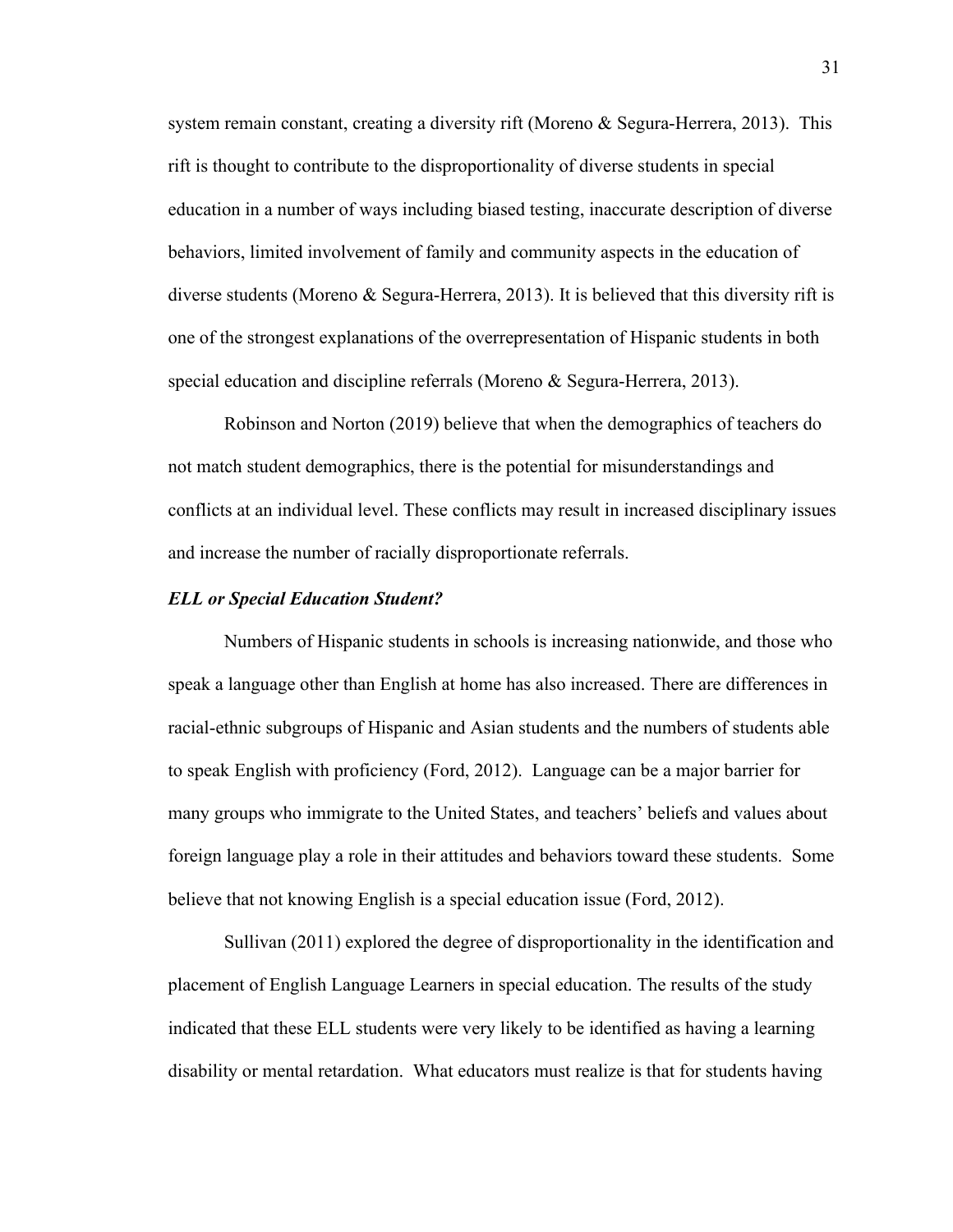difficulty transitioning to a new language does not mean that they have intellectual disabilities or require special education services (Ford, 2012). While some studies have indicated that Hispanic students are underrepresented in special education categories, the numbers reported in New York state for the academic year 2015-2016 show a higher percentage of Hispanic students in special education (32%) compared to the total enrollment in New York schools (26%).

Educators with weak cultural understanding of Hispanic students have increased rates of identifying and placing students in special education, even when no genuine disabilities exist (Moreno & Segura-Herrera, 2013).

## *Disciplinary Referrals, Race, and IEP Status*

Data at the national, state, district, and building level has supported the findings that students of color are suspended at rates two to three times higher than other students, and are overrepresented in disciplinary referrals, corporal punishment, and school expulsion (Skiba et al. 2011). Skiba et al further discusses that there have been hypotheses proposed to account for these disciplinary rates including poverty, cultural mismatch, racial stereotyping, and higher rates of disruption among students of color. Skiba et al in 2005, found that the rates of suspension and expulsion consistently predicted district rates of special education disproportionality.

Punitive practices have not been found to improve student conduct, achievement, or relationships with educators. They provide little positive influence on students' quality of life, and they magnify the overrepresentation of students from diverse backgrounds (Moreno & Segura-Herrera, 2013).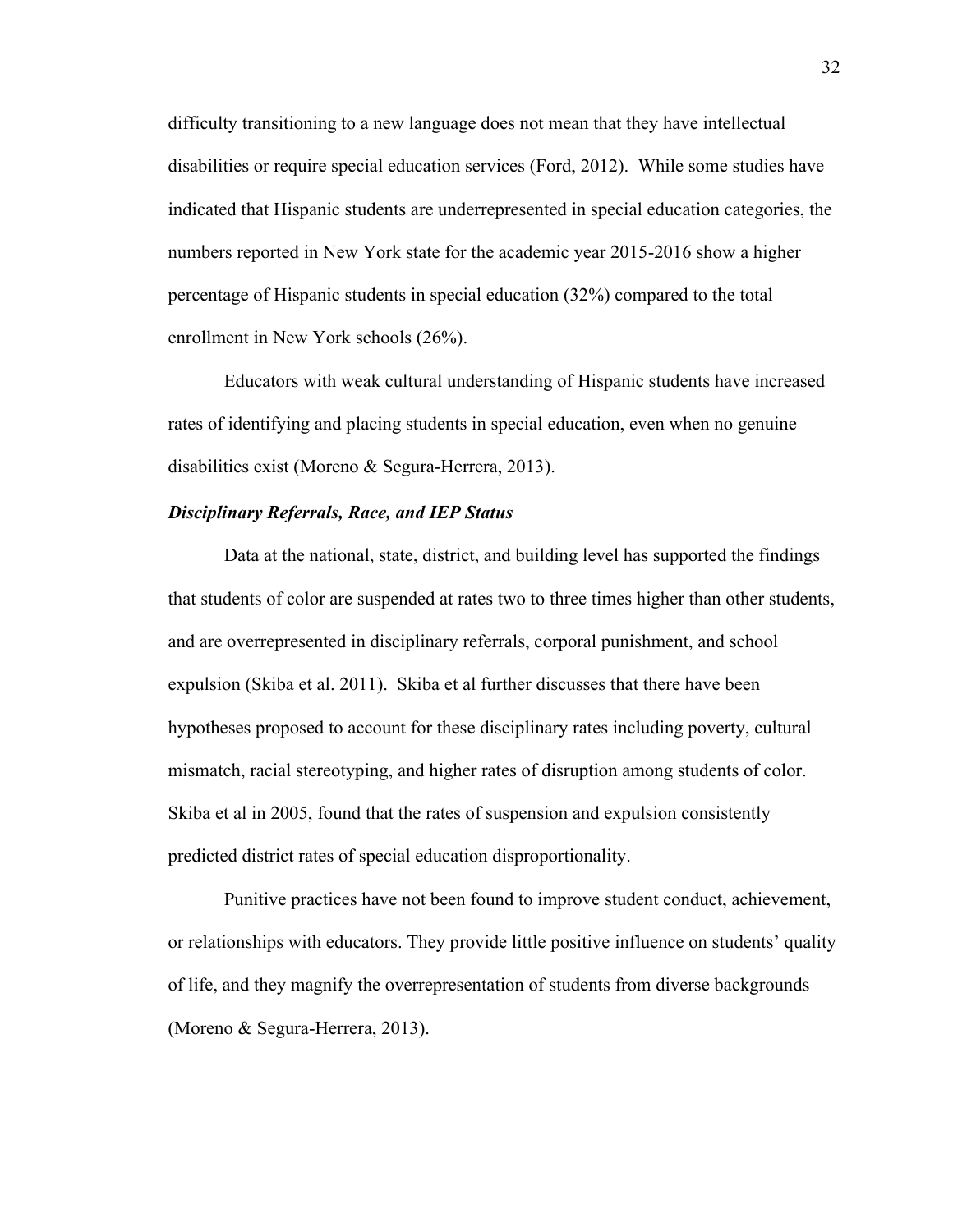Annamma et al. 2013 take the position that ableism and racism are independent constructs and that some disabilities are more stigmatized than others, combined with some races being more stigmatized than others and resulting in the disproportionality patterns seen in special education.

## **Gaps in the Research**

While the research on African American students and disproportionality has been documented for decades, studies vary on Hispanic students as being over- or underrepresented. The relationship between special education identification and classification and school discipline is also under-researched. While some studies provide evidence that Hispanic students are not disciplined any more than their White counterparts, others show that there is evidence that Hispanic students are disciplined at a higher rate and that the discipline leads to larger, unintended consequences (Skiba et al, 2011). Cultural competency on behalf of schools is an important part of a culture shift that could lead to lower rates of referral and placement in special education as well as a decrease in disciplinary practices among racial-ethnic minority students (Harry, 2002; Blanchett, 2006; Artiles et al, 2010).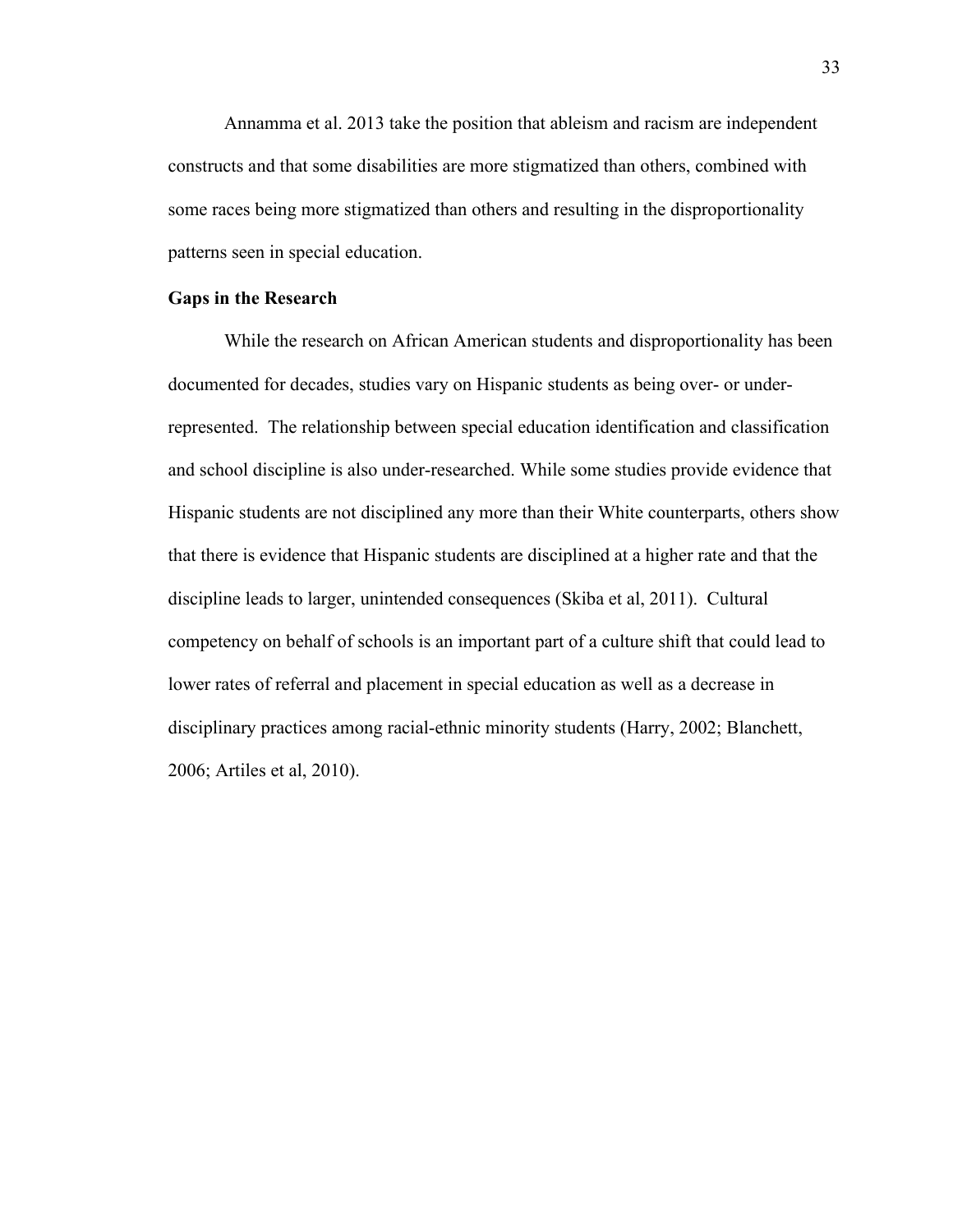#### **CHAPTER 3**

The purpose of this ex post facto non-experimental study was to examine the proportion of racial disparities in IDEA classification in New York public schools, how these disparities vary by urbanicity, and to what extent various characteristics of schools predict disparities in special education status among racial and ethnic groups. In this chapter, I discuss the research questions, the analysis that was used to answer those questions and how the variables were computed using the data from the Civil Rights Data Collection and the National Center of Education Statistics. The literature discussed in Chapter 2 primarily presented that there is an overrepresentation of Black and Hispanic students identified as special education, this chapter will explain how the data from New York public schools is analyzed to see if that claim holds true in New York state with contemporary data.

## **Research Questions**

1) To what extent are there racial-ethnic disparities in IDEA classification at New York public schools?

Null Hypothesis 1: There are no differences in IDEA classification by raceethnicity in New York public schools.

2) To what degree do racial-ethnic disparities in IDEA classification vary by urbanicity at New York public schools? Null Hypothesis 2: There are no differences in IDEA classification by raceethnicity or urbanicity in New York public schools.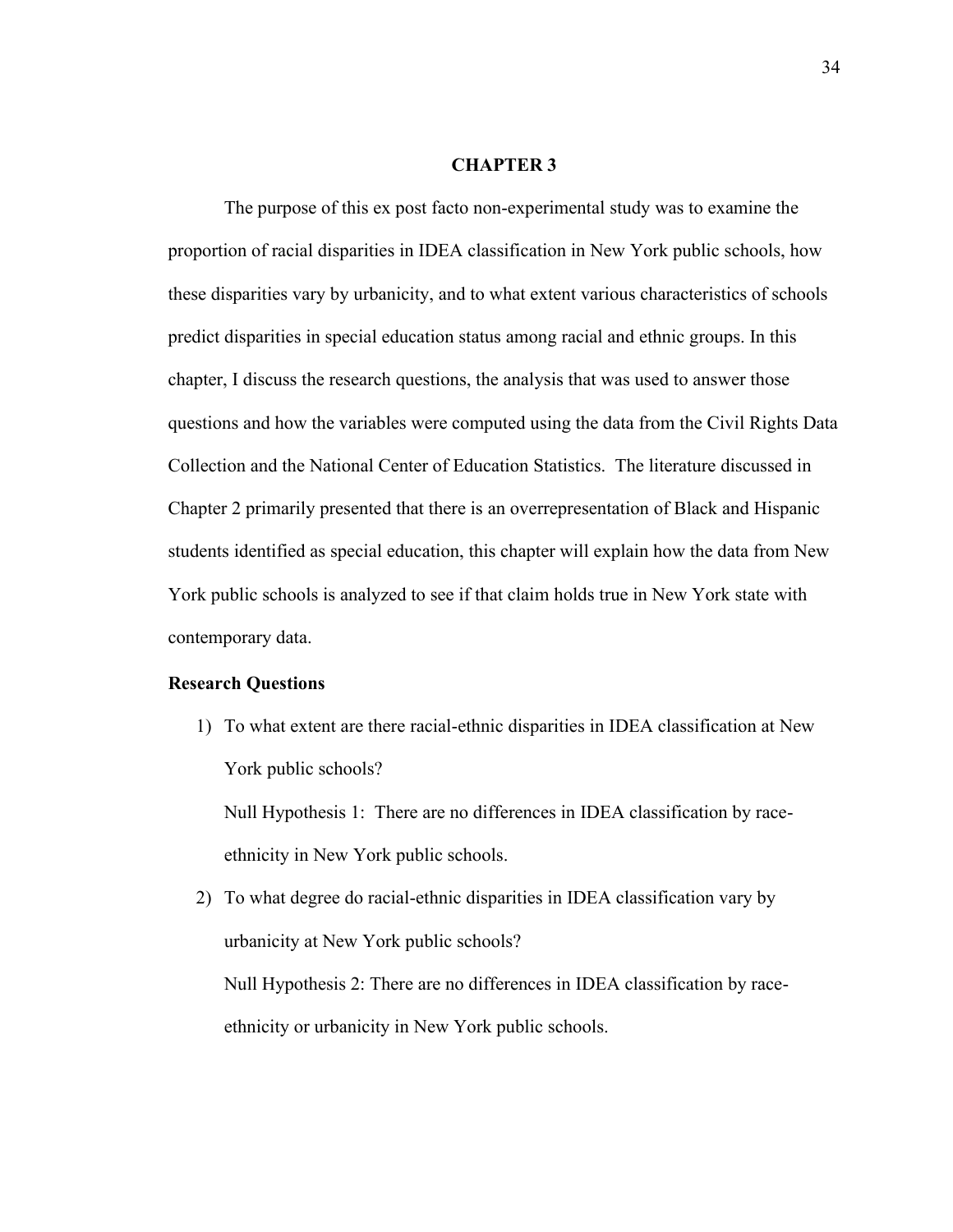3) To what extent are various school characteristics associated with disparities in IDEA classification at New York public schools?

Null Hypothesis 3: Various school characteristics are not associated with disparities in IDEA classification at New York public schools.

## **Research Design**

This study is an ex post facto non-experimental study because there were not any human subjects, and there was no manipulation or randomization. Data obtained from existing databases was analyzed using one-way between-subjects ANOVAs, correlations, and multiple regression to determine characteristics that predict the disproportionate special education classification of students in schools.

#### **Reliability and Validity of the Research Design**

School data for urbanicity and the percent of students receiving Free/Reduced Lunch was obtained from the National Center for Educational Statistics (NCES). The NCES has the goal of making data and information available to the public. It is one of the principal federal statistical agencies and is the primary federal entity for collecting and analyzing data related to education in the United States. The mission of the NCES is to collect, analyze, report, and disseminate education information and statistics in a manner that meets the highest methodological standards.

All other data was obtained from the Civil Rights Data Collection (CRDC) for 2016. The data obtained include information from all schools in New York State in 2015-2016. The Office for Civil Rights (OCR) prepares the data for the CRDC and places a high priority on ensuring its accuracy. The data submission system uses a series of embedded edit checks to ensure significant data errors are corrected prior to a district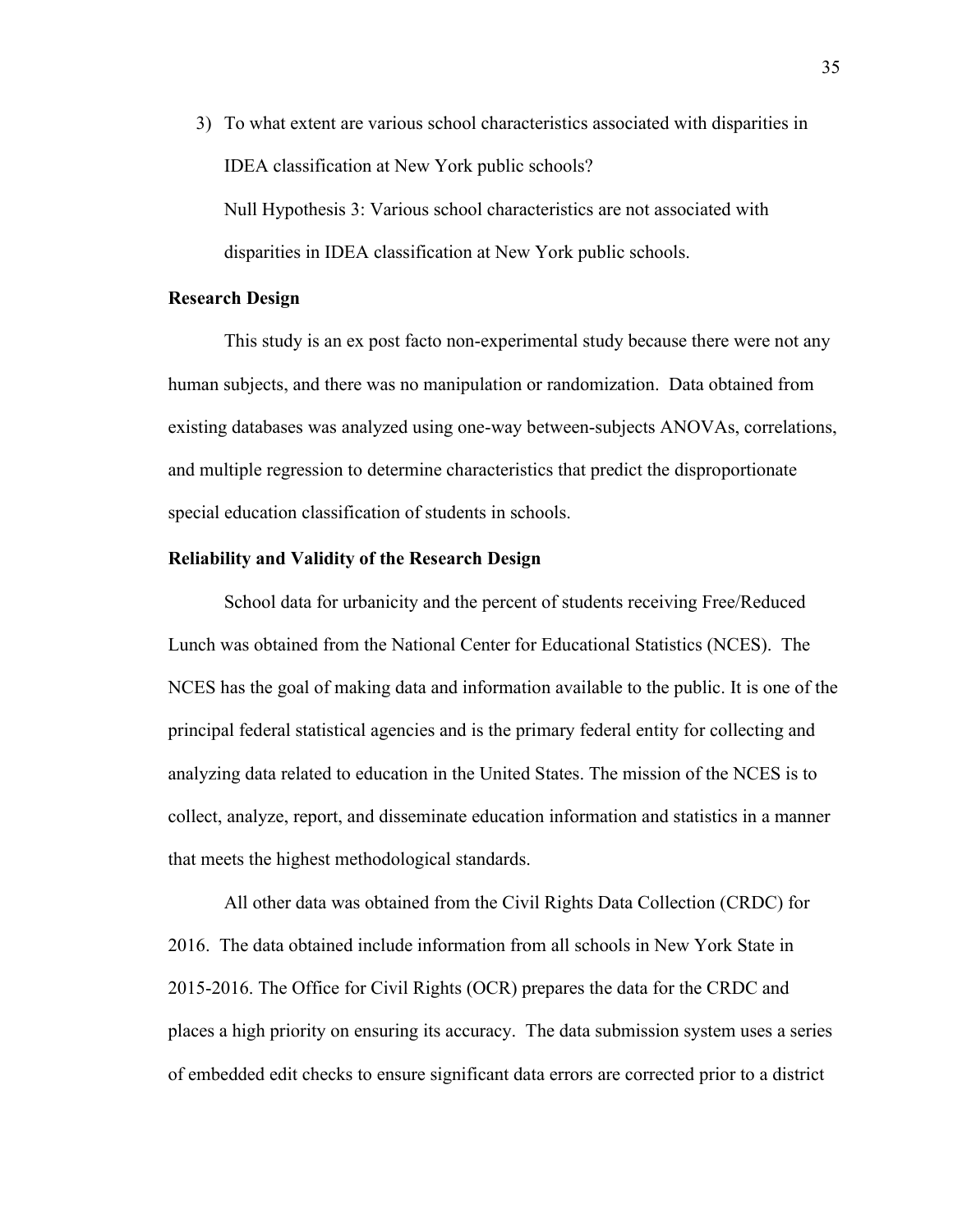submitting the data. The data used for analysis focused on schools that had populations of both White and Black students with a minimum enrollment of at least 10 of each racial background. Data was again edited to reflect both White and Hispanic students, again with a minimum of 10 each. Schools that had below 10 students, White, Black or Hispanic were not included. With the large sample size, the study was found to have adequate power (> .80) with an estimate of power for a correlation of > .99 because the sample size for both White-Black and White-Hispanic contained more than 2390 schools.

Sample size and power increase the statistical conclusion validity of the study, with the results possibly being generalizable to other states with these populations of interest.

## **The Sample and Population**

The sample is made up of all schools in New York State for the 2015-2016 academic school year, a total of 4917 schools ranging from elementary to high schools. Schools are listed individually, not by school district, and include all public and charter schools serving grades Pre-K to 12. Table 1 shows the demographic breakdown of the data obtained and the includes the characteristics of interest for the study. For the purpose of this study, the male and female enrollment in each category were combined for one student total.

#### **Table 1**

*New York School Demographic Breakdown 2015-2016*

| Category                         | Number    | $\%$ Total |
|----------------------------------|-----------|------------|
| Public Schools in New York State | 4917      |            |
| Total Enrollment                 | 2,731,958 | 100.0      |
| Male Enrollment                  | 1,405,567 | 51.4       |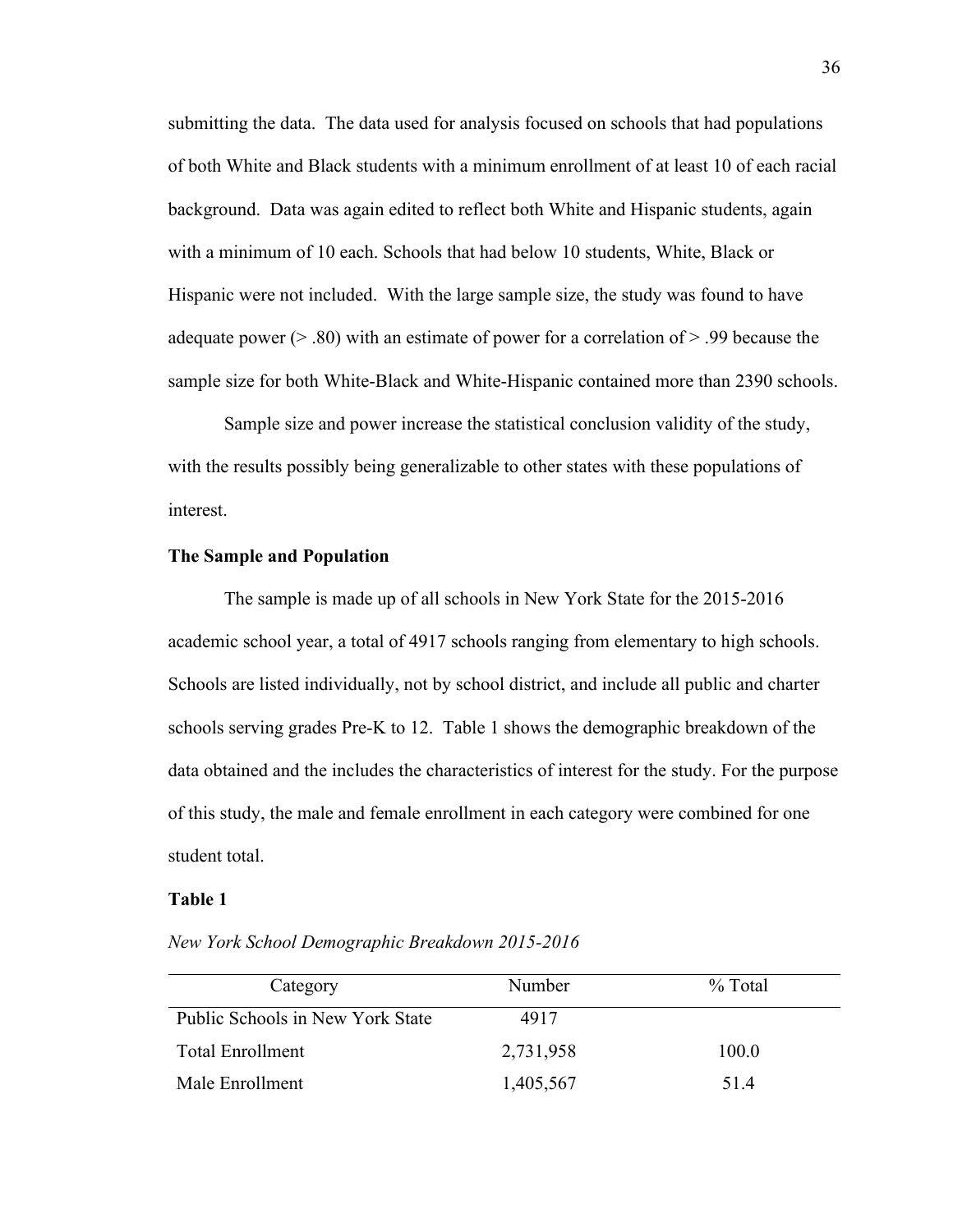| Category                     | Number     | % Total |
|------------------------------|------------|---------|
| Female Enrollment            | 1,326,391  | 48.6    |
| Hispanic Males               | 361,024    | 13.2    |
| Hispanic Females             | 342,326    | 12.5    |
| <b>Black Males</b>           | 246,337    | 9.0     |
| <b>Black Females</b>         | 234,176    | 8.6     |
| <b>White Males</b>           | 631,041    | 23.1    |
| <b>White Females</b>         | 591,702    | 21.7    |
| Males with IDEA              | 290,597    | 10.6    |
| Females with IDEA            | 148,889    | 5.4     |
| <b>IDEA Hispanic Males</b>   | 86,912     | 3.2     |
| <b>IDEA Hispanic Females</b> | 42,338     | 1.5     |
| <b>IDEA Black Males</b>      | 59,699     | 2.2     |
| <b>IDEA Black Females</b>    | 26,726     | 1.0     |
| <b>IDEA White Males</b>      | 111,809    | 4.1     |
| <b>IDEA White Females</b>    | 54,800     | 2.0     |
| LEP Hispanic Males           | 79,680     | 2.9     |
| <b>LEP Hispanic Females</b>  | 64,813     | 2.4     |
| <b>LEP Black Males</b>       | 7,531      | 0.3     |
| <b>LEP Black Females</b>     | 6,132      | 0.2     |
| FTE Teachers                 | 217,949.33 | 100     |
| <b>Certified Teachers</b>    | 215,109.44 | 98.7    |
| Noncertified Teachers        | 2873.42    | 1.3     |

# **Procedures for Collecting Data**

Archival data was obtained from the Civil Rights Data Collection (CRDC) database from the academic school year 2015-2016. Data was not available discussing Free/Reduced Lunch and Title I status of schools, that data was obtained from the National Center of Education Statistics (NCES) website using table building tools.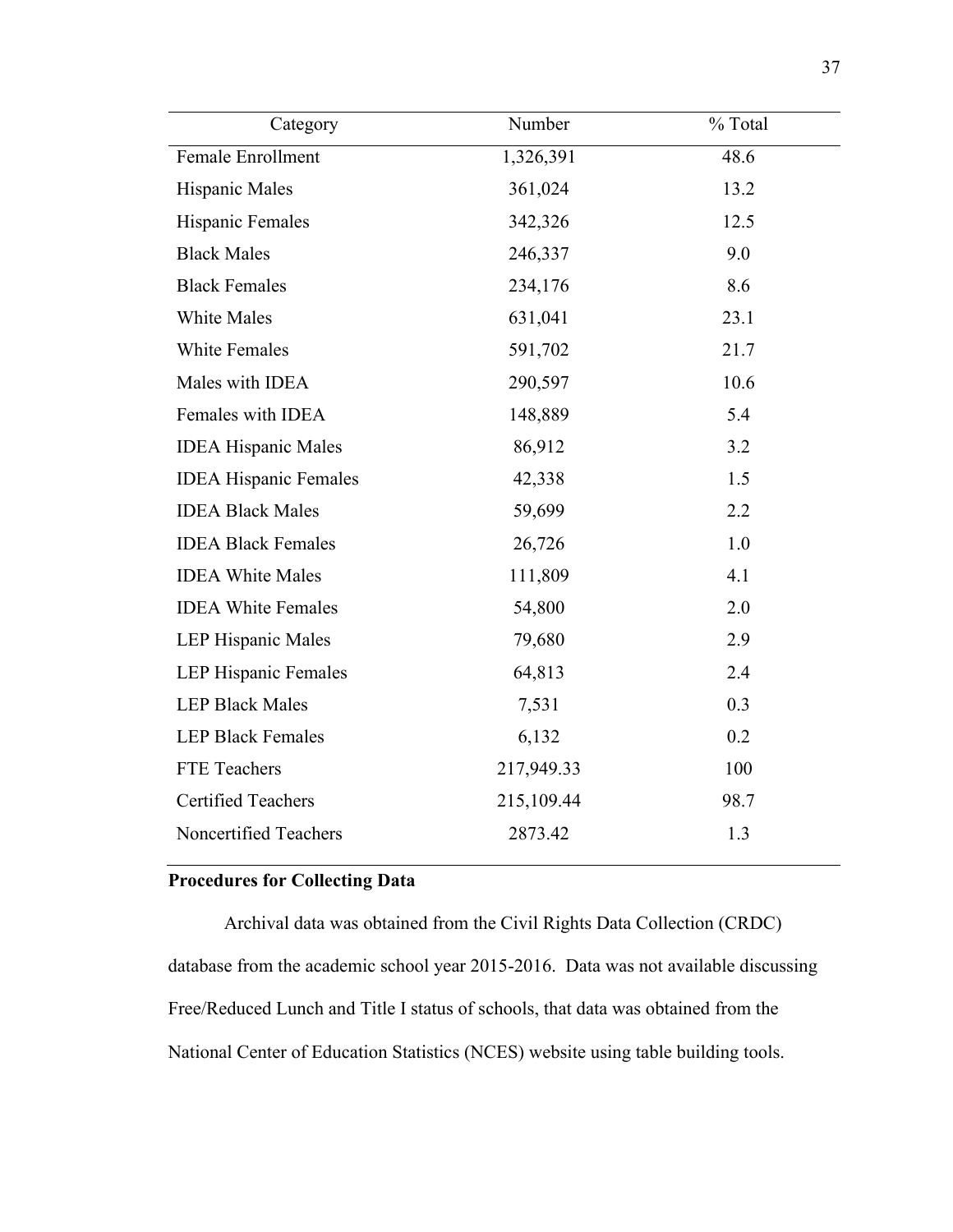The Civil Rights Data Collection (CRDC) collects a variety of information, including student enrollment and educational programs and services, most of which are disaggregated by race, sex, English Learners, and disability. The CDRC is a longstanding and critical aspect of the overall enforcement and monitoring strategy used by the U.S. Department of Education (ED) Office for Civil Rights (OCR) to ensure that recipients of the Department's Federal financial assistance do not discriminate on the basis of race, color, national origin, sex, and disability. The OCR relies on data from the CDRC from public school districts as it investigates complaints alleging from discrimination, initiates proactive compliance reviews to focus on acute or nationwide civil rights compliance problems, and provides policy guidance and technical assistance to educational institutions, students, parents, and others.

The Department of Education's primary database on public schools, both elementary and secondary, in the United States is the Common Core of Data (CCD). The CCD conducts annual surveys and collects data about all schools, all local education agencies, and all state education agencies throughout the United States. CCD contains three categories of information: general descriptive information on schools and school districts; data on students and staff, and fiscal data. The general descriptive information includes name, address, phone number, and type of locale; the data on students and staff include selected demographic characteristics; and the fiscal data cover revenues and current expenditures. Private School data is collected by the Private School Survey which produces data similar to that of the NCES Common Core of Data for the public schools. The target population for the survey consists of all private schools in the U.S. that meet the NCES definition (a private school is not supported primarily by public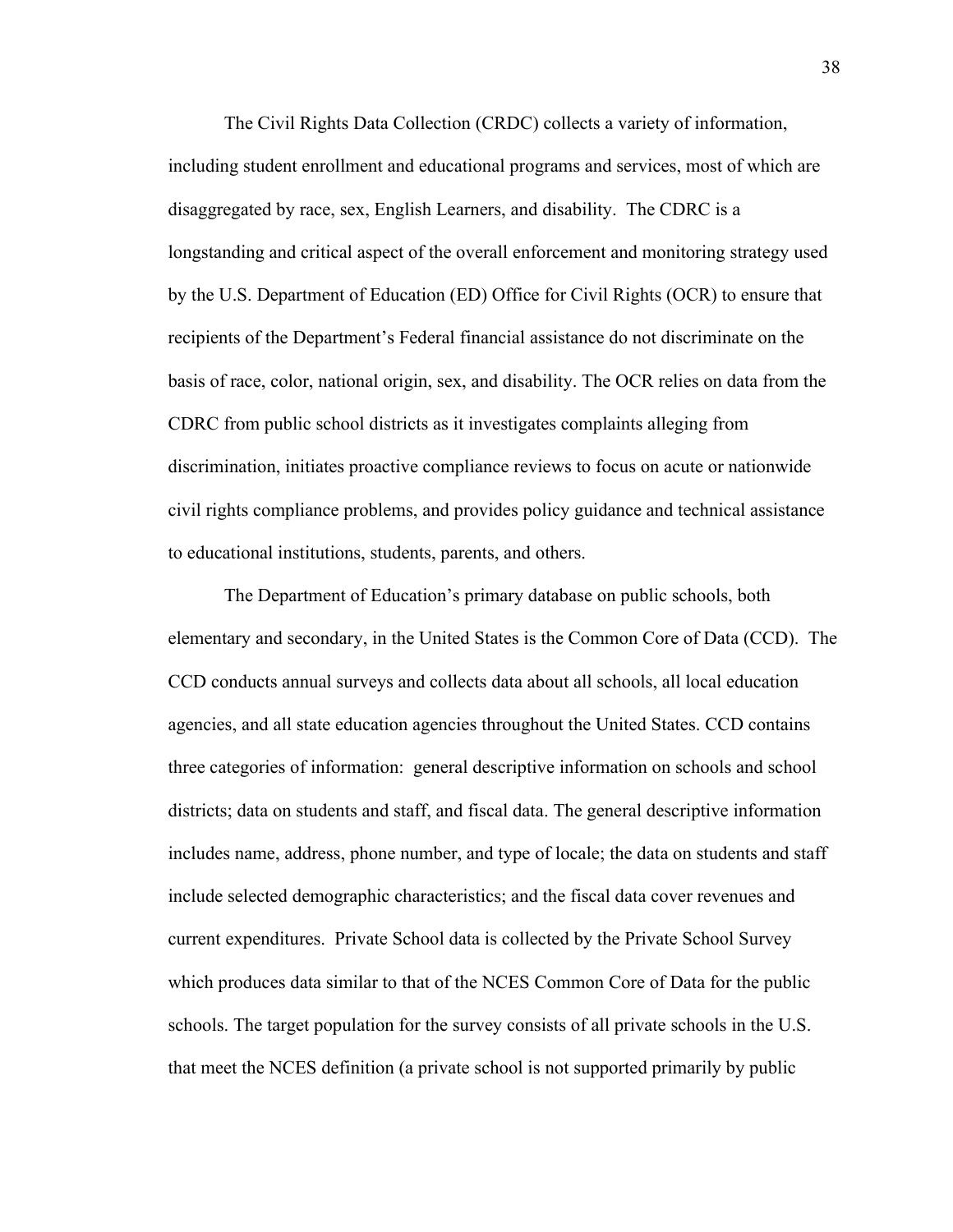funds, provides classroom instruction for one or more grades K-12 or comparable ungraded levels, and has one or more teachers. Organizations or institutions that provide support for home schooling without offering classroom instruction for students are not included.

## **Research Ethics**

The use of databases that provide data at the school level allow for no identifying

information to be included. Every school in New York state that provided data to the

Civil Rights Data Collection database was included.

## **Variables**

## **Table 2**

*Variables and Their Explanations*

| Variable                           | Explanation                                                                                                                                                                            |
|------------------------------------|----------------------------------------------------------------------------------------------------------------------------------------------------------------------------------------|
| Race/Ethnicity                     | White, Black, and Hispanic as determined<br>by the reported data to the state.                                                                                                         |
| Urbanicity                         | City, Suburb, Town, and Rural as reported<br>by school districts to the state.                                                                                                         |
| Percent Free/Reduced Lunch         | Number of students receiving free or<br>reduced lunch prices divided by the<br>total number of students as reported to<br>the NCES                                                     |
| Percent Limited English Proficient | Number of students classified as Limited<br>English Proficient as determined by the<br>NYSESLAT and NYSITELL exams<br>divided by total number of students as<br>reported to the state. |
| Teacher-Student ratio              | Number of students divided by the<br>number of certified teachers in the<br>school as reported by the school<br>districts to the state.                                                |
| Counselor-Student ratio            | Number of students divided by the<br>number of certified guidance counselors<br>in the school as reported by the school<br>districts to the state.                                     |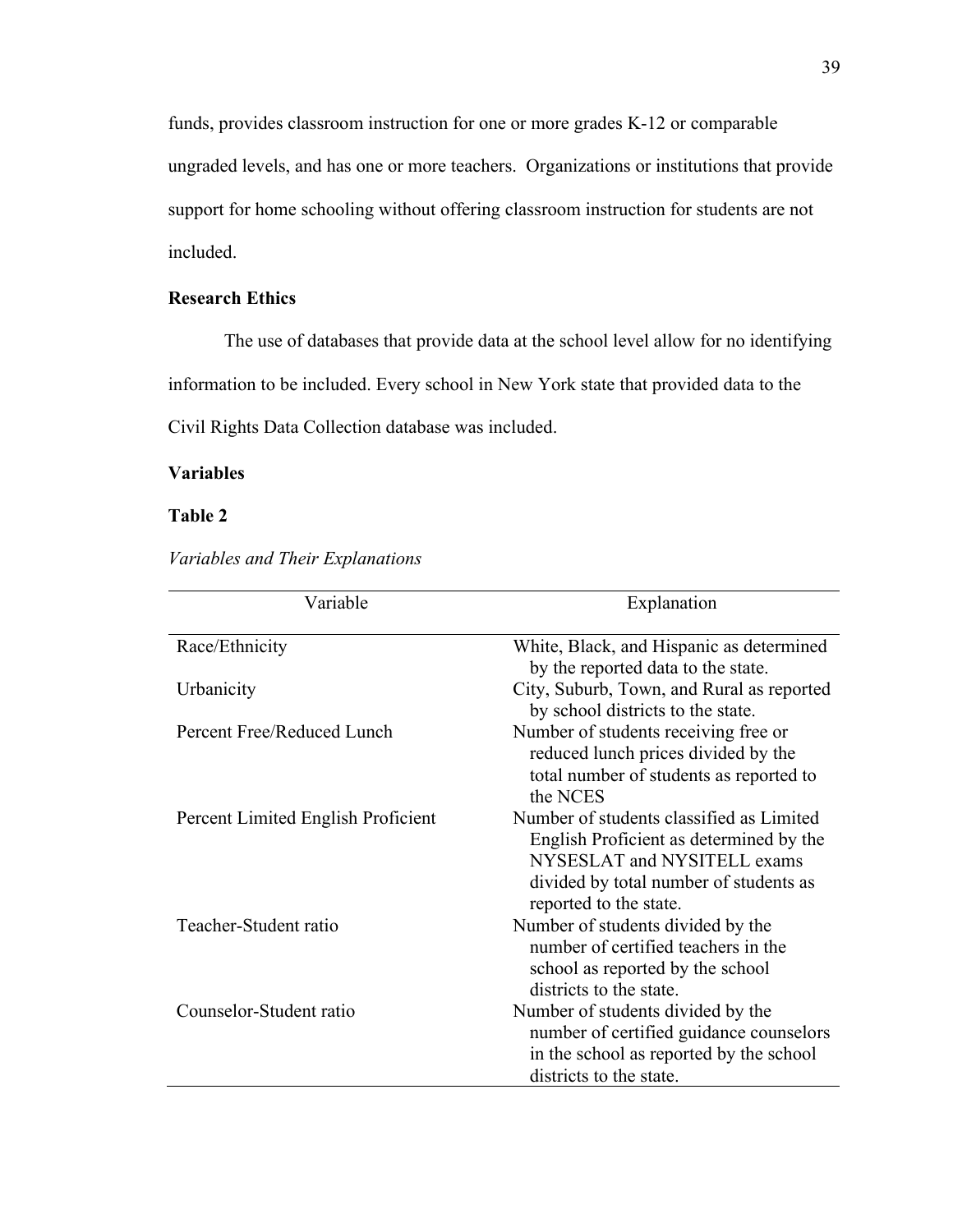For purposes of this study, race/ethnicity is focusing on percentage of White, Black and Hispanic students reported at the school-level and obtained Civil Rights Data collection. Other races and ethnicities, such as Asian, Native American, and multi-race are not being considered due to either small numbers of students or because in the case of Asians, there is less literature suggesting a disparity.

Urbanicity is measured in four categories, City, Suburban, Town and Rural. The original data included degrees of each of these based on size. For these purposes, the degrees of each are combined into the respective category. The percent of Free/Reduced Lunch is determined from the data retrieved from National Center of Educational Statistics provided by the Department of Education. The number of students eligible for Free/Reduced Lunch was used to determine the percentage of Free/Reduced Lunch students compared to total enrollment of students. Limited English Proficient (LEP) student data was available from the Civil Rights Data collection and was utilized to calculate percent of LEP students enrolled in each school. Certified teacher data and counselor data was also available from the Civil Rights Data collection and was used to determine the ratio of students to certified professionals in the school.

#### **Data Analysis**

To answer the first research question, a correlation was computed to assess the relationship between the percent of White students, the percent of Black students, the percent of Hispanic students, the percent of White students with IDEA status, the percent of Black students with IDEA status, the percent of Hispanic students with IDEA status, the percent difference in White and Black students with IDEA status, the percent difference in White and Hispanic students with IDEA status, and the percent of students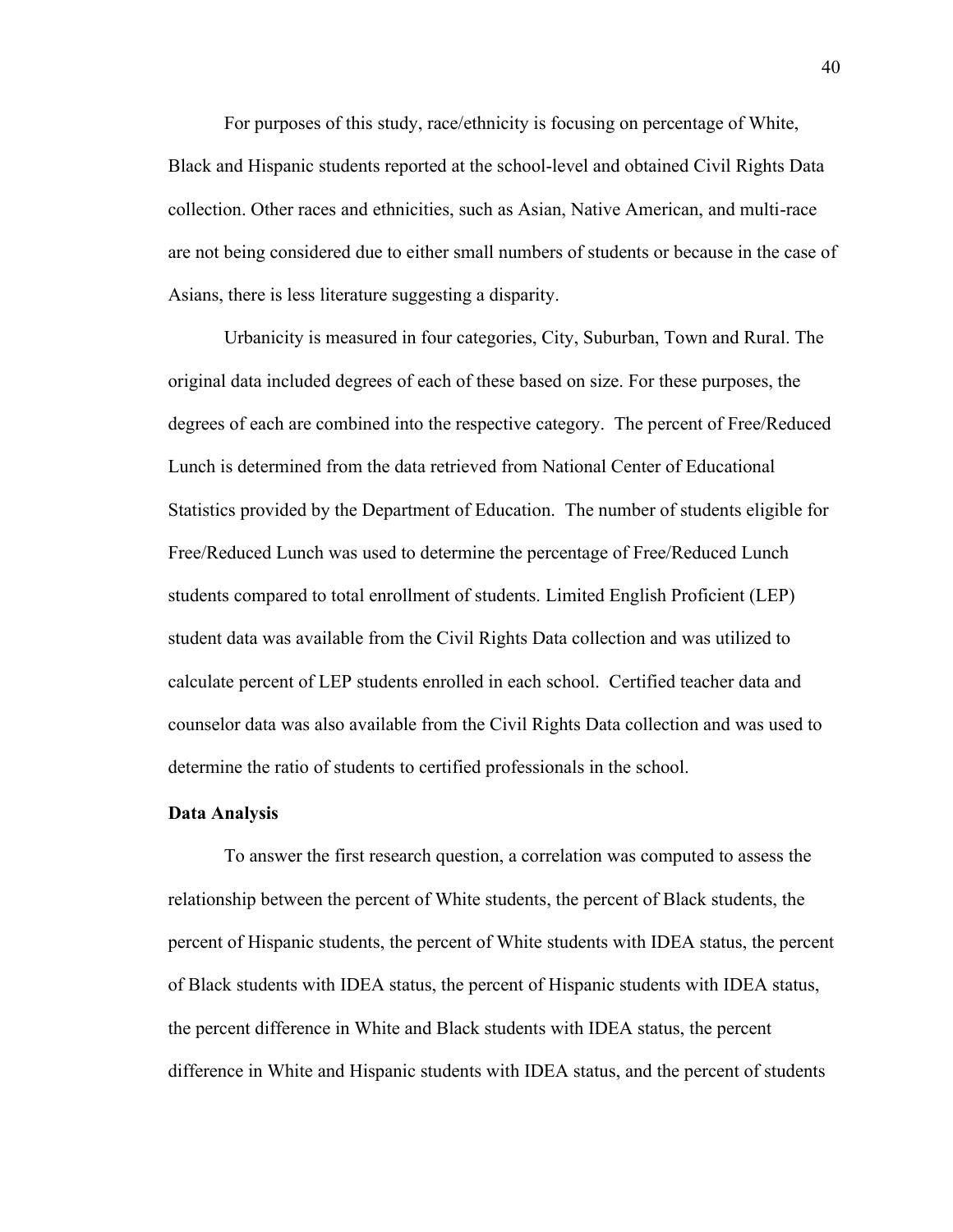receiving Free/Reduced lunch in schools with at least ten White students and ten Black students. The same correlation was run on data from schools with at least ten White students and ten Hispanic students.

For the second research question, a one-way between subjects ANOVA was conducted to compare the effect of urbanicity on the percent difference of IDEA classification in White students and Black students, and another for the percent difference of IDEA classification in White students and Hispanic students.

There were multiple regressions run to investigate the relationships among the variables. The first looked at the data from schools with at least ten White students and ten Black students to answer the third research question. The dependent variable was the difference of White and Black students with IDEA status, the independent variables were the teacher student ratio, the counselor student ratio, the percentage of White students, the percentage of LEP students, urbanicity of the school, and the percentage of students receiving free/reduced lunch. The second multiple regression looked at the data from schools with at least ten White students and ten Hispanic students for the third research question. The dependent variable was the difference of White and Hispanic students with IDEA status, the independent variables were the teacher student ratio, the counselor student ratio, the percentage of white students, the percentage of LEP students, urbanicity of the school, and the percentage of students receiving free/reduced lunch.

#### **Conclusion**

In Chapter 4, a discussion of the findings of the histograms, correlations, one-way between-subjects ANOVAs, and multiple regression analysis of the data. The results will show that there are areas of New York state that have disparities in special education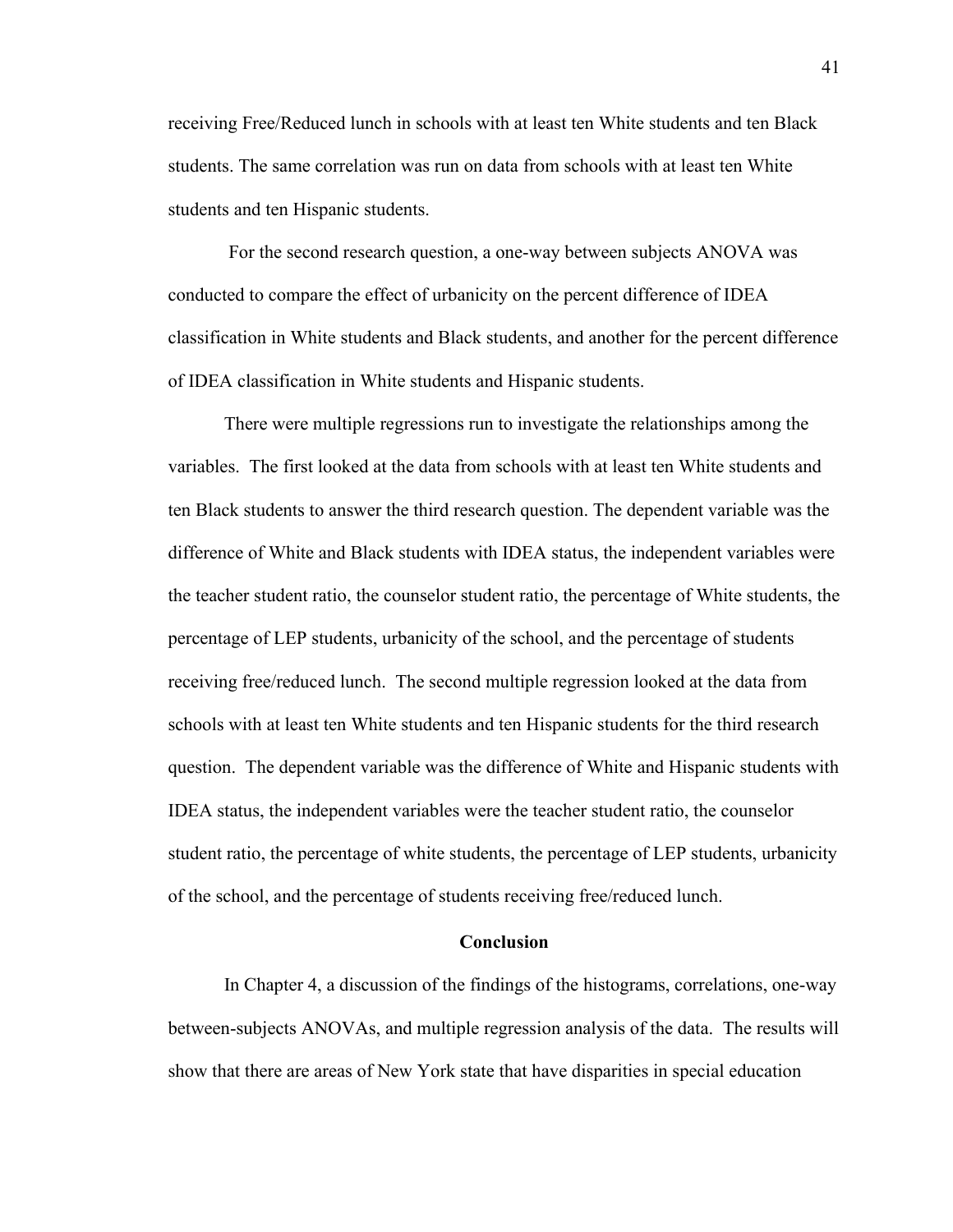status of students by race, but that there are factors that have less influence on the model than anticipated.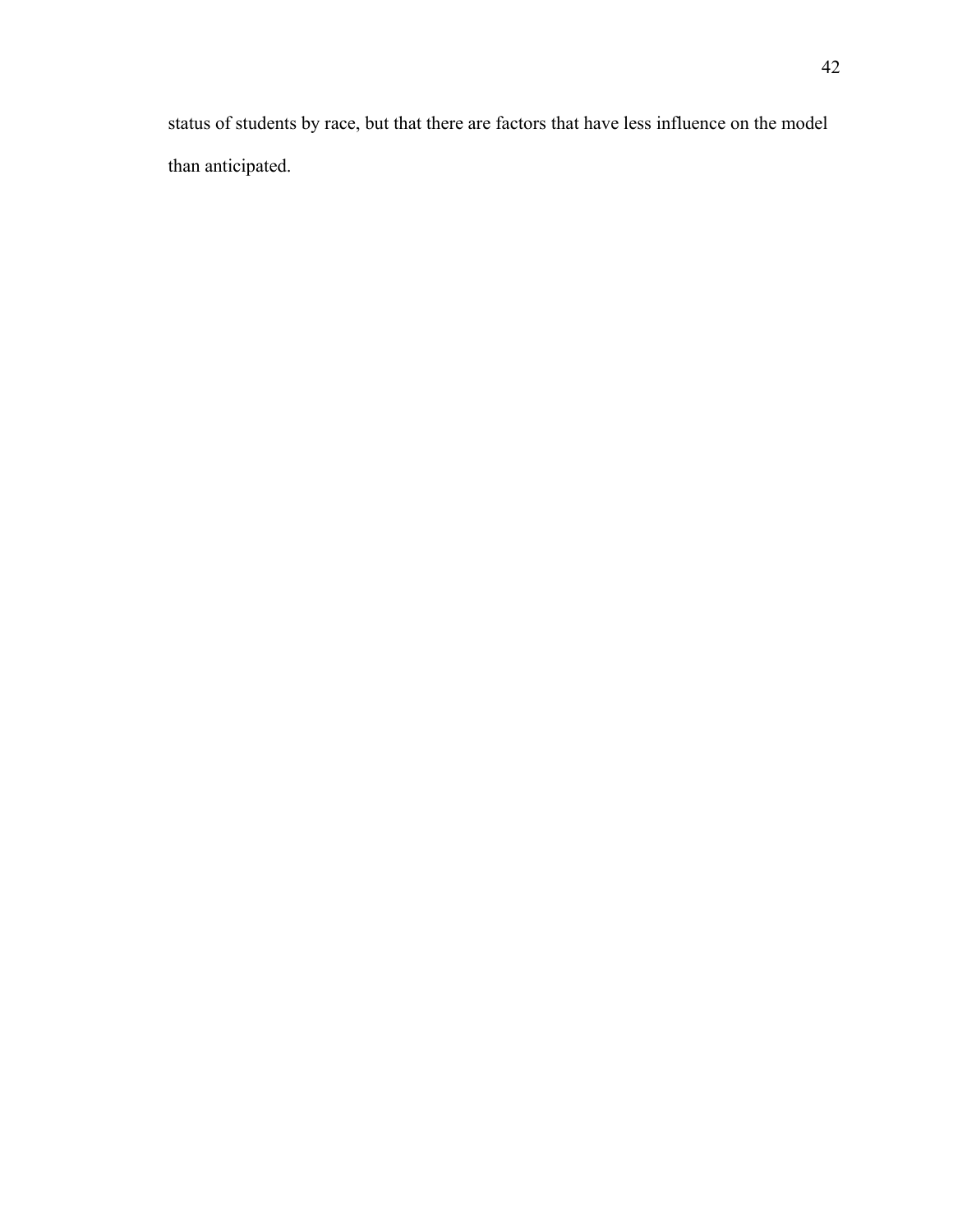#### **CHAPTER 4**

In this chapter, the results of the analysis of the data are shared. Data was checked to make sure it met all assumptions for results to be reliable. The relationships between the dependent variable and the independent variables were linear, this was shown through scatterplots. There was no collinearity in the data, VIF scores were below 10 and tolerance scores for all independent variables were above 0.2. The values of the residuals were independent, the Durbin-Watson statistic showed that this assumption was met because it was close to 2. The variance of the residuals was constant, there were no signs of funneling. The values of the residuals were normally distributed, the P-P plot for the model showed no deviations from normality. Finally, there were no influential cases biasing the model, Cook's Distance values were all under 1.

#### **Results**

Histograms were created for select data to determine the normality of the data obtained from the NCES and CRDC. For this study, to identify distribution of the populations of students, the first set of histograms was for the dependent variables of the study, percent difference in IDEA status of White and Black students and another for the percent difference in IDEA status of White and Hispanic students. The second set of histograms was for the dependent variable, percent difference in White students with IDEA status and Black or Hispanic students with IDEA status and the urbanicity of the schools. Once the histograms were analyzed, the research questions were addressed. The first research question discussion centers around the histograms and the correlation results. The second research question looks at histograms and the ANOVA results. The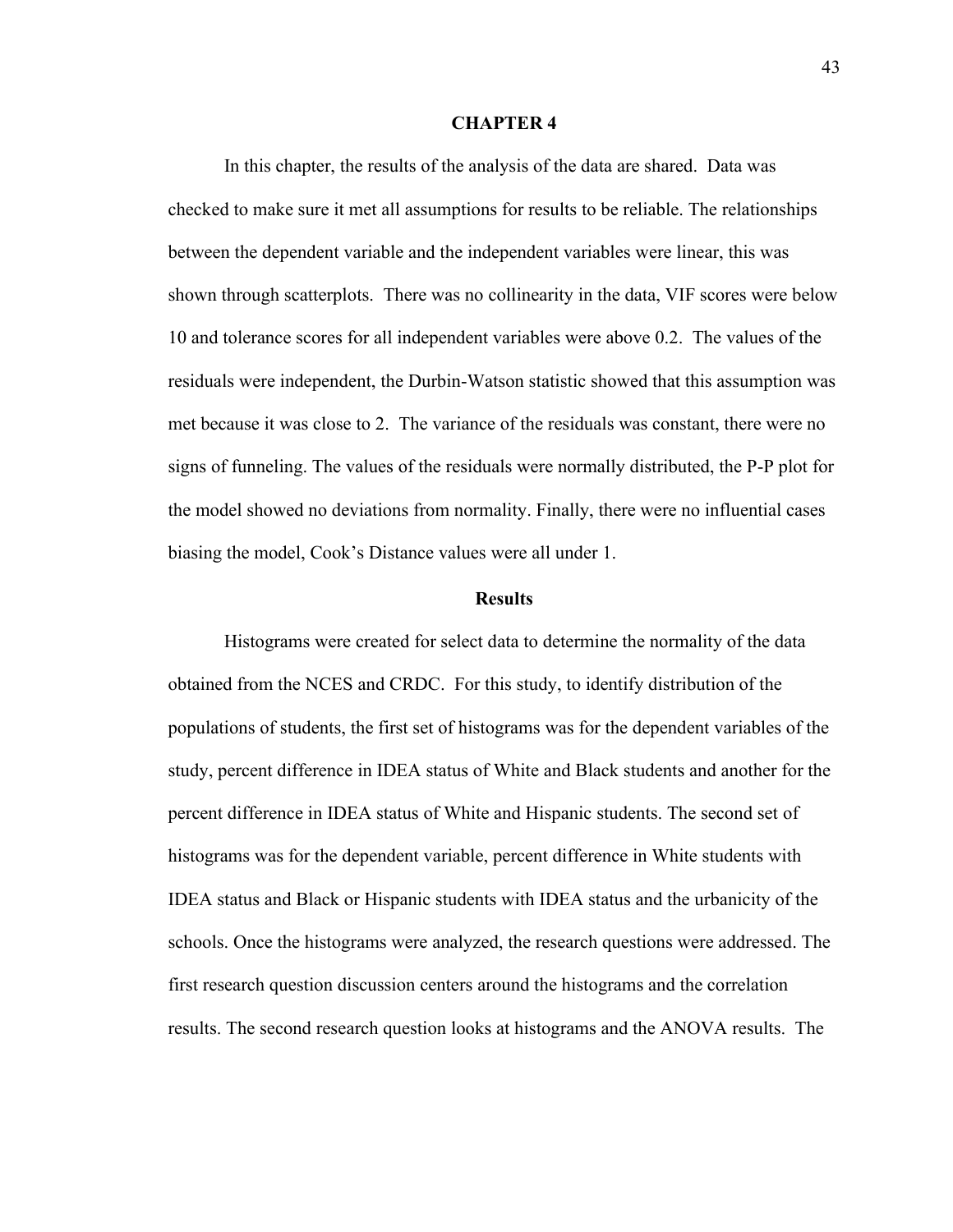third research question reviews the multiple regression results and also discuss the correlation results.

The subjects involved in the study are all public schools in New York state. Two analytical samples were created the first meeting the criteria of schools having enrollment of at least ten White students and ten Black students. The second sample meeting the criteria of schools having enrollment of at least ten White and ten Hispanic students. This data was merged by school ID and schools with incomplete information were eliminated. Further sorting of the data for student threshold minimum of ten students in the prioritized racial-ethnic categories resulted in additional elimination of schools. The final number of schools in the analytic sample of enrollment of at least ten Black students and ten White students was 2682. The final number of schools in the second analytic sample of enrollment of at least ten Hispanic students and ten White students was 3890.

#### **Research Question 1**

To answer the first research question, to what extent are there racial disparities in IDEA classification in New York public schools, histograms were created of the percent difference of White students and Black students with IDEA classification and a correlation was conducted. The histogram has mostly normal distribution, indicating that Black students are not more heavily identified as special education than White students. In fact, the mean is very close to zero,  $M = 4.96E-4$  (SD .272) indicating no disproportionality is found in New York state for the analytical sample of a minimum of ten White and ten Black students in each school's enrollment. The histogram is shown below in Figure 3.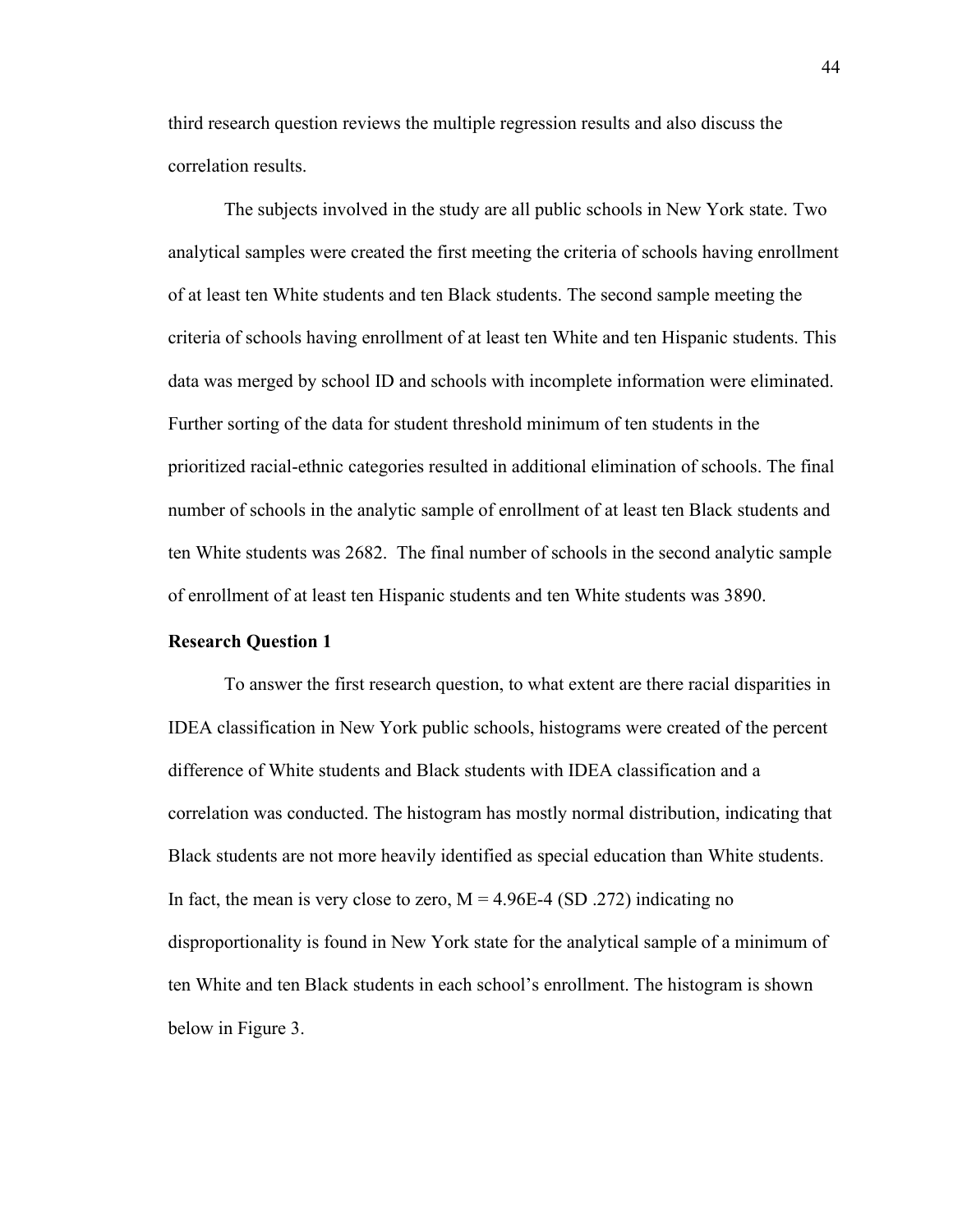## **Figure 3**

*Histograms of Percent Difference in White students and Black students with IDEA status*



Percent Difference of White and Black students with IDEA status

A correlation was computed to assess the relationship between the percent of White students, the percent of Black students, the percent of Hispanic students, the percent of White students with IDEA status, the percent of Black students with IDEA status, the percent of Hispanic students with IDEA status, the percent of students that are Limited English Proficient, the percent of students receiving Free/Reduced lunch, the percent differences in IDEA status of White and Black students, and the percent differences in IDEA status in White and Hispanic students in schools with at least ten White students and ten Black students. Table 3 shows the Pearson's r, all correlations are significant,  $p = 0.001$ . The strength of the correlation varied, however, with the most significant finding being the high negative correlation between the percent of White students and the percent of Hispanic students  $(r = -0.716)$ .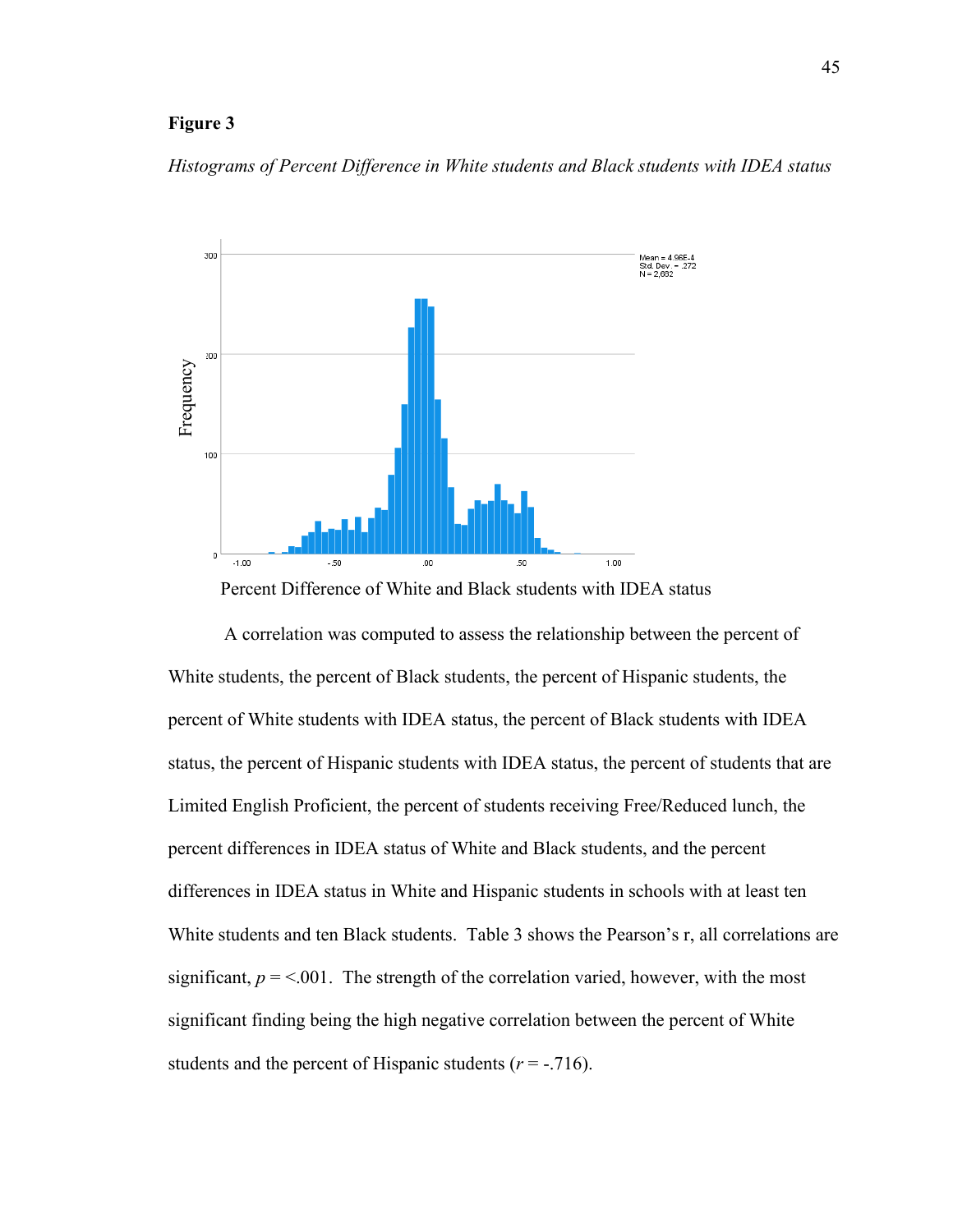Correlations for Black student sample *Correlations for Black student sample*

**Table 3**

| considered<br>Variable                                        | %Wh %Bl    |          | $% \overline{H}$     | % WH<br><b>IDEA</b> | <b>IDEA</b><br>$\%$ BL | <b>IDEA</b><br>$\%$ HI | % LEP      | %FRL     | %IDEA<br>BI-Wh | $\%$ DEA Hi-Wh |
|---------------------------------------------------------------|------------|----------|----------------------|---------------------|------------------------|------------------------|------------|----------|----------------|----------------|
| Percent of White<br>Students                                  |            | $-0.629$ | $-716$               | .194                | $-359$                 | $-371$                 | $-530$     | $-0.692$ | 506            | 495            |
| Percent of Black -.629<br>Students                            |            |          | 080<br>ι,            | $-0.093$            | 341                    | 207                    | .071       | 442      | $-406$         | $-264$         |
| Percent of<br>Hispanic<br>Students                            | $-716$ 080 |          |                      | $-211$              | 212                    | .286                   | 597        | 562      | $-378$         | $-429$         |
| Percent of White<br>Students with<br><b>IDEA</b> Status       | .194       | $-0.093$ | $\overline{c}$<br>í, |                     | .384                   | 324                    | $-126$     | $-.148$  | 449            | .457           |
| Percent of Black<br>Students with<br><b>IDEA</b> Status       | $-359$     | .341     | .212                 | .384                |                        | 530                    |            | 227      | $-652$         | $-208$         |
| Students with<br><b>IDEA</b> Status<br>Percent of<br>Hispanic | $-371$     | .207     | .86<br>ĆЙ            | 324                 | 530                    |                        | <b>191</b> | .159     | $-247$         | $-0.693$       |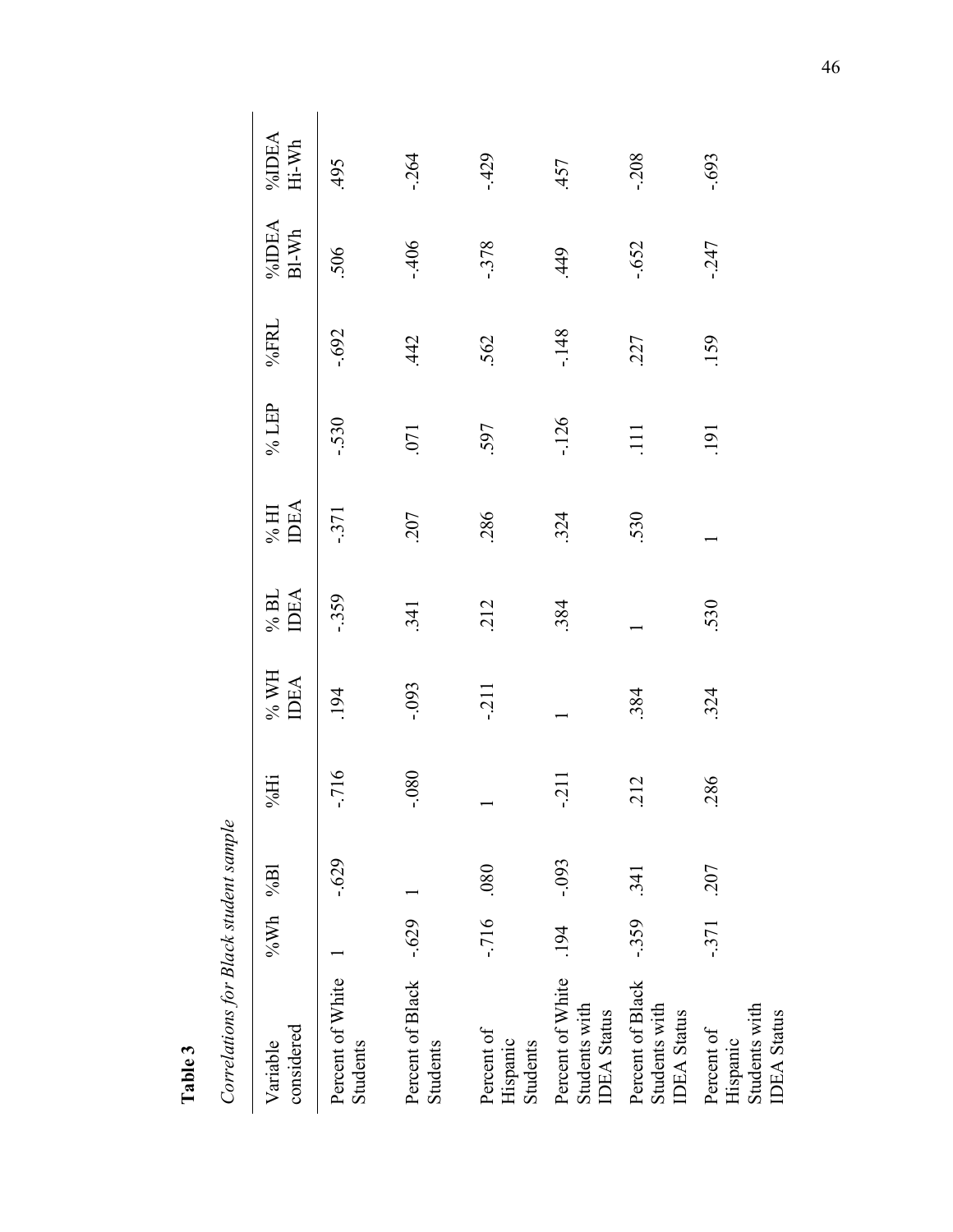| considered<br>Variable                                                                   | $\rm 96Wh$ | $\%$ Bl | $% \overline{H}$ | $\%$ WH<br><b>IDEA</b> | IDEA<br>$\%$ BL | <b>IDEA</b><br>$\%$ HI | % $LEP$ | %FRL   | %IDEA<br>BI-Wh | %IDEA<br>Hi-Wh |
|------------------------------------------------------------------------------------------|------------|---------|------------------|------------------------|-----------------|------------------------|---------|--------|----------------|----------------|
| Percent of<br>Proficient<br>Students<br>Limited<br>English                               | $-530$     | .071    | 597              | $-126$                 | $\Xi$           | .191                   |         | .463   | $-211$         | $-275$         |
| Free/Reduced<br>students with<br>Lunch Status<br>Percent of                              | $-0.692$   | 442     | 562              | $-148$                 | .227            | .159                   | .463    |        | $-342$         | $-262$         |
| of White and ${\bf Black}$<br>difference in<br><b>IDEA</b> status<br>Students<br>Percent | 506        | $-406$  | $-378$           | 449                    | $-0.652$        | $-247$                 | $-211$  | $-342$ |                | 575            |
| of White and<br>difference in<br><b>IDEA</b> status<br>Hispanic<br>Students<br>Percent   | .495       | $-264$  | $-429$           | .457                   | $-208$          | $-0.693$               | $-275$  | $-262$ | 575            |                |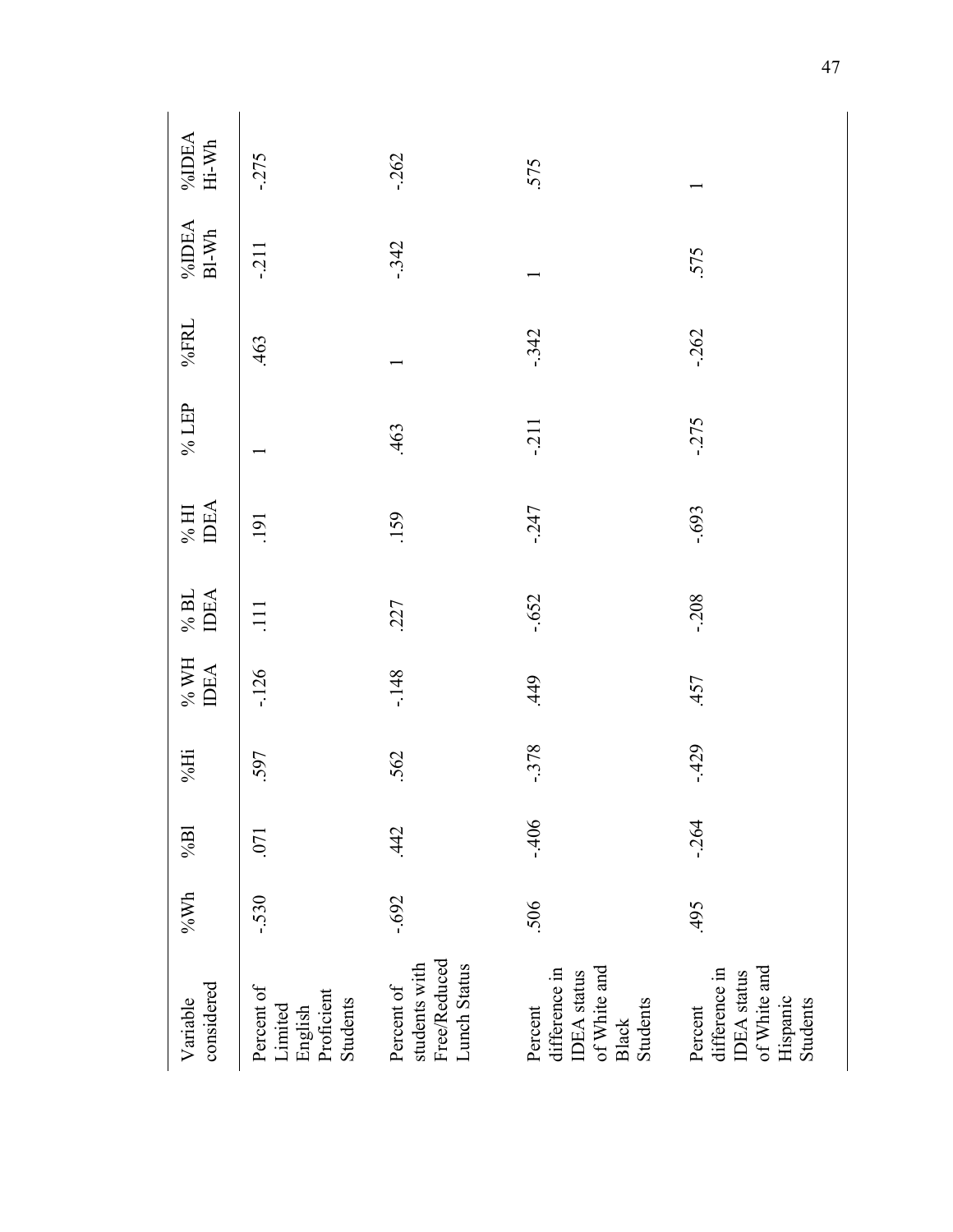When looking at the first research question in respect to the analytical sample of enrollment of a minimum of ten White students and ten Hispanic students, a histogram was created for the percent difference in IDEA status of White students and Hispanic students. This histogram, shown in Figure 4, shows that White students are overrepresented, albeit very slightly,  $M = .15$  (SD = .492). This histogram is positively skewed, with higher numbers on the side indicating White students are classified as special education more frequently than Hispanic students.

## **Figure 4**

*Histogram of Percent Difference in IDEA status of White students and Hispanic Students*



Percent Difference in White and Hispanic Students with IDEA status

Another correlation was computed for the sample with at least ten White students and ten Hispanic students to assess the relationship between the percent of Black students, the percent of White students, the percent of Hispanic students, the percent of White students with IDEA status, the percent of Black students with IDEA status, the percent of Hispanic students with IDEA status, the percent of Limited English Proficient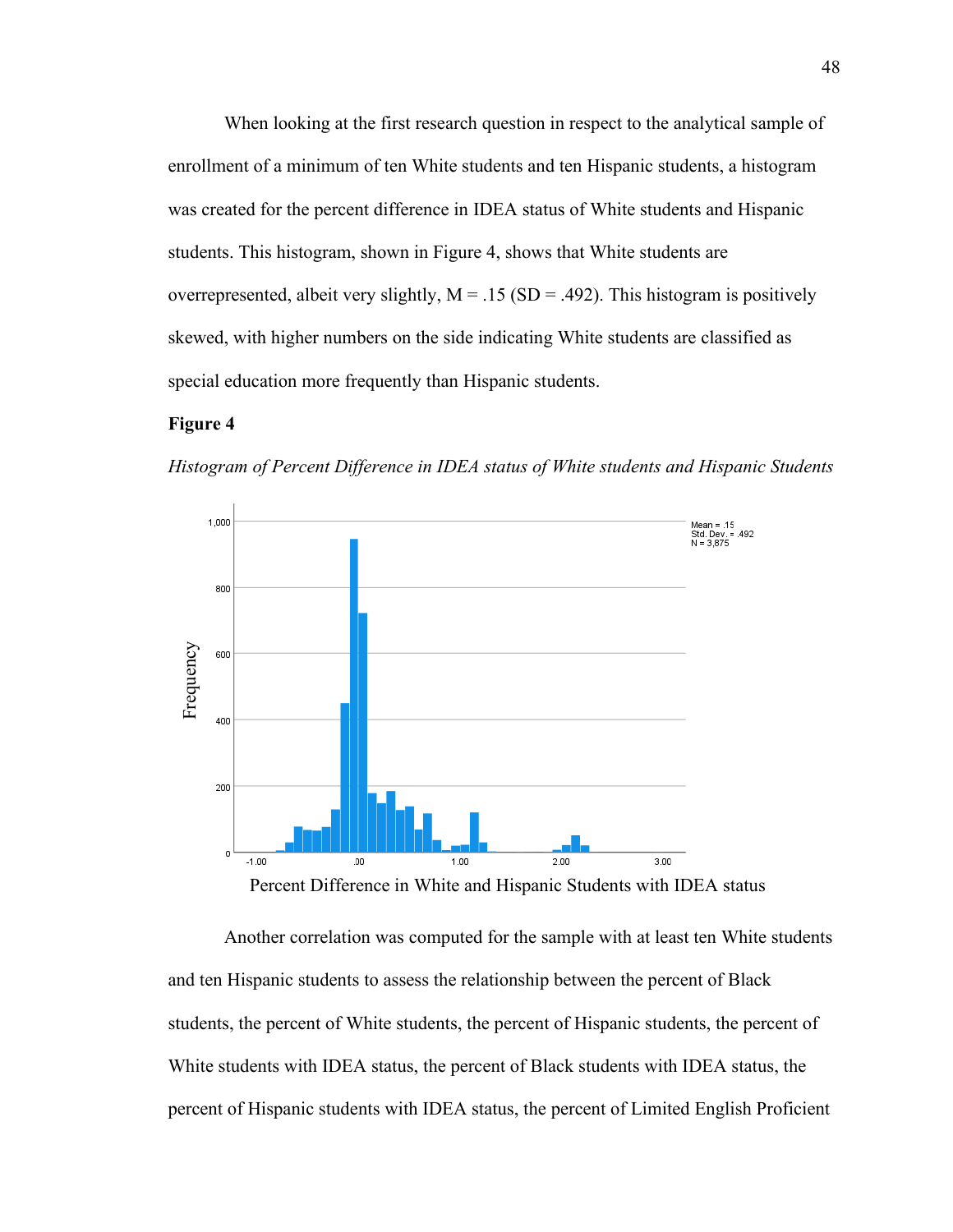students, the percent of students receiving Free/Reduced lunch, the percent differences in IDEA status us White and Black students, and the percent differences in IDEA status in White and Hispanic students in schools. Table 4 shows the Pearson's r, all correlations are significant,  $p = 0.001$ . A notable difference from the previous test, there were relationships found to have a very high negative correlation, the percent difference of White students with IDEA status and Hispanic students with IDEA status and the percent of Hispanic students with IDEA status  $(r = -0.922)$ . Another relationship found to have a very high negative correlation was the percent difference of White students with IDEA status and Black students with IDEA status and the percent of Black students with IDEA status  $(r = -0.959)$ . This test also found that the percent of Hispanic students had a high negative correlation with the percent of White students (*r = -.780*).

The percent of students receiving Free/Reduced lunch was surprising not highly correlated with any racial demographic but did have moderate negative correlation with the percent of White students in both tests. For schools with at least ten White students and ten Black students ( $r = -.692$ ) and for schools with at least ten White students and ten Hispanic students  $(r = -.591)$ . There were no strong correlations with Black students in results for either test, which supports the research that poverty is not a significant factor in the cause of disproportionality or identification for special education services in Black students.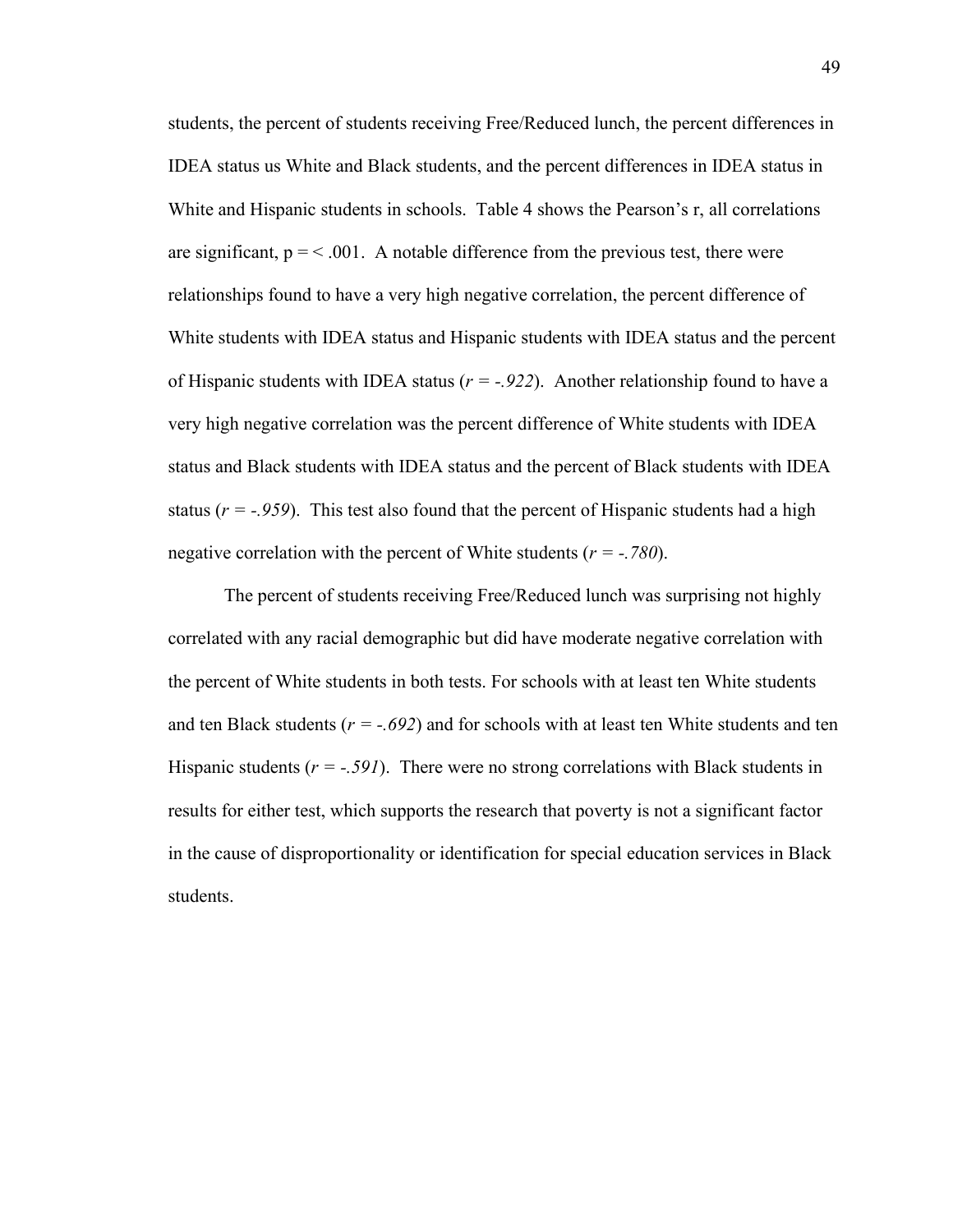| d      |
|--------|
| ω      |
| -      |
| ż<br>_ |

Correlations for Hispanic student sample *Correlations for Hispanic student sample*

| considered<br>Variable                                        | % $Wh \sim 86$ Bl |          | %Hi       | $\%$ WH<br><b>IDEA</b> | $96$ BL<br><b>IDEA</b> | $\%$ HI IDEA | % LEP  | %FRL   | %IDEA<br>BI-Wh | $\%$ DEA Hi-Wh |
|---------------------------------------------------------------|-------------------|----------|-----------|------------------------|------------------------|--------------|--------|--------|----------------|----------------|
| Percent of White<br>Students                                  |                   | $-677$   | $-780$    | .179                   | $-543$                 | $-517$       | $-593$ | $-591$ | 589            | 572            |
| Percent of Black<br>Students                                  | $-0.677$          |          | .243      | $-0.096$               | 442                    | 310          | .164   | 435    | $-464$         | $-339$         |
| Percent of<br>Hispanic<br>Students                            | $08C$ -           | .243     |           | $-210$                 | 394                    | 414          | 635    | 518    | $-450$         | $-485$         |
| Percent of White<br>Students with<br><b>IDEA</b> Status       | .179              | $-0.096$ | 210<br>J, |                        | .105                   | .136         | $-131$ | コ<br>了 | .181           | 259            |
| Percent of Black<br>Students with<br><b>IDEA</b> Status       | $-543$            | .442     | .394      | 105                    |                        | 555          | 232    | 259    | $-0.959$       | $-492$         |
| Students with<br><b>IDEA</b> Status<br>Percent of<br>Hispanic | $-517$            | .310     | .414      | .136                   | 555                    |              | 288    | .131   | $-509$         | $-0.922$       |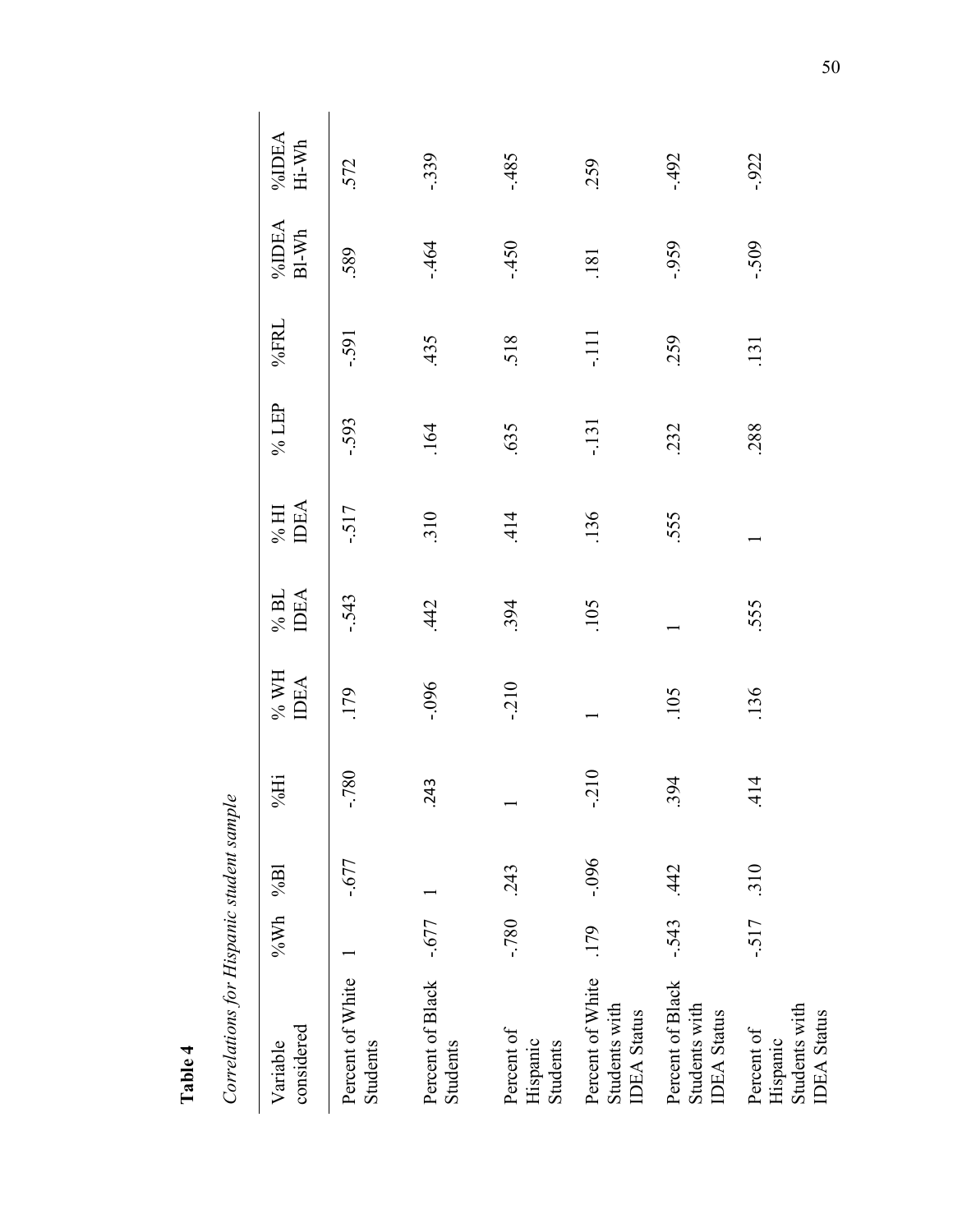| considered<br>Variable                                                          | $\rm 96Wh$ | $\%$ Bl | $\% Hi$ | $\%$ WH IDEA | $\%$ BL<br>IDEA | $\%$ HI<br>IDEA | $\%$ LEP | %FRL     | $\sqrt[9]{\text{dDEA}}$ Bl-Wh | $\% \mathbf{IDEA}$<br>Hi-Wh |
|---------------------------------------------------------------------------------|------------|---------|---------|--------------|-----------------|-----------------|----------|----------|-------------------------------|-----------------------------|
| Percent of<br>Limited<br>English<br>Proficient<br>Students                      | $-593$     | .164    | .635    | -.131        | 232             | 288             |          | 445      | $-270$                        | $-336$                      |
| students with<br>Free/Reduced<br>Lunch Status<br>Percent of                     | $-591$     | .435    | 518     | $-111$       | 259             | .131            | 445      |          | $-293$                        | $-179$                      |
| difference in<br>IDEA status<br>of White and<br>Black<br>Students<br>Percent    | 589        | $-464$  | $-450$  | .181         | $-0.959$        | $-509$          | $-270$   | $-0.293$ |                               | 568                         |
| IDEA status<br>of White and<br>Percent<br>difference in<br>Hispanic<br>Students | 572        | $-339$  | $-485$  | 259          | $-492$          | $-0.922$        | $-336$   | $-179$   | 568                           |                             |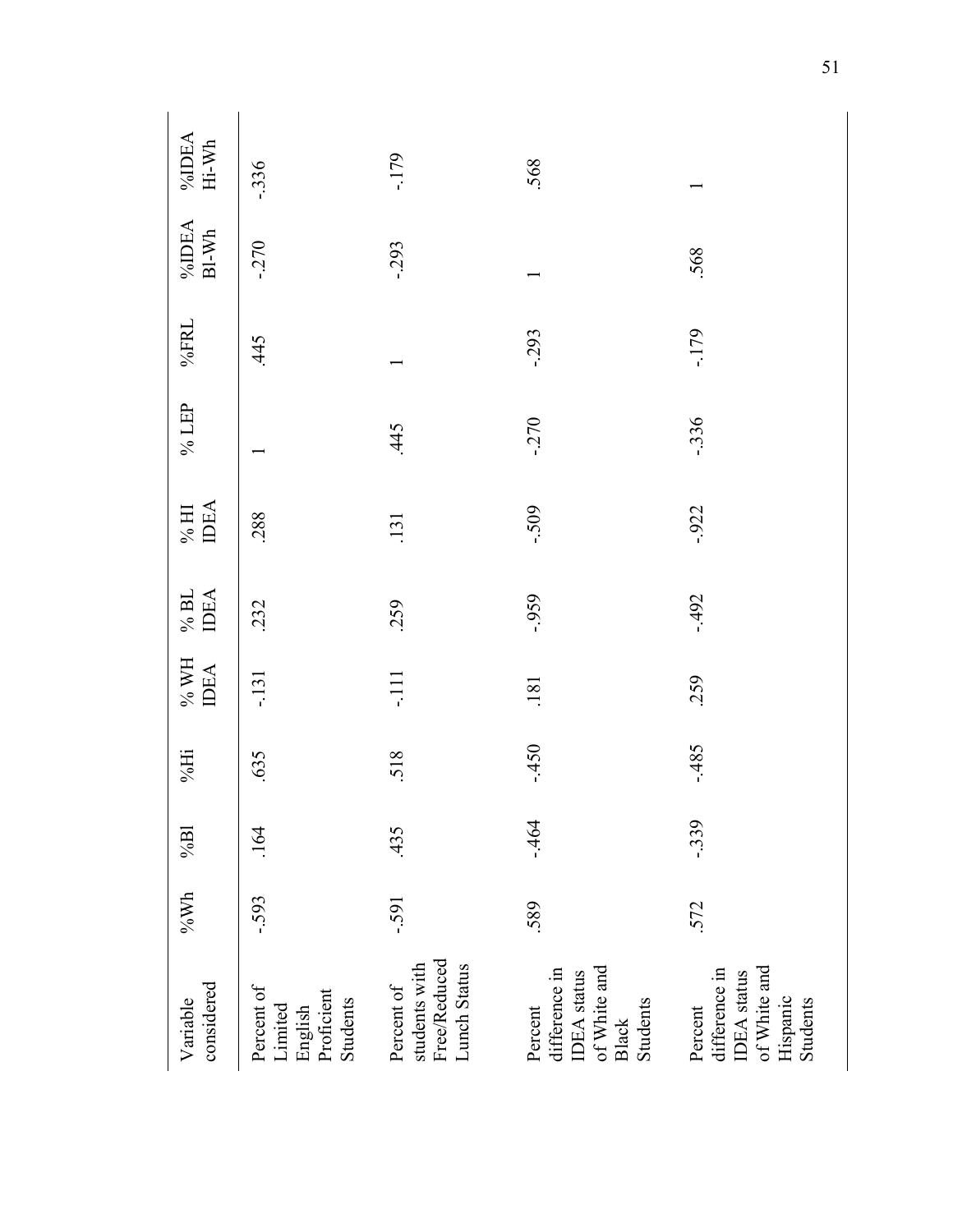For research question number one, the data suggests that though there were an abundance of Black students shown to have IDEA status in New York, the findings for racial disparities in New York State support retaining the null hypothesis. Therefore, we accept the null hypothesis that, on average, there are no racial disparities in New York public schools.

The second research question is to what degree do racial disparities in IDEA classification vary by urbanicity at New York public schools? To answer this question, a histogram was completed factoring urbanicity into the difference in IDEA status of White and Black students. The histogram for Black students shows that the majority of Black students are in schools in the city and in the suburbs, with a much smaller enrollment in towns and rural areas.

## **Figure 5**

*Histogram of urbanicity and percent difference of White and Black students with IDEA status*



Percent Difference of White and Black students with IDEA status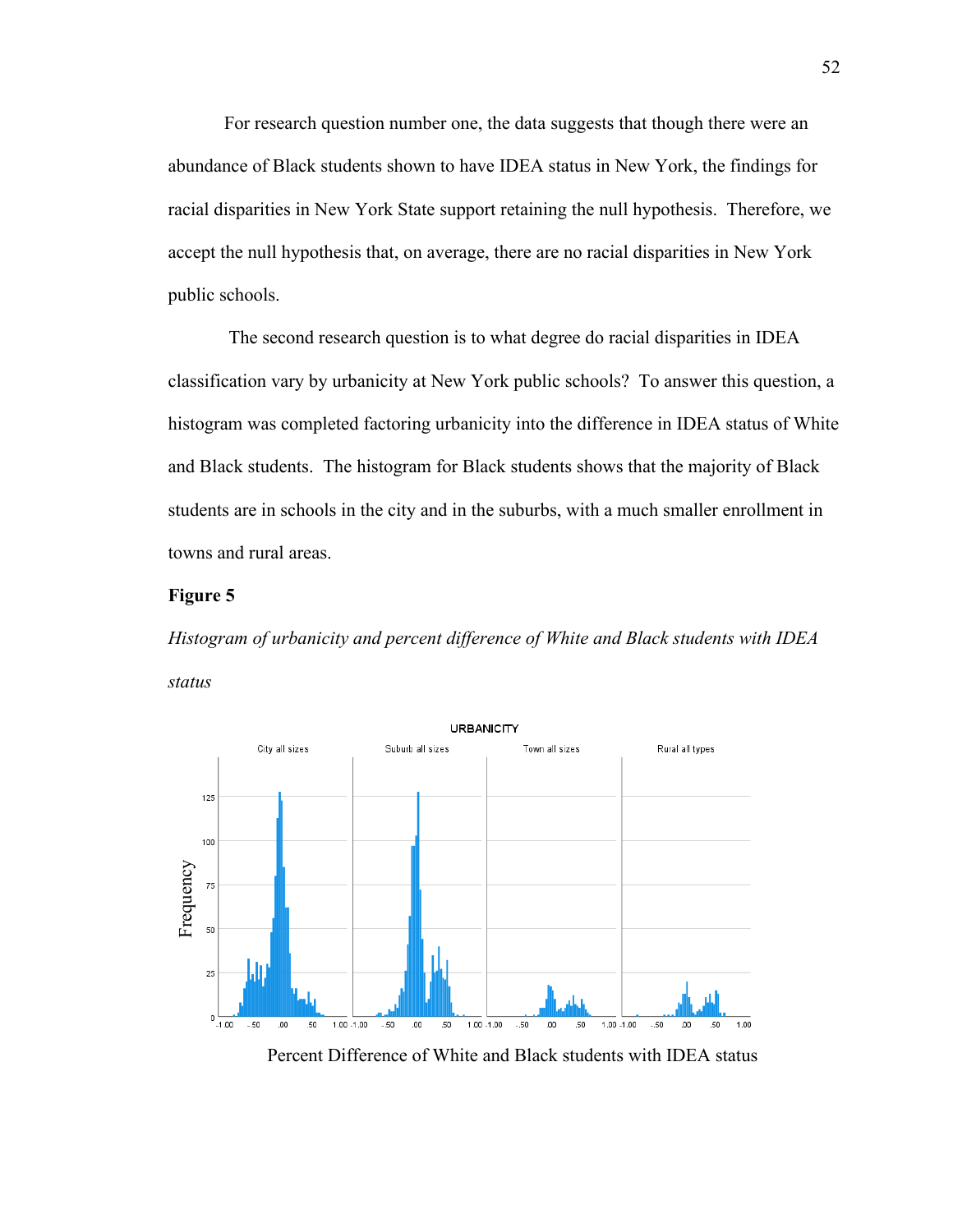The one-way between subjects ANOVA was conducted to compare the effect of urbanicity on the percent difference of IDEA classification in White students and Black students. There was a significant difference in the average percent difference in IDEA classification in White and Black students for the four conditions of urbanicity, *F*(3,2681)  $= 169.20, p = 0.001.$ 

## **Table 5**

| Urbanicity       | N    | M(SD)         |         | 95% CI |
|------------------|------|---------------|---------|--------|
|                  |      |               | LL      | UL     |
| City all sizes   | 1257 | $-.107(.261)$ | $-.121$ | .093   |
| Suburb all sizes | 1056 | .064(.233)    | .050    | .078   |
| Town all sizes   | 184  | .169(.244)    | .133    | .201   |
| Rural all types  | 185  | .203(.259)    | .166    | .241   |

*Effect of Urbanicity on the Percent Difference in IDEA status of White and Black students*

The findings indicate that the mean for cities is negative indicating that there was a greater proportion of Black students identified as having IDEA status than White students. The mean for suburbs, towns, and rural areas were all positive indicating that the White students are more often identified as having IDEA status. Because the data shows that White students were less likely to be identified as special education in cities  $(M = -107)$  than Black students, we reject the null hypothesis that there are no disparities in IDEA classification by urbanicity in New York public schools.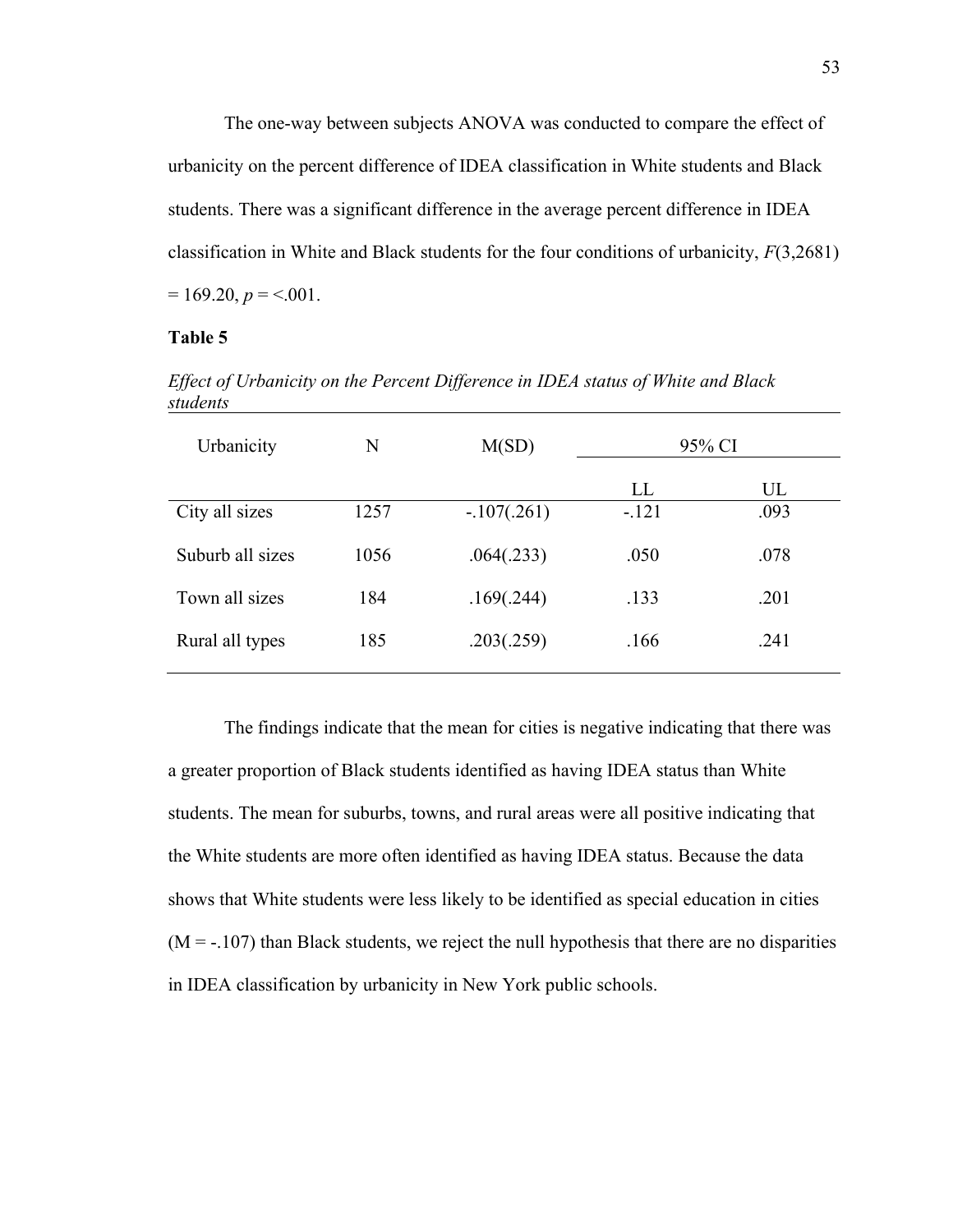## **Research Question 2**

To answer the second research question in schools with at least ten White students and ten Hispanic students, another histogram was completed which indicated that the majority of schools with White and Hispanic students are schools in the suburbs ( $N =$ 1470). The second largest number of schools were schools in cities  $(N = 1343)$ . Schools in towns accounted for the lowest quantity ( $N = 348$ ), with rural schools coming in much higher ( $N = 714$ ).

## **Figure 6**

*Histogram of urbanicity and percent difference of White and Hispanic students with IDEA status*



Percent Difference of White and Hispanic Students with IDEA status

A one-way between subjects ANOVA was conducted to compare the effect of urbanicity on the percent difference of IDEA classification in White students and Hispanic students. There was a significant difference in the mean percent difference in IDEA classification in White and Hispanic students among the four conditions of urbanicity,  $F(3, 3874) = 724.90$ ,  $p = .000$ .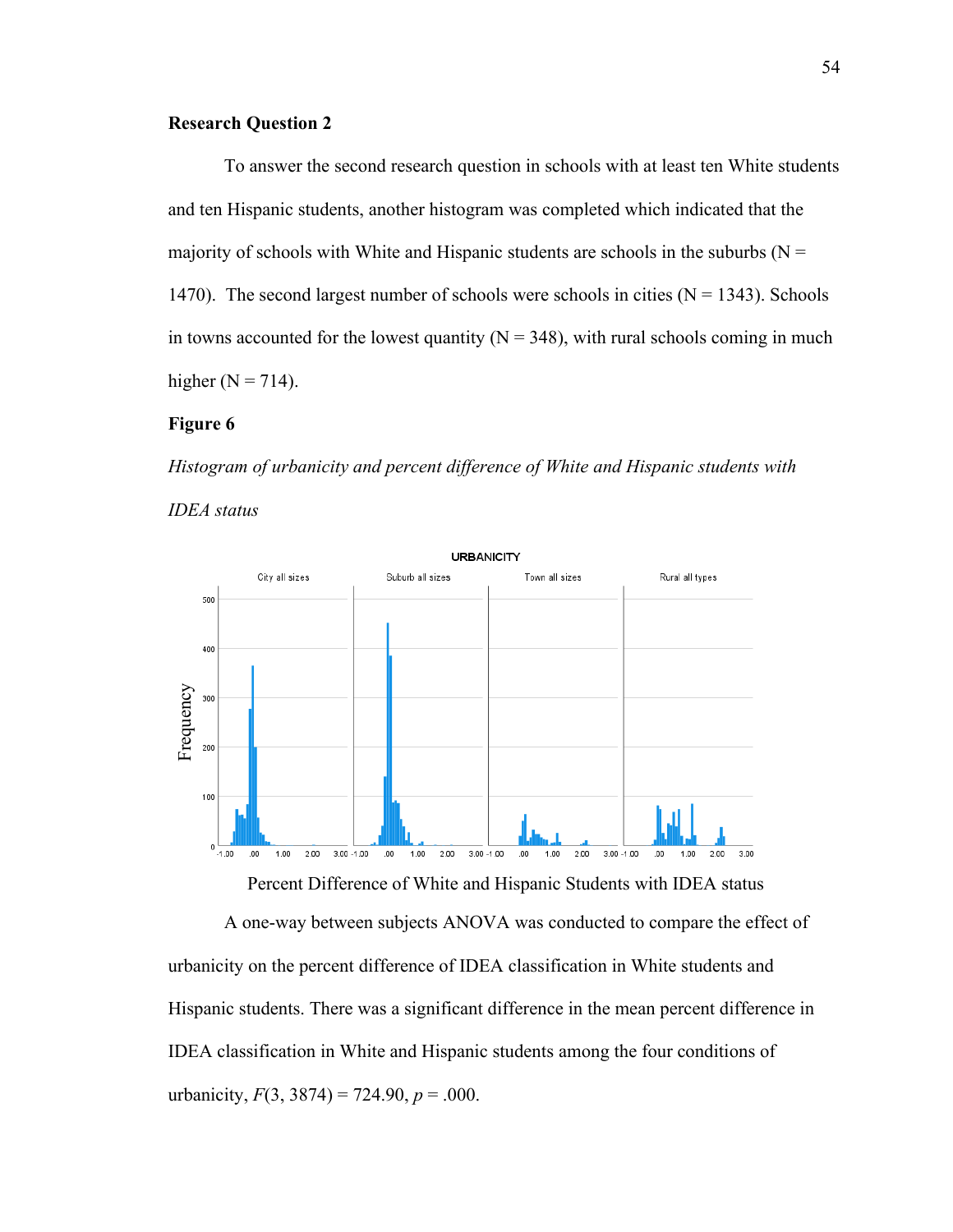### **Table 6**

*Effect of Urbanicity on the Percent Difference in IDEA status of White and Hispanic students*

| Urbanicity       | N    | M(SD)        | 95% CI  |         |
|------------------|------|--------------|---------|---------|
|                  |      |              | LL      | UL      |
| City all sizes   | 1343 | $-124(.254)$ | $-.370$ | $-.110$ |
| Suburb all sizes | 1470 | .078(.252)   | .065    | .090    |
| Town all sizes   | 348  | .461(.591)   | .399    | .524    |
| Rural all sizes  | 714  | .673(.648)   | .625    | .720    |

Findings for cities was consistent with the previous data with White students being less likely to be classified as special education than Hispanic students ( $M = -124$ ). Suburbs have the highest population of Hispanic students, and the mean for suburbs ( $M = .078$ ) was the smallest mean of the differences in disparity. This indicates that although there are more White students identified as special education, there are a large number of Hispanic students in the suburbs with IDEA status. These results show that in cities, Hispanic students are more likely to be identified as special education than White students. This data also shows that in suburbs, towns, and rural areas, White students are more likely to be identified as special education than Hispanic students leading us to reject the null hypothesis that there are no disparities in IDEA status by urbanicity in New York public schools.

When looked at together, this data indicates that urbanicity plays a large role in the percent difference of IDEA classification in minority populations across New York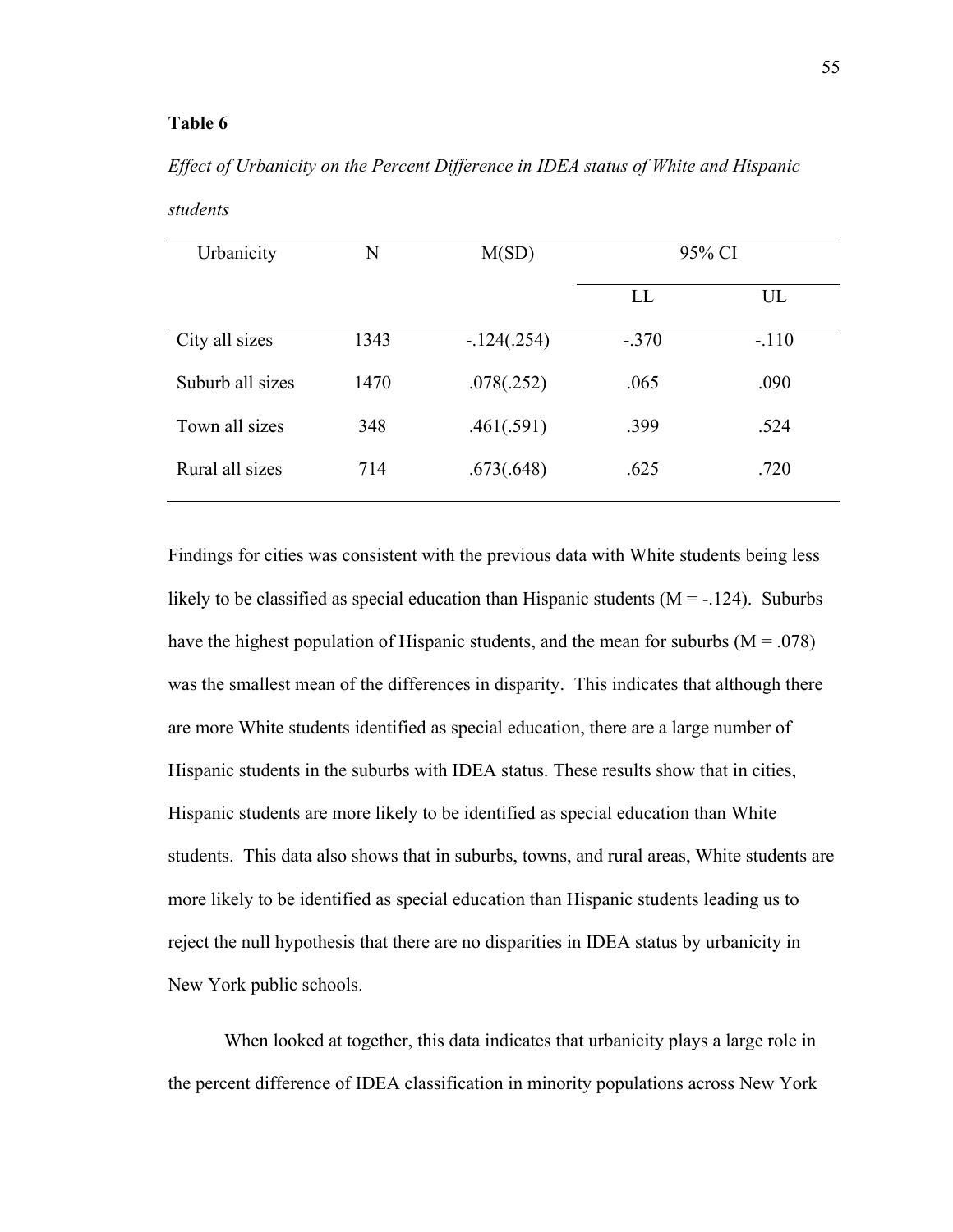State. While the data for cities clearly showed that the percent difference in IDEA status of White students and Black or Hispanic students was a negative mean, indicating an overrepresentation of Black and Hispanic students in special education, the data for the suburbs was less clear. The mean for suburbs was positive for both the Black schools (M  $=$  .064) and Hispanic schools (M  $=$  .078) indicating that White students are more frequently identified, but for both types of schools, the mean was the smallest, meaning that though Whites are identified more, there are many Black students identified and there are most likely schools that have a disparity. This is certainly something that should be looked at more closely to identify schools and districts where the disproportionality is discovered.

## **Research Question 3**

The third research question, to what extent are various school characteristics associated with disparities in IDEA classification at New York public schools, multiple regression tests were used to investigate the relationships among the variables in schools with at least ten White students and ten Black students and used again to investigate relationships in schools with at least ten White students and ten Hispanic students. The first data discussed is the data sorted to include a minimum of ten Black students and ten White students in each school's enrollment  $(N = 2682)$  in New York state. The multiple regression was carried out to investigate whether the teacher student ratio, percent of white students enrolled, percent of Limited English Proficient (LEP) students, the percent of students receiving free or reduced lunch, and the urbanicity of the school (using suburb, town, and rural) could significantly predict the percent difference in IDEA status between White students and Black students. The data for the counselor student ratio was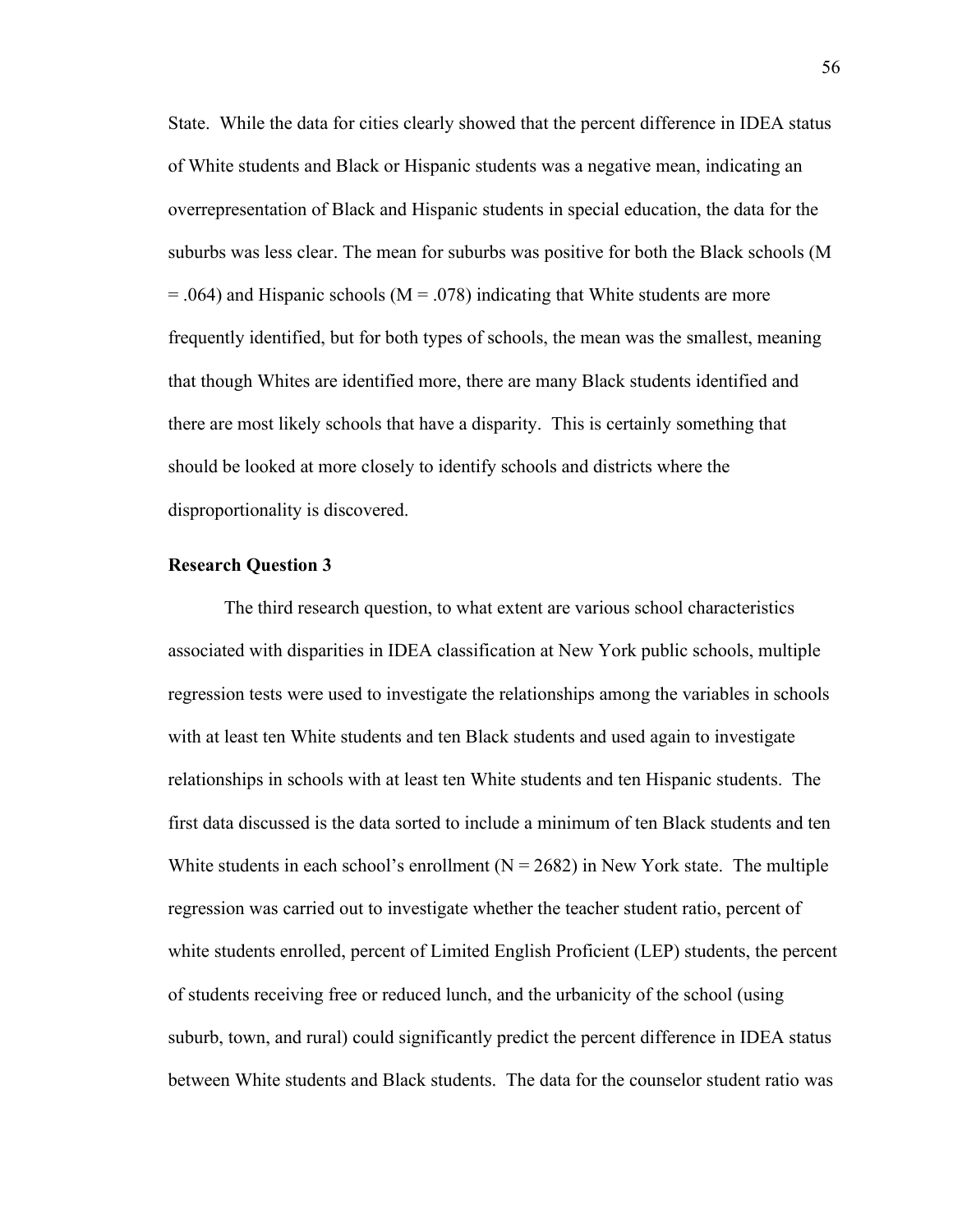missing for around a third of the schools and was left out of the multiple regression as a result of this impact, but the teacher-student ratio captures similar resource disparities. The results of the regression indicated that the model explained 26.2% of the variance and that the model was a significant predictor of the percent difference of the IDEA status of White students and Black students  $F(7, 2641) = 133.79, p < .001$ .

According to the results, on average a one unit increase in percent of White students enrolled leads to a .398 percentage point increase in the percent difference of IDEA status of White and Black students, which is an increase in the identification of White students as special education  $(p< 0.001)$ . A one unit increase in the percent of Limited English Proficient students leads to a .187 percentage point increase in the percent difference, an increase in White students identified as special education (*p*<.001). When controlling for other variables, attending a school in the suburbs, a town, or a rural area compared to a city leads to a significant increase in the disparity of special education students.

#### **Table 7**

| Variable              | B       | Std. Error | Sig.   |
|-----------------------|---------|------------|--------|
| Constant              | $-.209$ | .030       | < 0.01 |
| Percent White         | .398    | .026       | < 0.01 |
| Percent LEP           | .187    | .050       | < 0.01 |
| Percent FRL           | $-.024$ | .026       | .354   |
| Teacher Student ratio | .001    | .001       | .412   |
| Suburb                | .028    | .012       | .022   |

*Predictors of Percent Difference in IDEA Status of White and Black Students*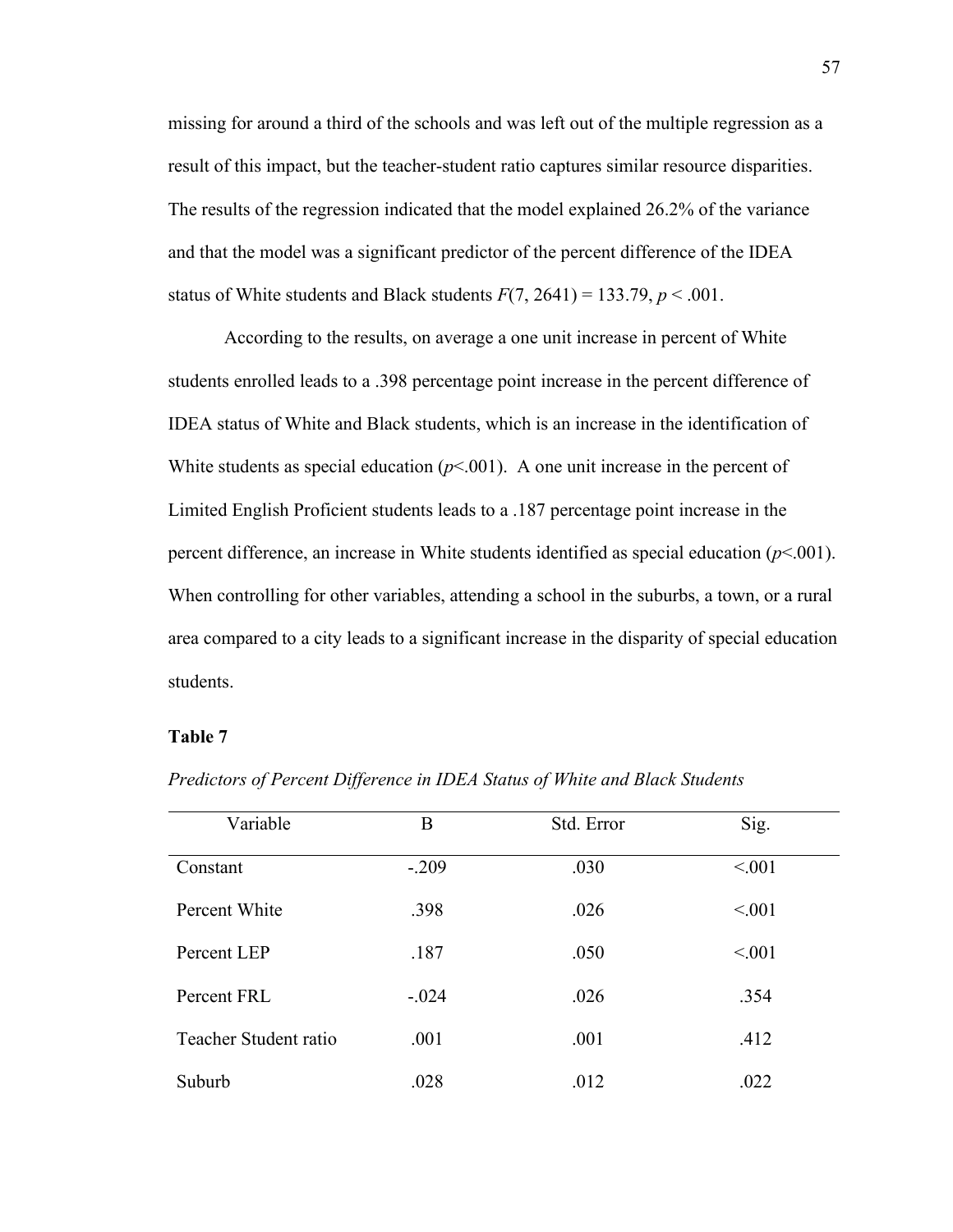| Variable |      | Std. Error | Sig.    |
|----------|------|------------|---------|
| Town     | .078 | .022       | < 0.01  |
| Rural    | .094 | .022       | < 0.001 |

The final predictive model was Percent Difference of White and Black students with IDEA status =  $-0.209 + 0.398$  Percent White) +  $0.187$  Percent LEP) +  $(-0.024$  Percent FRL  $+ (.001$  Teacher student ratio)  $+ (.028$  Suburb)  $+ (.078$  Town)  $+ (.094$  Rural).

The second set of data examined for research question 3 is the data including at least ten White students and ten Hispanic students  $(N = 3938)$  in New York State. The multiple regression was carried out to investigate whether the teacher student ratio, percent of white students enrolled, the percent of Limited English Proficient (LEP) students, the percent of students receiving free or reduced lunch and the urbanicity (suburb, town, and rural) of the school could significantly predict the percent difference in IDEA status between White students and Hispanic students. The results of the regression indicated that the model explained 44.0% of the variance and that the model was a significant predictor of the percent difference of White students and Hispanic students with IDEA status  $F(7, 3826) = 428.69, p = .000$ .

### **Table 8**

| Variable      | В       | Std. Error | Sig.   |  |
|---------------|---------|------------|--------|--|
|               |         |            |        |  |
| Constant      | $-.378$ | .041       | < 0.01 |  |
|               |         |            |        |  |
| Percent White | .689    | .035       | < 0.01 |  |
|               |         |            |        |  |
| Percent LEP   | $-.102$ | .073       | .160   |  |

*Predictors of Percent Difference in IDEA Status of White and Hispanic Students*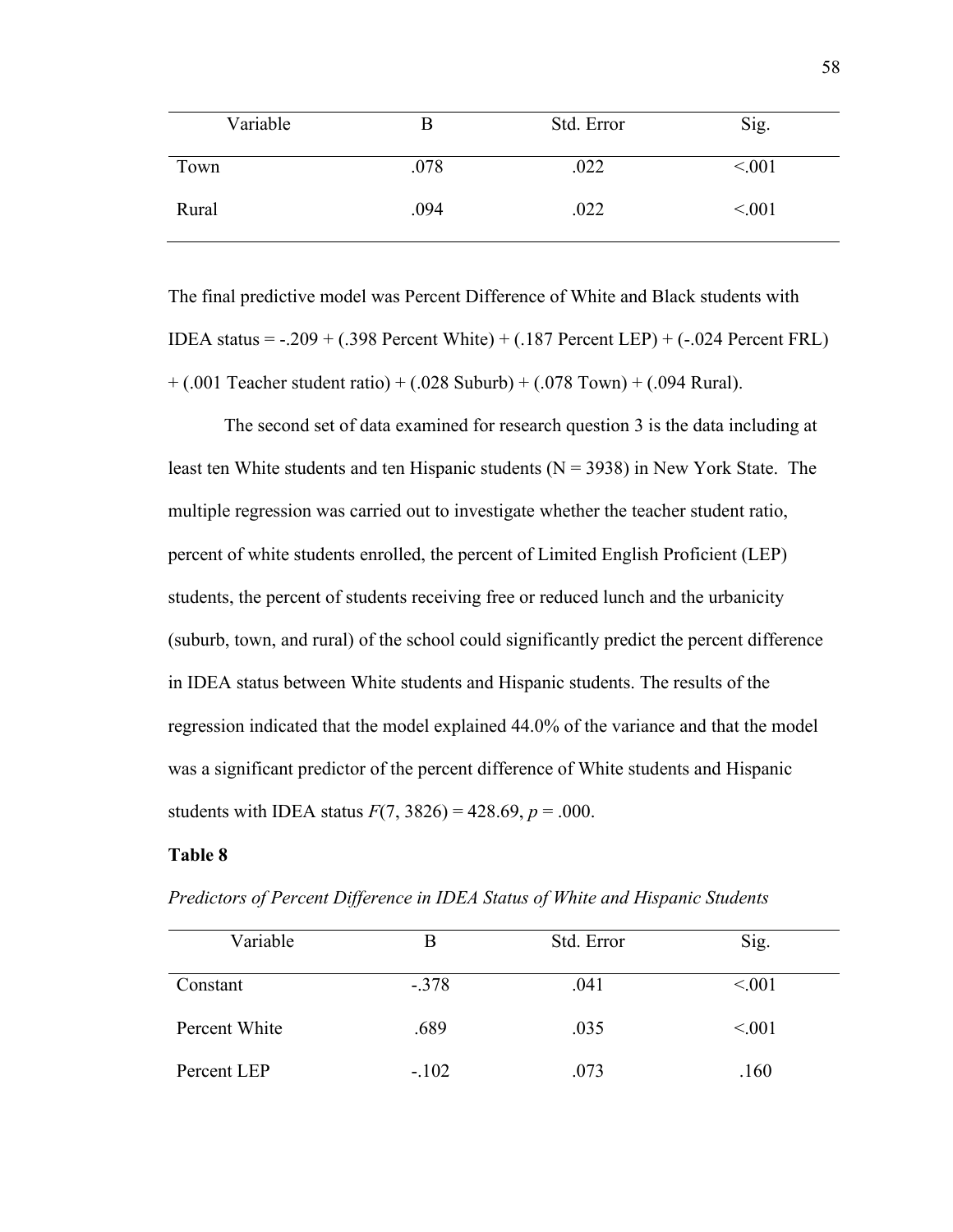| Variable              | B       | Std. Error | Sig.   |
|-----------------------|---------|------------|--------|
| Percent FRL           | .299    | .034       | < 0.01 |
| Teacher Student ratio | $-.006$ | .002       | .004   |
| Suburb                | .003    | .018       | .852   |
| Town                  | .191    | .028       | < 0.01 |
| Rural                 | .388    | .025       | < 0.01 |

According to this data, a one unit increase in the percent of White students enrolled leads to a .689 percentage point increase in the percent difference of IDEA status of White and Hispanic students, indicating a higher percentage of White students identified as special education. A one unit increase in teacher student ratio leads to a .006 percentage point decrease in the disparity of special education  $(p<.001)$  meaning its associated with a higher percentage of Hispanic students being identified as special education. Finally, attending a school in a town or a rural area compared to a city, leads to an increase in the percent difference of IDEA status of White and Hispanic students, indicating a higher percentage of White students being identified as special education.

The final predictive model was Percent Difference of White and Hispanic Students with IDEA Status =  $-.378 + (.689$  Percent White) +  $(.102$  Percent LEP) +  $(.299$ Percent FRL) +  $(-.006$  Teacher student ratio) +  $(.003$  Suburb) +  $(.191$  Town) +  $(.388$ Rural).

As discussed earlier, research indicates that poverty may be a factor in the overrepresentation of minority students in special education, the data for schools with at least ten White students and ten Black students did not have any significance between the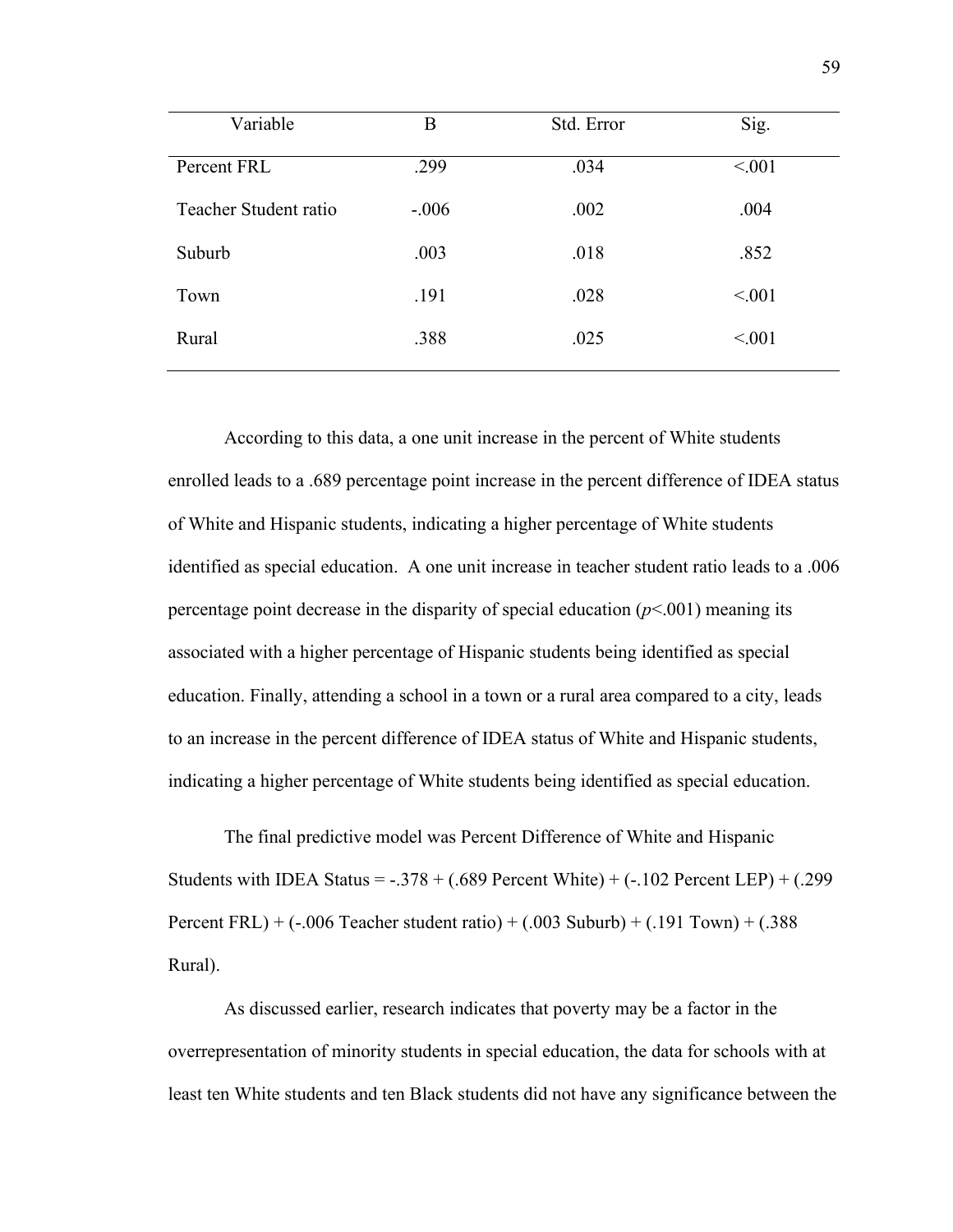percent of students receiving free/reduced lunch and the dependent variable. The data for schools with at least ten White students and ten Hispanic students did find significance between the percent of students receiving free/reduced lunch and the dependent variable, in fact indicating that as poverty increases, the identification of Hispanic students in special education increases. The previous correlation showed moderate negative correlations with the percent of White students which could indicate that poverty has a larger impact on the special education status of White students than other students. These results are an indicator that poverty may be a factor in the identification of students as special education but are not conclusive or exhaustive.

Though there were not as many characteristics identified as contributing to an increase in the identification of Black and Hispanic students in special education as the research indicated there might be, there were findings that made a negative contribution. The characteristics for Black students that were statistically significant were the percent of White students, the percent of LEP students, and the urbanicity categories of suburbs, town, and rural. However, these characteristics indicated an increase in White students identified as special education, not an increase in Black students. The characteristic leading to an increase in identification of Hispanic students was the teacher student ratio. There was a negative result for the percent of Limited English Proficient students, but that result was not significant so can be conclusively stated to lead to an increase in the identification of Hispanic students as special education. In relationship to the third research question, the null hypothesis is rejected as the data shows that there are various school characteristics associated with disparities in IDEA classification.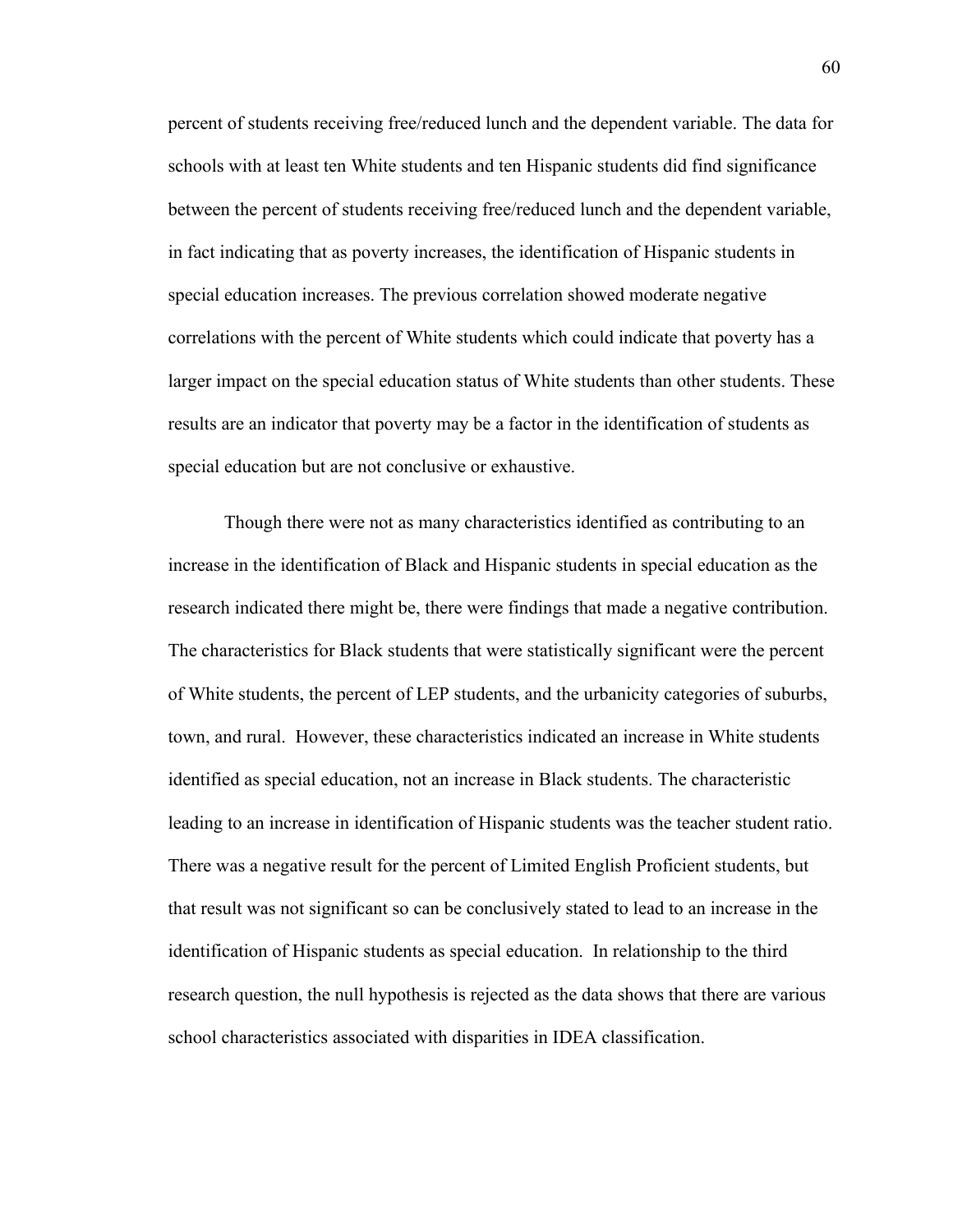#### **Conclusion**

The findings for the first research question, to what extent are there racial disparities in IEP classification at New York public schools, when looked at in isolation would lead one to believe that there are no racial disparities in special education status of both Black and Hispanic students. However, when the data is analyzed more closely, disparities begin to arise. The urban areas of New York state have a disproportionality problem and are identifying larger proportions of their Black and Hispanic students as special education. The factors that are contributing to the percent difference in White students with IDEA status and their Black IDEA status classmates are the percent of White students, the percent of students with LEP status, and the urbanicity of the schools. The factors contributing to the percent difference of White students with IDEA status and the Hispanic IDEA classmates are the percent of White students, the percent of students with free/reduced lunch, the teacher to student ratio, and the urbanicity of the school not including the suburbs where most Hispanic students in New York state attend school. The discussion and implication of these findings will be in Chapter 5.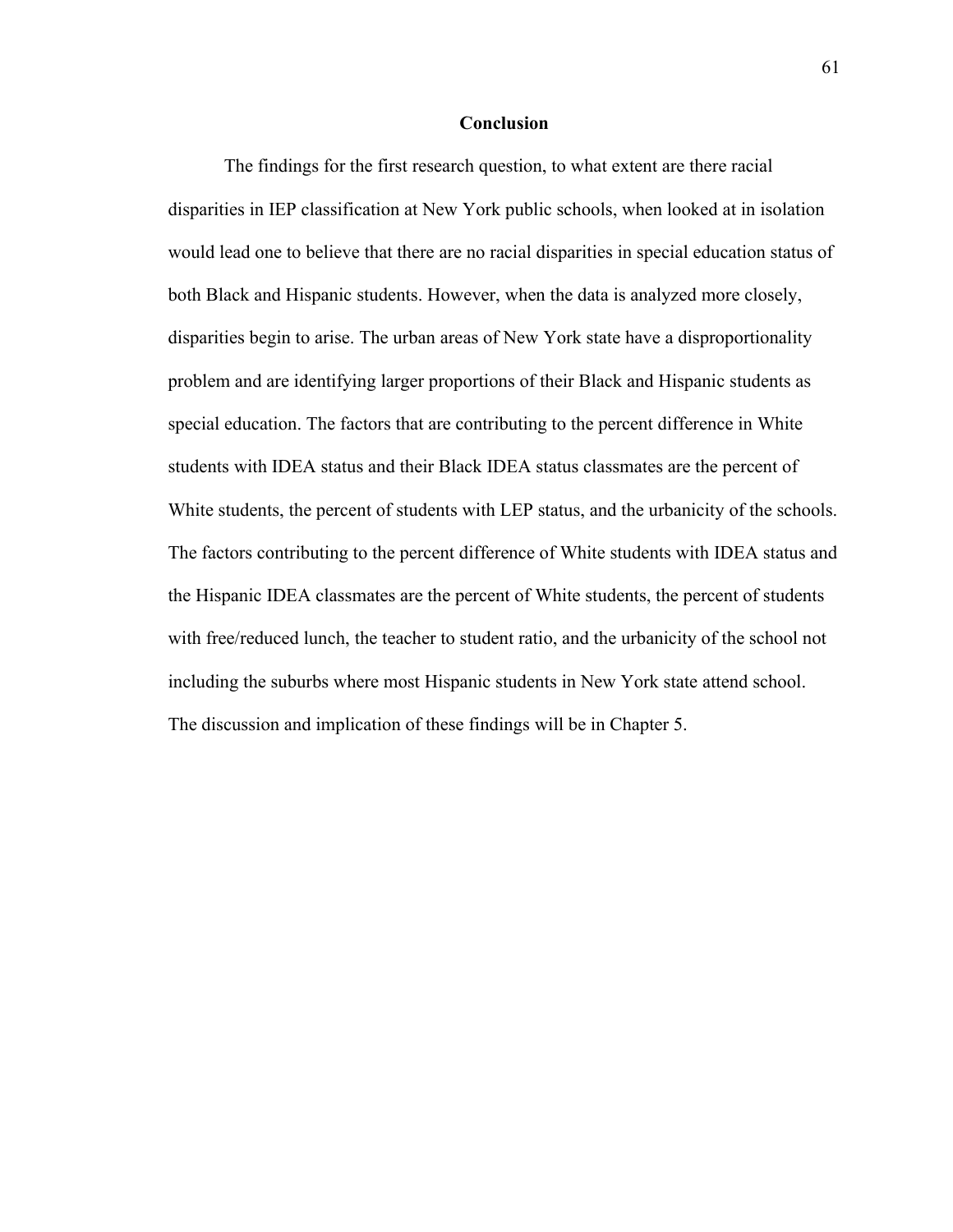#### **CHAPTER 5**

This chapter discusses the implications of the findings from the analyses run, correlations, ANOVAs, and multiple regressions. This chapter looks at the factors that contribute to the percent difference in White students with IDEA status and Black and Hispanic students with IDEA status across New York state and how these factors vary with the population. Finally, there is discussion of the need for future research that is more specific and targeted to identify disproportionality issues that when looking at the entire state may not be seen.

## **Interpretation of Findings**

The first thing to note is that I did not find major disparities by race across New York state. The disproportionality that was expected in the suburbs was not shown to be true for either Black or Hispanic students. While this does not indicate that it does not exist for specific districts, the proportion of White students being identified for special education in the suburbs was greater than the number of Black and Hispanic students overall. If, as has been suggested by the research, the overrepresentation of minority students in special education is the result of a lack of culturally sensitive educators and is the work of implicit bias, then the regular turnover of teachers will continue to perpetuate this finding. Teachers that embrace culturally relevant pedagogy and practices are often teachers that have been supported with professional development around these practices and are probably found in schools with budgets to support the professional development. Because the New York State Department of Education (NYSED) has made culturally relevant education a priority, more districts are becoming familiar with the culturally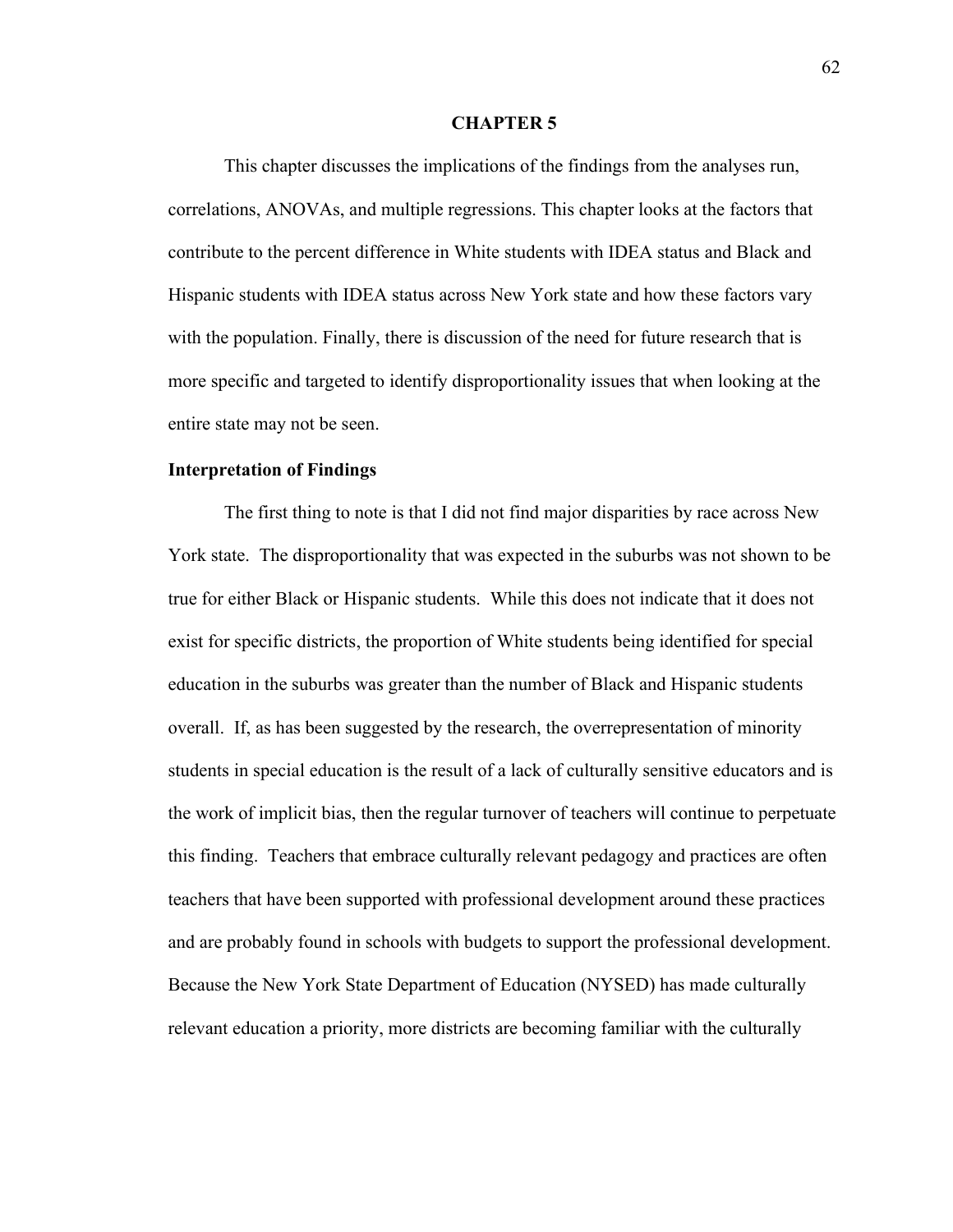responsive framework that is to be used to develop curriculum across grade levels. The lack of major differences in IDEA status may reflect progress in this area.

Both Black and Hispanic students are more likely to be identified as needing special education in cities than White students. While this is a complex issue, there are characteristics associated with city schools that are not as common in other urbanicities, three of these characteristics are the higher populations in cities, lack of resources available for both teachers and students, and high turnover of city teachers. New York City schools, for example are plagued by teacher attrition rates and as far back as 2004 have been trying to identify the problem and address the issues. The first issue New York City teachers cite as the reason to leave their teaching positions is the lack of pay, the second is difficult working conditions. The working conditions described were large class sizes, lack of discipline in the schools, and the lack of availability of supplies and instructional materials (Miller, 2004). While teacher in cities frequently look to obtain positions in the suburbs, teachers in the suburbs rarely look to bring their careers into the cities. Recruiting high-quality teachers is a priority of all major cities, not only New York City. The lack of qualified teachers could contribute to more teachers with biases being hired to teach in the schools, using this as a last resort option for employment and a way to gain teaching experience to be more desirable for a better paying suburban district. Teachers that are not highly qualified or lack practical experience may not have the training and knowledge to move past their own racial biases when teaching students in disadvantaged schools. White teachers are more likely to pursue positions in the neighborhoods where they feel most comfortable, leading to less teachers applying for positions in Black and Hispanic neighborhoods.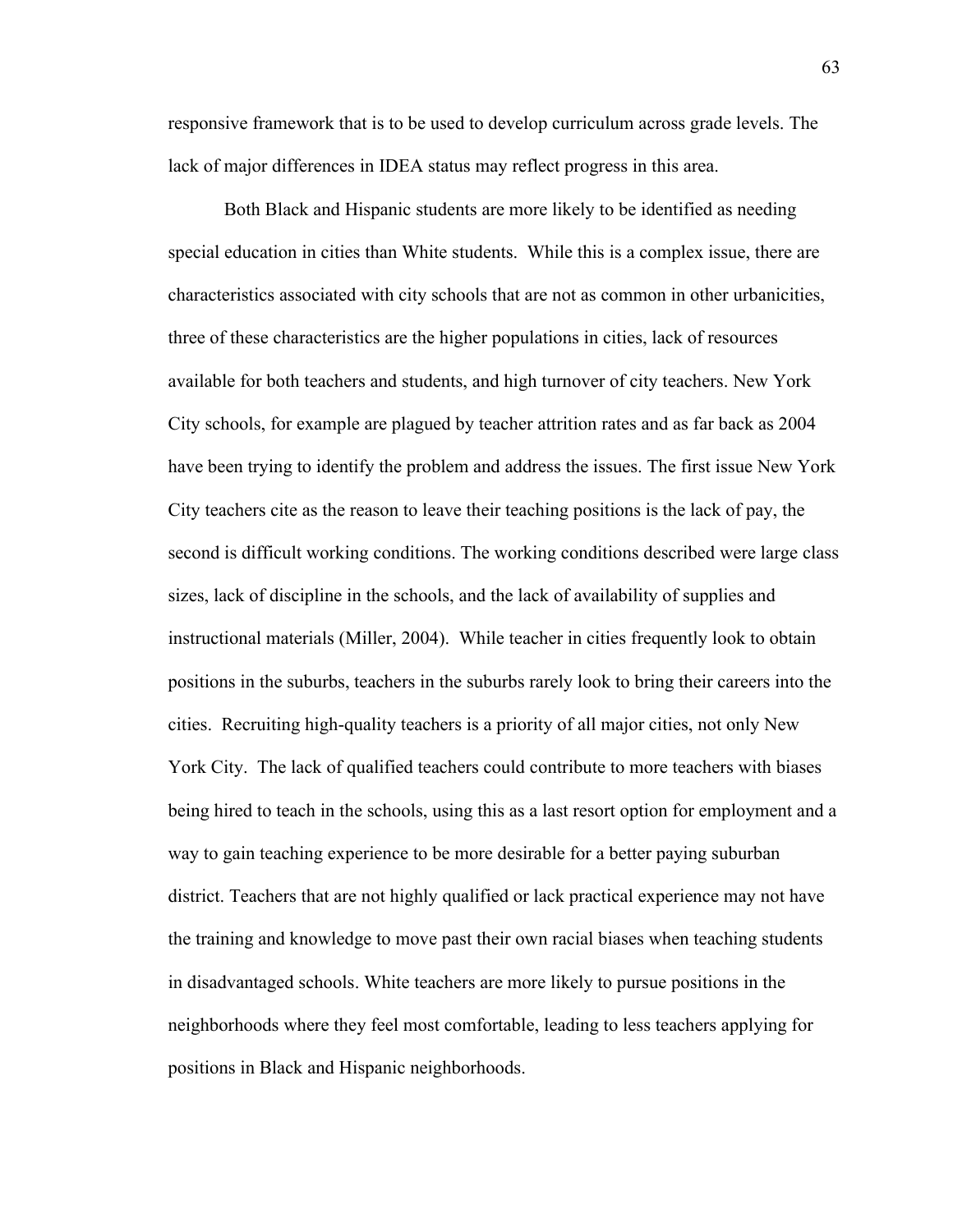The histograms for both Black and Hispanic schools demonstrated that there are some schools with significant racial disparities. School districts that have been cited by NYSED as having disproportionate special education status are required in their State Performance Plan Indicator 9 to complete a self-review monitoring protocol. This selfreview requires schools to submit data from a small sample of students that demonstrates their pre-referral intervention practices, evaluation practices that include a variety of assessment tools, and the Committee on Special Education (CSE) practices. The district must name a team of educators who are working on the self-review and provide student data for about 10% of the overall special education population in the school. Once the self-review is filed, NYSED may notify the school of being in non-compliance, which will require districts to create a Plan to Correct Noncompliance and implement the plan. Districts and schools have up to one year to correct the areas of noncompliance and upon completion are to report the corrections to NYSED via a data system. While many schools in New York's cities have been cited, the problem continues, leading one to question the effectiveness of self-evaluating and correcting the problems within the required twelve months. In the suburbs, when a school is cited, their plans tend to be less difficult to implement because of the size of the district and the resources that may be available to address the issue. While the problem may continue in suburban schools, the district stakeholders likely will not allow a citation long term and will create initiatives to address it within the district.

A memo released by DeLorenzo, Assistant Commissioner, Office of Special Education of the New York State Education Department (NYSED) in December 2014 as a Special Education Field Advisory explained that the data showed that 14% of students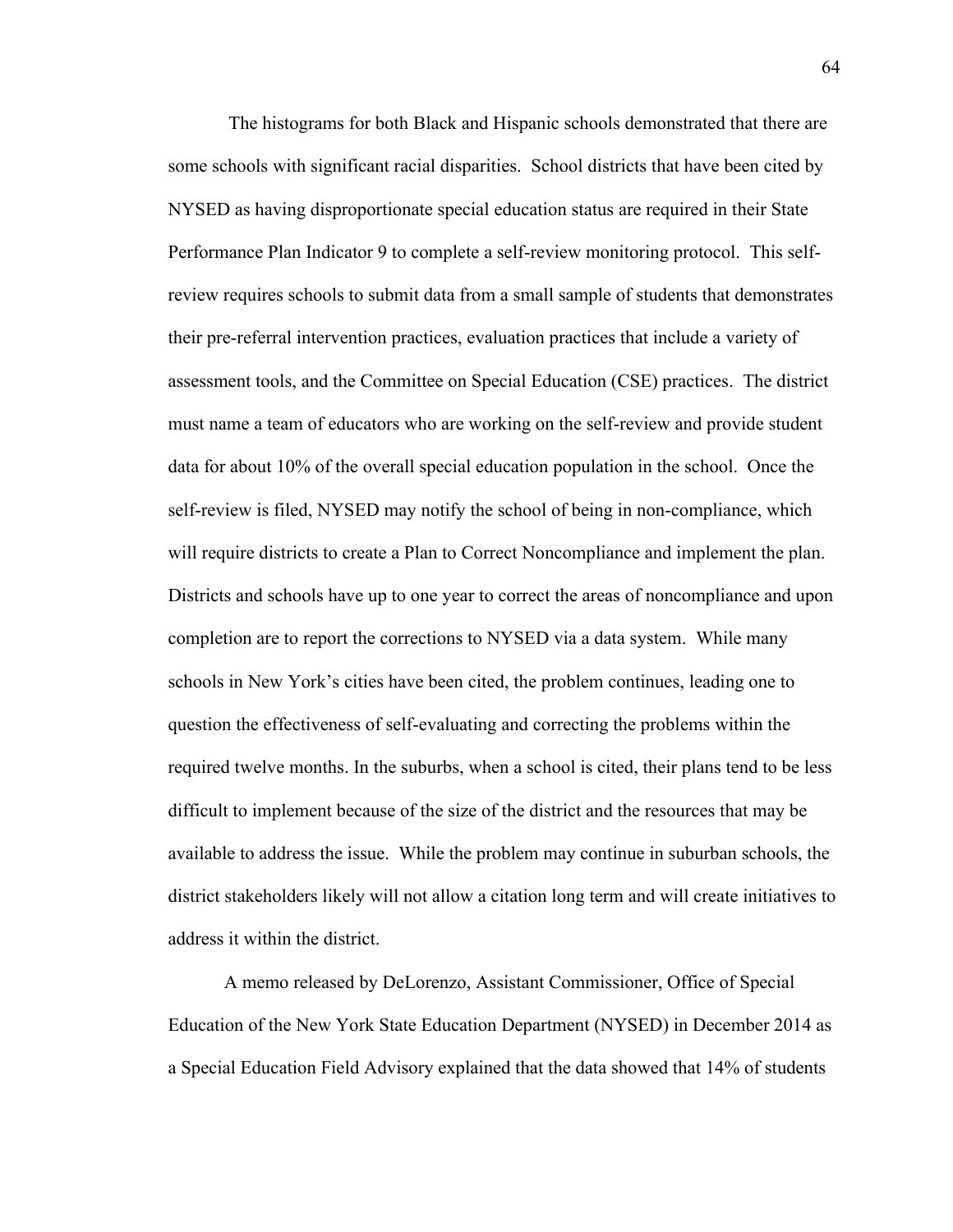overall were classified as special education, but 19% of English Language Learner (ELL) students were classified as special education. The department cautioned schools in the use of standardized scores on individual evaluations for ELL students. The memo further explained that accurate identification of ELLs with disabilities is challenging because of the lack of reliable data for individual students. Essentially, this memo cautioned schools and districts in the classification of ELL students. While this may not have had an immediate impact on special education numbers, Hispanic students, according to the analyses performed in this study, do not appear to be overrepresented in special education. The histograms displayed not only the typical bell curve but were positively skewed to show that White students are more likely to be identified than Hispanic students. One concern is that they are underrepresented in special education as a result of the uncertainty surrounding their language acquisition and its impact on their academic performance. It is possible that this has been used as a way to ignore a disability. Previous guidelines from NYSED implied that Hispanic students that enter New York as English Language Learners are not able to be identified as needing special education services right away. The students must receive English Language supports for a few years and then when other indicators became apparent, would be tested for other disabilities not related to language acquisition. Realizing that certain disabilities were preventing language acquisition in ELLs, NYSED now implies there is no longer a waiting period for testing if disabilities are suspected in students.

The lack of disproportionality findings in the suburbs does not mean they do not exist. It does mean that they were not found in these analyses possibly because of the number of schools included in the suburban data averages. The balancing of one district's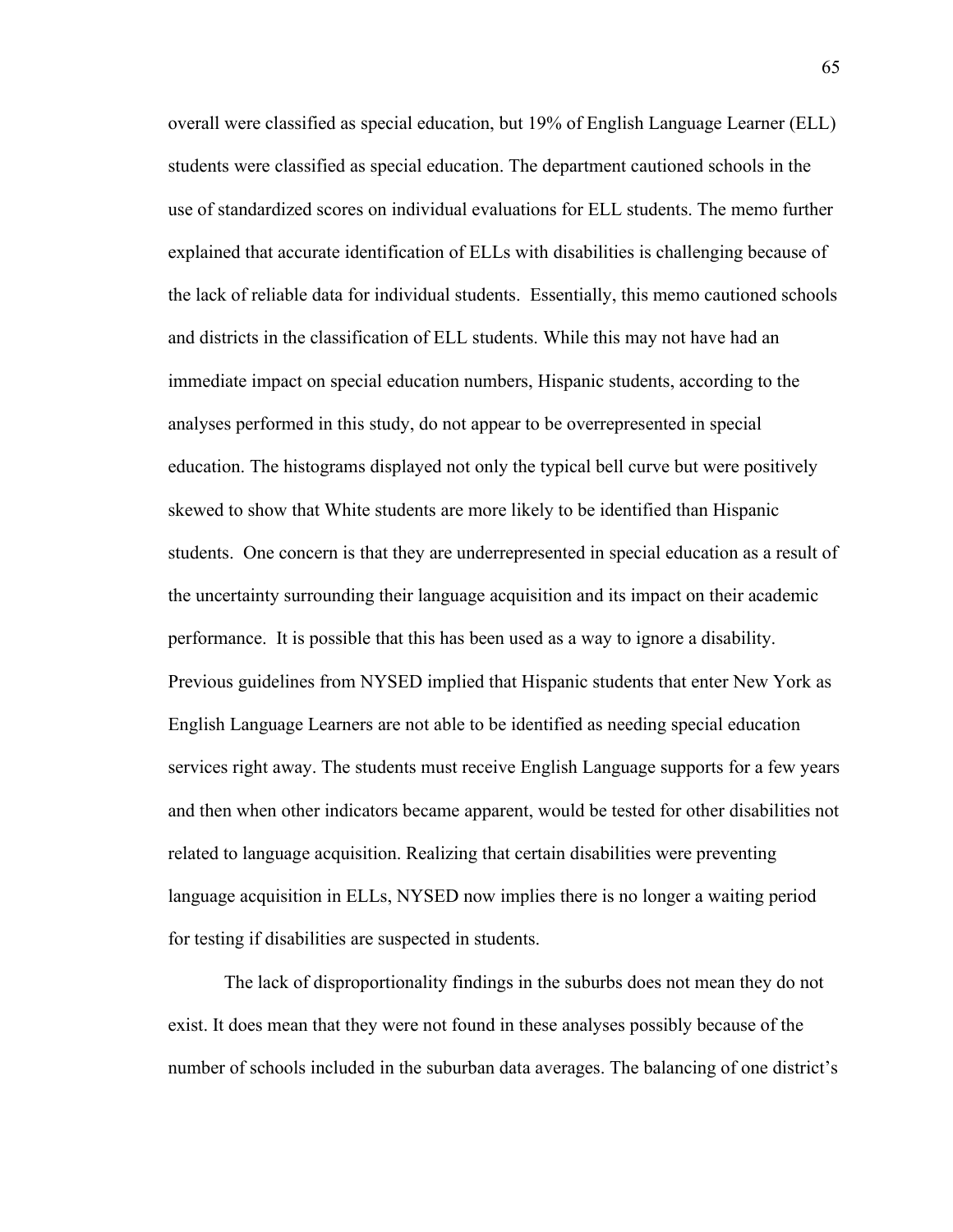data by another is entirely possible as the districts in New York vary greatly in resources and size. One way of overcoming the issue of size was to use only percentage variables, not whole numbers. This allowed a level field of view for the data to be considered. The histograms for Black students with IDEA status clearly showed an abundance of students with IDEA status even if their population overall was not greater than the White students with IDEA status. By drilling down into the data, it is possible to identify the districts that display a disparity and analyze them further for characteristics that are known to contribute, such as the percent of LEP, percent of free/reduced lunch, and the ratio of teachers to students.

The lack of inclusion of the counselor student ratio in the multiple regressions was unfortunate, the data was inconclusive for many districts which indicates reporting issues from schools themselves for that data. While we can look at the importance in the simple regression model, so many schools were eliminated from the model that it was not reliable enough to include in this study. Teacher to student ratio was included and was found to be significant only in schools that had a minimum of ten White students and ten Hispanic students. The contribution to the model in schools with a minimum of ten White students and ten Black students was minimal. The most significant contributions were made by the percent of White students, and the urbanicity of the schools, though suburban schools were only significant at the  $p < .05$  level in the schools with a minimum of ten White students and ten Black students. The suburbs were not significant for schools with a minimum of ten White students and ten Hispanic students. In the Hispanic schools, the teacher to student ratio contributed to the model at the  $p < .05$  level, but in Black schools this ratio was insignificant. When this data is compared side-by-side, it is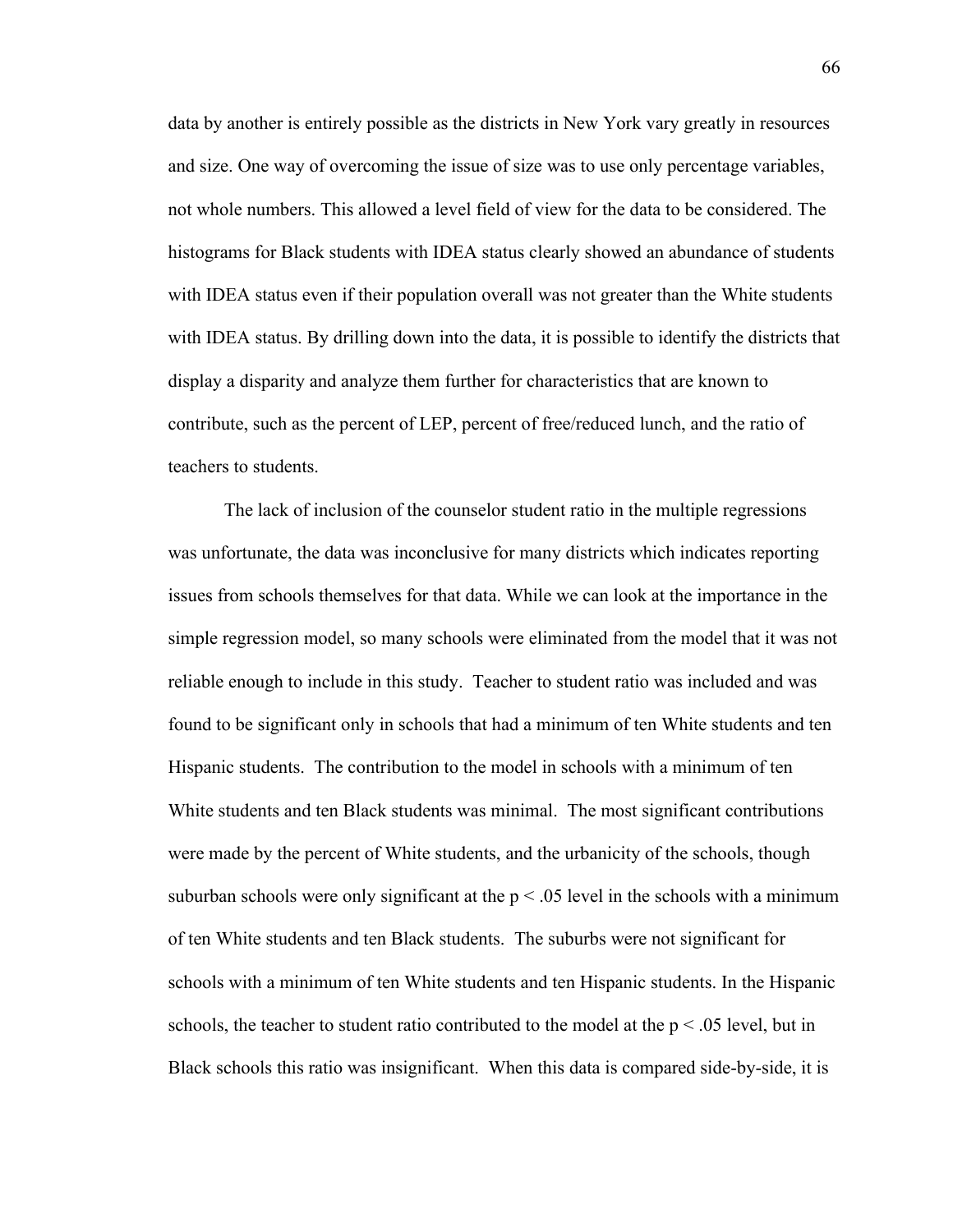challenging to find data to support preconceived notions such as the percent of LEP students will be significant in schools with larger populations of Hispanic students, which it was not. Another example was the absence of significance in the percent of students with free/reduced lunch in the schools with larger populations of Black students. Black children are three times as likely to live in poor families as White children in 2015, about 36% of Black children overall, along with 30% of Hispanic children compared to only 12% of White children (Gordon, 2017). Because the analysis showed that Black students are disproportionally identified in cities, the percentage of free/reduced lunch in the schools was expected to be a significant factor, yet it was not.

## **Relationship to Prior Research**

While this study supports the research that Black and Hispanic students are disproportionately identified as special education in cities, the findings did not hold true for other urbanicities of the state. The contribution of poverty was found to be low, which was supported with the prior research, and the contribution of the percent of students with Limited English Proficiency was found to be significant in schools with a minimum of ten White students and ten Black students but was not significant in schools with a minimum of ten White students and ten Hispanic students, a contradiction to what has been indicated in the research.

The findings of over-representation of Black and Hispanic students being identified as special education in cities supports the research that there must be more teacher preparation surrounding the referral process. Tiered supports should be put in place to better support students and more carefully identify those in need of interventions.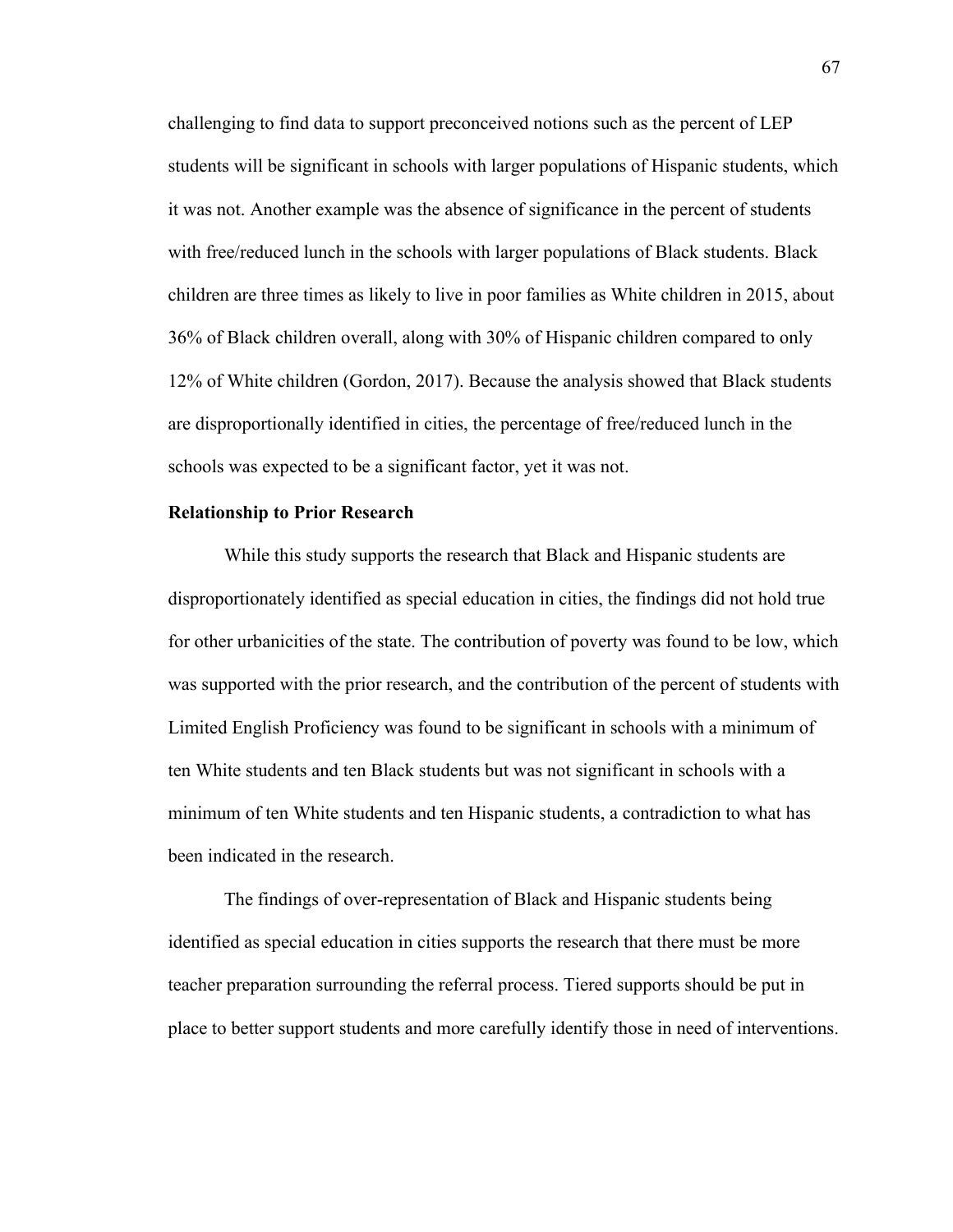The push for culturally responsive teaching practices is found throughout the literature, and throughout the recommendations for ways to impact the number of minority students that are disproportionately identified as special education. It is also important, according to NCLD, to increase diversity and culturally responsive practices in the educator workforce. It has been noted that while the student population in the United States continues to diversify, the teaching workforce in public schools continues to be disproportionately White. Active efforts must be made to recruit diverse teachers with the hopes of positively impacting the success of students.

## **Limitations of the Study**

This study focused only on public schools in New York state. Generalization of these results to other states is not necessarily possible. New York City schools, for example, are larger than the combined totals of both Los Angeles and Chicago.

The categories of special education identification are not reported to the Civil Rights Data Collection or the National Center for Education Statistics. While IDEA status is the overarching umbrella, there was no way to find out if the more subjective categories of classification (Learning Disability, Emotional Disturbance, Speech/Language impairments) represented a disproportionate number of students.

The Civil Rights Data Base has begun systematic collection of additional racial and ethnic data since this data was published in 2017. Additional data on race and ethnicity to support the current study could lead to different findings.

There is little research on how educator bias contributes to the issue of disproportionality in special education referral and identification. While schools are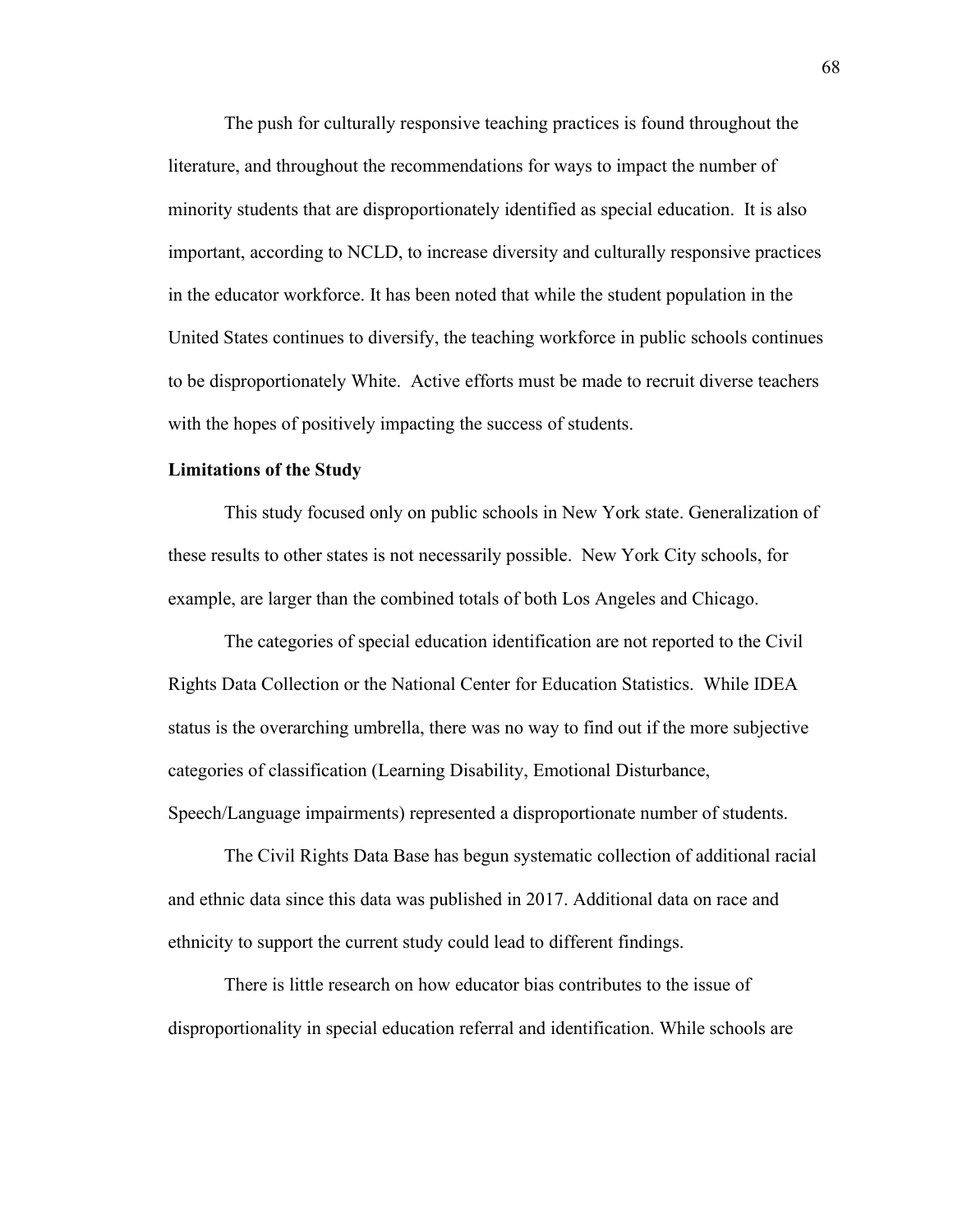attempting to diversify their workforce, the applicant pool for positions is still mainly White women.

Finally, the degrees to which districts support families that are going through the special education process is unknown and likely varies widely from district to district. Much of that support is financially driven, leading one to conclude that the wealthier districts provide more support for families and poorer districts have less.

### **Recommendations for Future Practice**

In January2017, the Obama administration issued new rules that states were to comply with by July 1, 2018. These regulations, knows as the Equity in IDEA regulations, sought to help districts address racial and ethnic disparities in special education identification and placement. Prior to these regulations, there was no uniform practices from state to state in how disparities were determined in eligibility or placement in special education among racial and ethnic subgroups. In fact, 20 states reported no disproportionality in their districts in 2015-2016 (Samuels & Harwin, 2018). The implementation was delayed when the Trump administration took office but were implemented in March 2019 after legal challenges to the delay prevailed. The U.S. Department of Education must strongly enforce these regulations by monitoring the data that are collected across the country and provide high-quality assistance to districts with the largest disparities (NCLD, 2020). In 2015-2016, there were only 423 districts in the country identified with disproportionality, 78 were in New York. Those 78 districts represent only 11% of the districts in the state (Samuels & Harwin, 2018). The majority of citations originated from only five states in the country, exemplifying the need for federal guidelines when previously the monitoring was left up to individual states.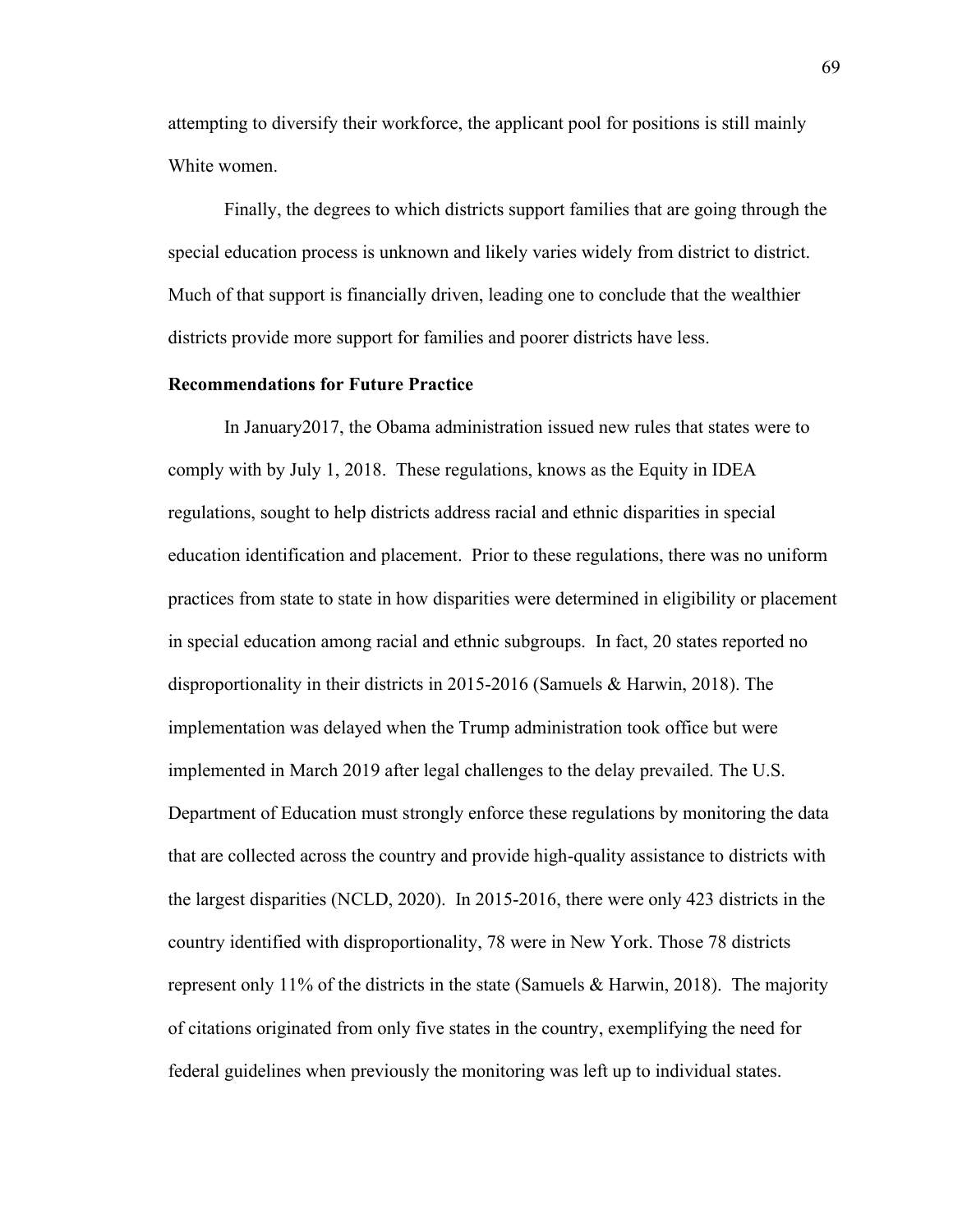According to the National Center for Learning Disabilities (NCLD), the first step, now that the Equity in IDEA regulations has been put in place, is to make improvements in the policies and practices within the eligibility process to help reduce disproportionality. Districts should seek support from outside experts to implement training on disability identification that includes consideration for linguistic and cultural differences. Districts should seek to hire educational professionals that have expertise in this area and provide training for those who don't. Districts should audit their special education policies and processes to reveal biases and address them within the system. Finally, schools and districts should invest in developing relationships with families to better understand a students' familial, social, and cultural background and to better incorporate families' observations of their students into the special education evaluation process.

The NCLD suggests a focus of districts of Evidence-Based Practices, listing Multi-Tiered Systems of Supports (MTSS), Universal Design for Learning (UDL), Positive Behavior Interventions and Supports (PBIS), Culturally responsive teaching (CRT), and Restorative practices as examples. In order to implement these practices, educator preparation and training is paramount, district must be prepared to invest in the development of the educators to support a diverse range of students.

Improve instructional practices through the use of culturally responsive frameworks and methods. By implementing the NYSED Culturally Responsive Sustaining Framework throughout the curriculum and engaging students in culturally responsive lessons, teachers would better be able to use real-world examples in teaching that draw on students' own cultures and experiences. These approaches have been linked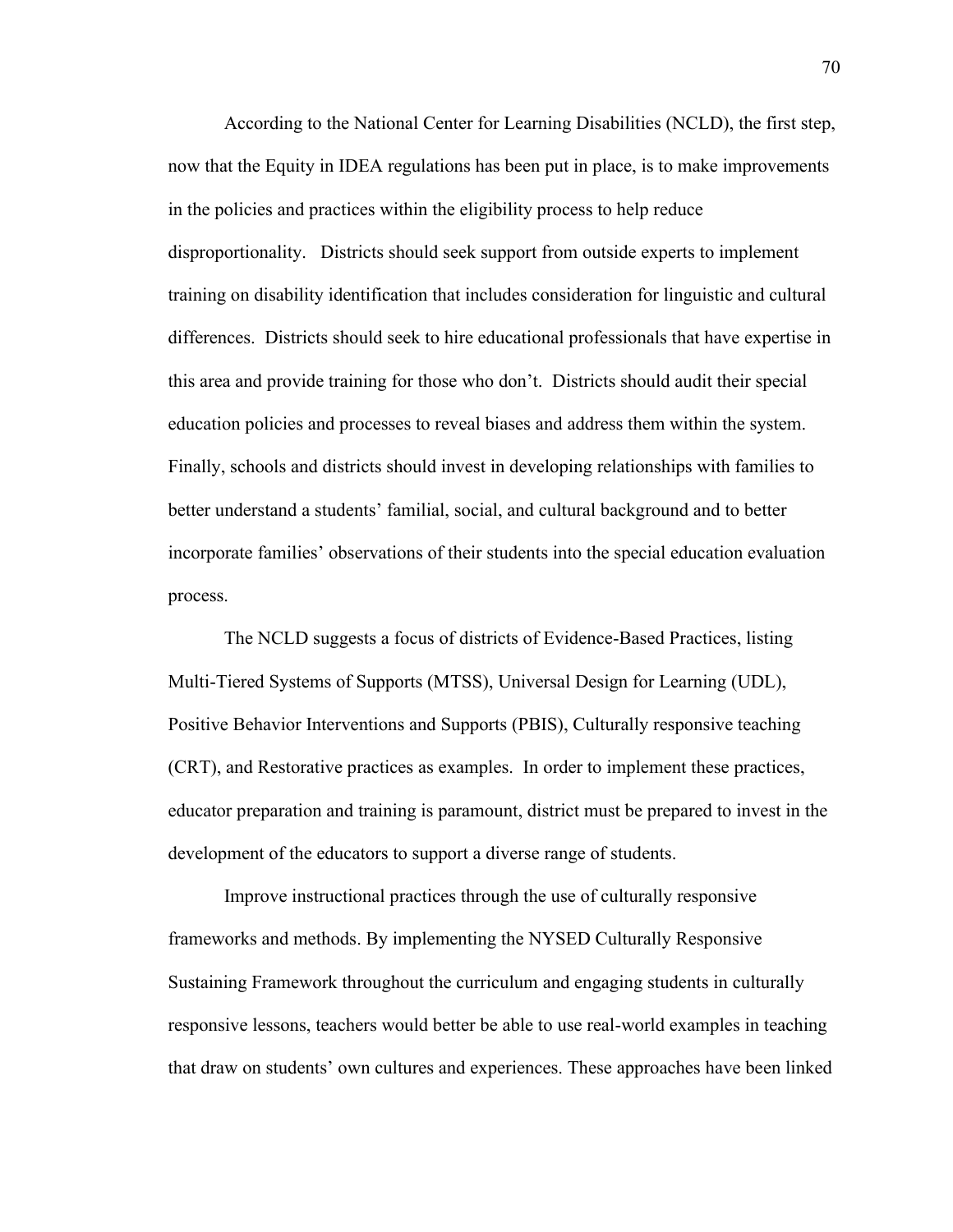to higher self-esteem and greater interest in school overall as well as better academic attitudes, well-being, academic achievement, persistence, and ability to navigate bias as a student (NCLD, 2020).

Research is showing the importance of modifying identification and referral procedures for special education. The use of multi-tiered systems of support is recommended to better match interventions to student need, the use of RTI methods is one aspect of this system of support. Tier I support refer to universal supports, such as policies and procedure development. Tier II supports refer to more targeted supports beyond what is offered by the curriculum, instruction, or school programming. Tier III supports are the most individualized and can include the use of IEPs and intensive therapies. Training in these methods is important, as no one intervention can be completely successful in isolation (Skiba, 2008).

Multi-tiered systems of support can be further support by structured instructional consultation (IC) teams. The results of Gravois and Rosenfeld's study demonstrate the impact of implementing IC Teams on the special education evaluation and placement patterns of minority students when compared to students in schools without IC Teams in the same district. The focus of IC Teams is on the work of the team and the problemsolving process on improving the quality of instruction and intervention provided to students. This focus on supporting teachers' delivery of instruction is helpful in enhancing minority student achievement and reducing the need to identify students for evaluation or placement in special education or remedial services.

Though these results are not conclusive nor exhaustive, the results of their study demonstrated the influence that classroom instruction has on disproportionate placement

71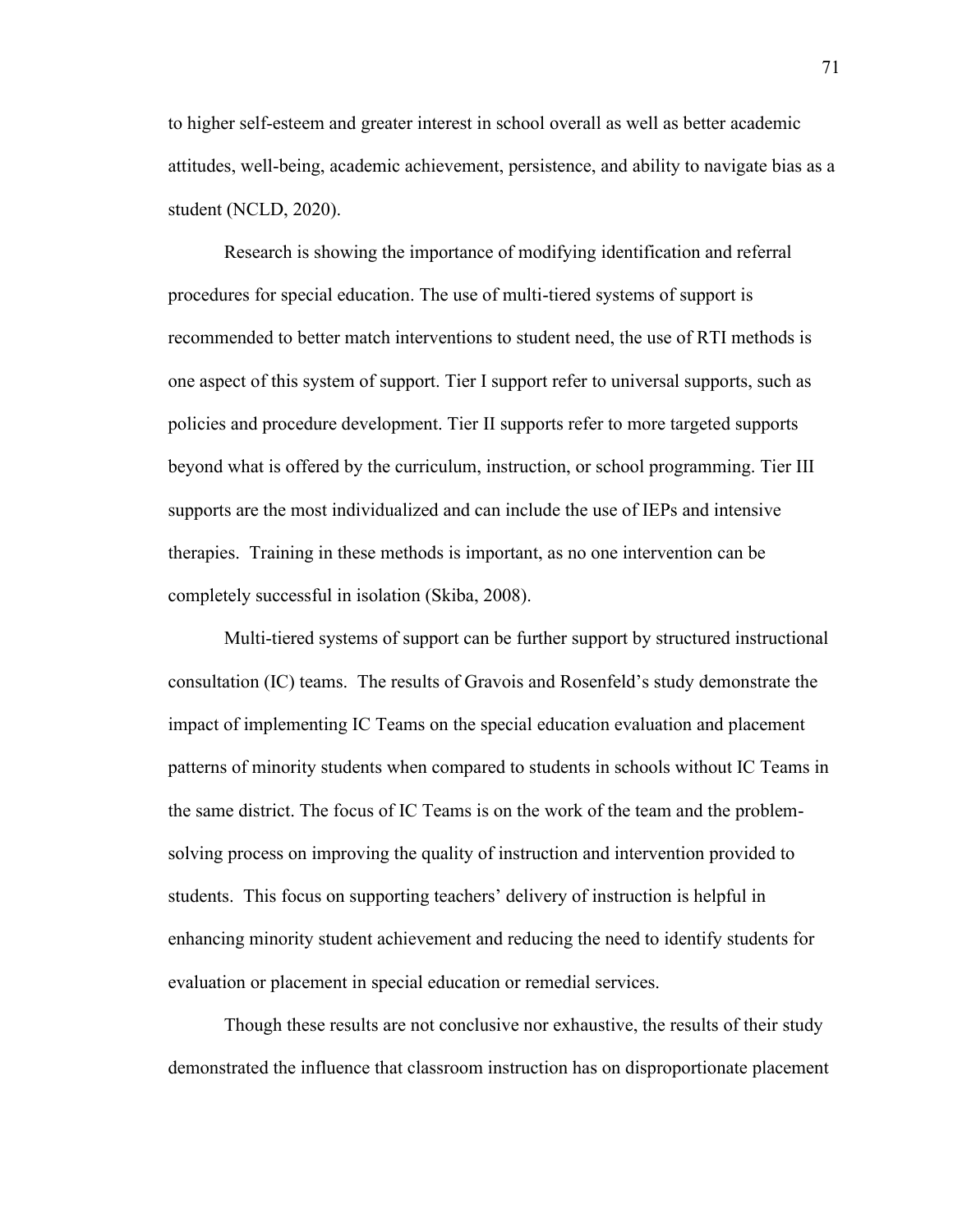of minority students in special education and indicate that solutions to disproportionate placement of minority students may be found in the implementation of effective support of teachers and the specific focus on improving the instructional delivery in the general education classroom (Gravois & Rosenfeld, 2006).

The final recommendation is to have accurate and transparent data for a number of reasons. The first is to ensure an understanding of the scope of the disproportionality problem that may exist in the school or district. The second is to ensure accuracy in reporting to state and federal agencies so that students such as students classified as IDEA and ELLs can be tracked. Finally, disaggregation of data to determine diverse demographics of students, especially in Asian subgroups such as Pacific Islanders, is important to determining trends in those groups that may not otherwise be noticed.

# **Recommendations for Future Research**

With the abundant data in the histogram for the percent difference in IDEA status between White and Black students, more attention should be paid to the districts that have a high number of Black students identified as they may need more interventions to address issues leading to the overidentification of Black students as special education.

The implementation of the Culturally Responsive Sustaining Framework in New York state may impact the instructional practices in a positive way causing a decrease in special education identification over time. The diversity and inclusivity initiatives in many school districts may have a similar effect. This data will not be available right away as this educational shift is currently underway, but if this data acts as a baseline, it could be interesting to run these analyses in ten years to see if the data have been impacted.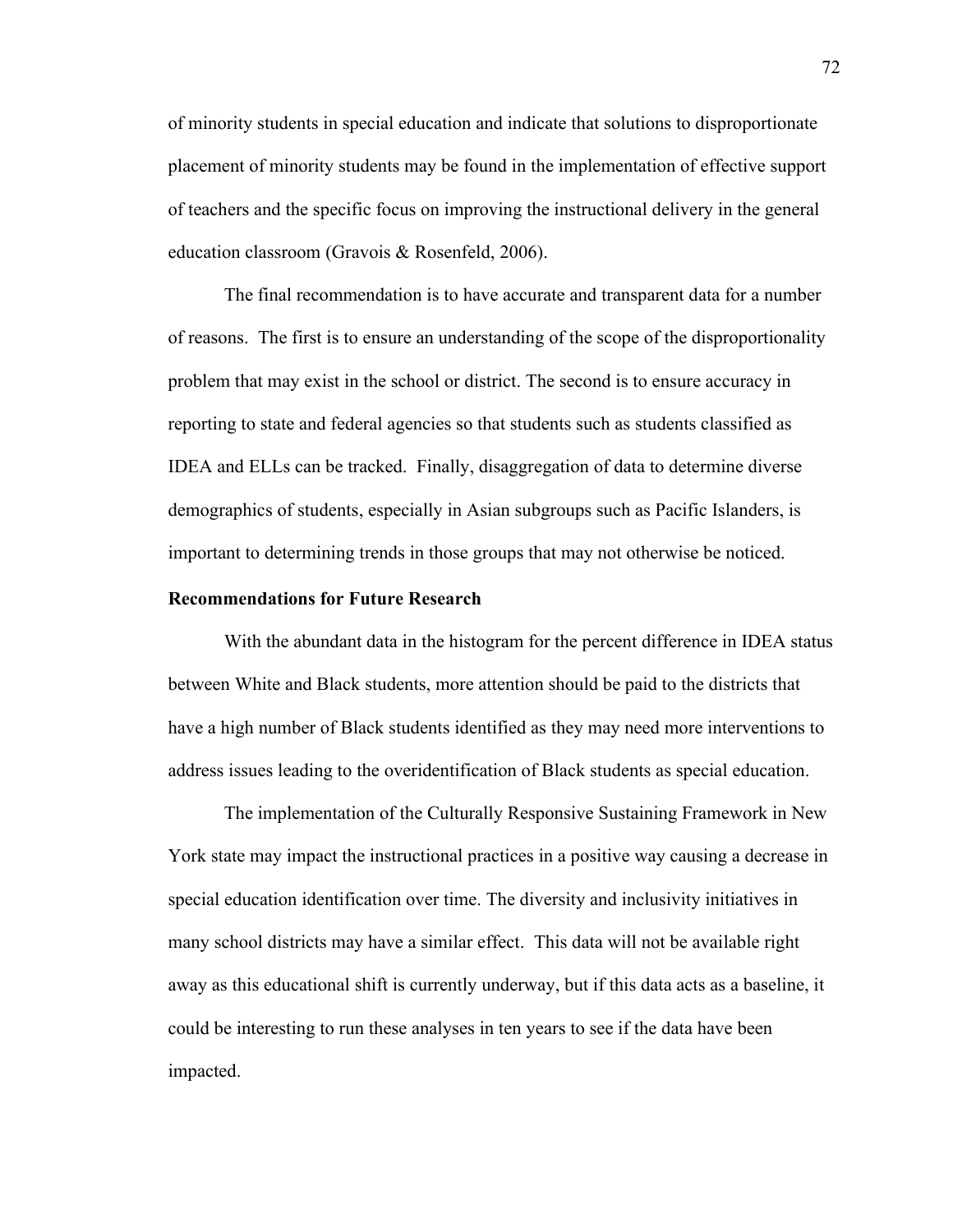The Civil Rights Data Collection does not include data on the racial makeup of special education students that have been suspended. That data has more recently been requested but is lacking from this data set and as a result, the disciplinary actions against Black and Hispanic students is not available. That research is closely aligned with this research and once that data becomes available, it could be used in a similar study.

#### **Conclusion**

The overrepresentation of Black and Hispanic students in special education is a problem that has been evident for decades, but there is no easy solution. Culturally responsive practices and a lens on multiculturalism in the classroom are only one way that teachers can begin to have an impact on how students are identified for referral to special education. The use of interventions that are student centered, address needs of individual students, and are culturally sensitive are an important step towards reducing the disproportionality that exists in many schools today. The shift to ensuring teacher preparation programs address cultural bias and equity is another important step in the reduction of minority students being overrepresented as their teachers approach instruction through a different lens than in years past and structure lessons around the experiences and values of the students they teach. As these numbers are monitored at the state and federal level, the need for appropriate financial supports to fund programs that enable success of minority students is the most important step in ensuring that the proper students are identified for intervention and the proper students are classified as special education.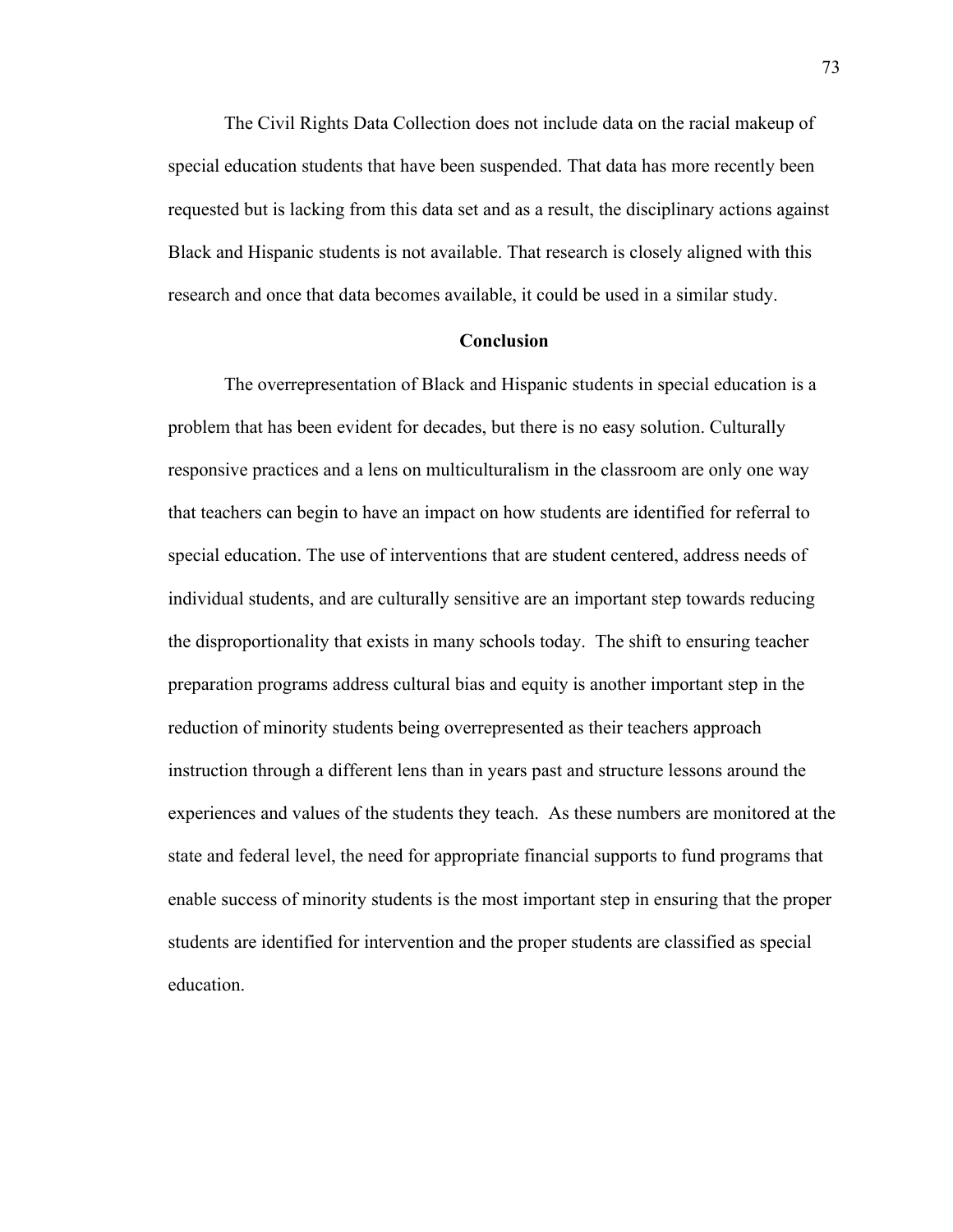#### **REFERENCES**

- Annamma, S., Connor, D., Ferri, B. (2013). Dis/ability critical race studies (DisCrit): Theorizing at the intersections of race and dis/ability. *Race Ethnicity and Education.* 16(1). 1-31.
- Annamma, S., Jackson, D., Morrison, D. (2017). Conceptualizing color-evasiveness: Using Dis/ability critical race theory to expand a color-blind racial ideology in education and society. *Race Ethnicity and Education.* 20(2). 147-162.
- Artiles, A. J., Trent, S. C., & Palmer, J. (2004). Culturally diverse students in special education: Legacies and prospects. In J. A. Banks & C. M. Banks (Eds.), *Handbook of research on multicultural education* (pp 716-735)*.* San Francisco, CA: Jossey Bass.
- Artiles, A., Kozleski, E., Trent, S., Osher, D., Ortiz, A. (2010). Justifying and explaining disproportionality, 1968-2008: A Critique of Underlying Views and Culture. *Exceptional Children.* 76(3). 279-299.
- Banks, J. (1989). Approaches to multicultural curriculum reform. *Trotter Review.* 3(3). 17-19.
- Banks, J. (1995). Multicultural education and curriculum transformation. *The Journal of Negro Education* 64(4). 390-400.
- Banks, J. (2006). *Race, culture, and education: The selected works of James Banks* [Kindle Edition] Taylor & Francis e-Library
- Banks, J., Banks, C. (1989). *Multicultural education: Issues and perspectives*. Wiley Publishing, Hoboken, NJ.
- Bean, K.F. (2013). Disproportionality and acting-out behaviors among African American children in special education. *Child Adolescent Social Work Journal.* 30. 487-504.
- Blanchett, W. (2006). Disproportionate representation of African American students in special education: Acknowledging the role of white privilege and racism. *Educational Researcher.* 35(6). 24-28.
- Boykin, A. W. (1994). Harvesting talent and culture: African-American children and educational reform. In RJ. Rossi (Ed.), *Schools and Students At Risk* (pp. 116- 138). New York: Teachers College Press.
- Castro-Villarreal, F., Villarreal, V., Sullivan, J. (2016). Special education policy and response to intervention: Identifying promises and pitfalls to advance social justice for diverse students. *Contemporary School Psychology.* 20. 10-20.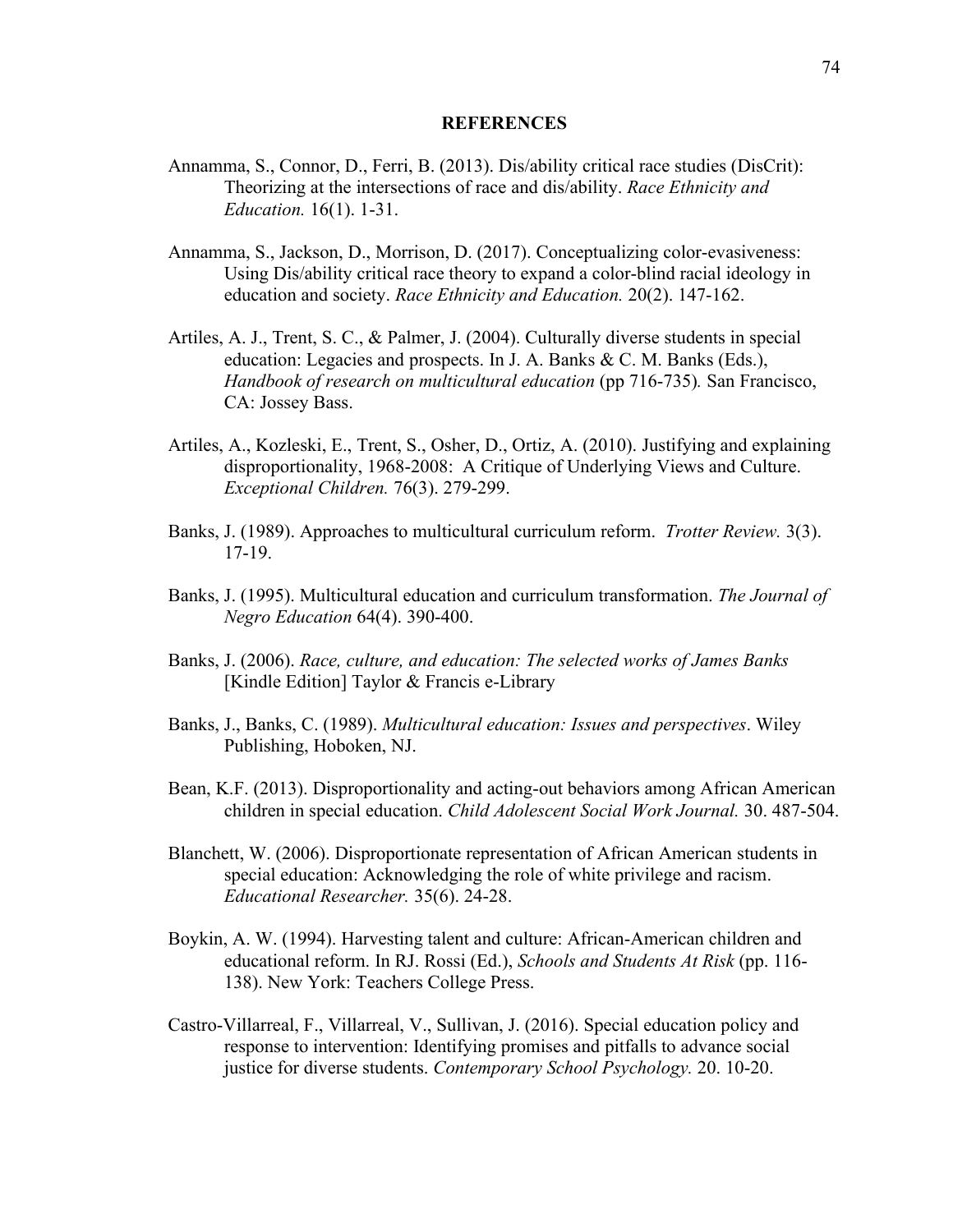- Chamberlain, S. (2005). An interview with Alfredo Artiles and Beth Harry: Issues of overrepresentation and educational equity for culturally and linguistically diverse students. *Intervention in School and Clinic.* 41(2). 110-113.
- Chang, J., Le, T. (2010). Multiculturalism as a dimension of school climate: The impact on the academic achievement of Asian American and Hispanic youth. *Cultural Diversity & Ethnic Minority Psychology.* 16(4). 485-492.
- Coladarci, T., & Cobb, C. (2014). *Fundamentals of statistical reasoning in education*, 4<sup>th</sup> Edition [Kindle Version].
- Connor, D. (2019). Why is special education so afraid of disability studies? *Journal of Curriculum Theorizing.* 34(1). 10-23.
- Coutinho, M., Oswald, D., Best, A. (2002). The influence of sociodemographics and gender on the disproportionate identification of minority students as having learning disabilities. *Remedial and Special Education.* 23(1). 49-59.
- Deniger, M. (2008). Disproportionality: A look at special education and race in the Commonwealth. *Education Research Brief.* Massachusetts Department of Elementary and Secondary Education. Retrieved from https://files.eric.ed.gov/fulltext/ED508412.pdf.
- Dever, B., Raines, T., Dowdy, E., & Hostutler, C. (2016). Addressing disproportionality in special education using a universal screening approach. *The Journal of Negro Education* 85(1). 59-71.
- Donovan, S., Cross, C.(2002) Minority students in special and gifted education. *National Research Council Special Report. National Academies Press.*
- Ford, C., Airhihenbuwa, C. (2010). Critical race theory, race equity, and public health: Toward antiracism praxis. *American Journal of Public Health* 100(1). S30-5.
- Ford, D. (2012). Culturally different students in special education: Looking backward to move forward. *Exceptional Children.* 78(4). 391-403.
- Fraenkel, J., Wallen, N. & Hyun, H. (2012). *How to design and evaluate research in education*, 8<sup>th</sup> Edition [Kindle Version].
- Gordon, N. (2017). Race, poverty, and interpreting overrepresentation in special education. *Brookings.* Sept. 20. Retrieved from https://www.brookings.edu/research.
- Gravois, T. & Rosenfeld, S. (2006). Impact of instructional consultant teams on the disproportionate referral and placement of minority students in special education. *Remedial and Special Education.* 27(1). 42-52.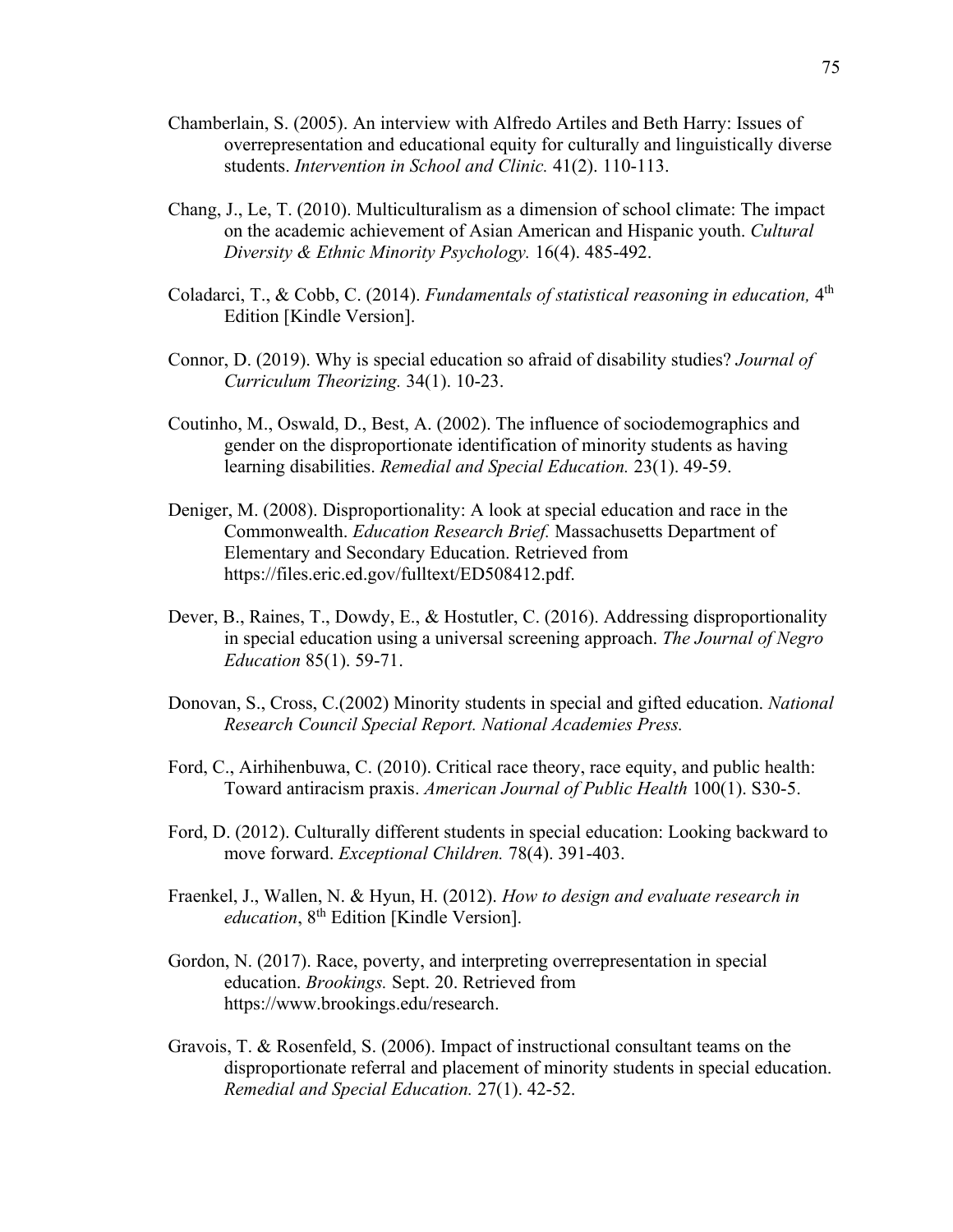- Grindal, T., Schifter, L., Schwartz, G., Hehir, T. (2019). Racial differences in special education placement: Evidence across three states. *Harvard Educational Review.* 89(4). 525-553.
- Harry, B. (2002). Trends and issues in serving culturally diverse families of children with disabilities. *The Journal of Special Education.* 36(3). 131-138.
- Hynds, A., Averill, R., Hindle, R., Meyer, L. (2017). School expectations and student aspirations: The influence of schools and teachers on indigenous secondary students. *Ethnicities.* 17(4). 546-573.
- Joslin, C. (1998). Multiculturalism's five dimensions. *NEA Today Online*. Retrieved from http://www.learner.org/workshops.socialstudies/pdf/session3/3.Multiculturalism.p df.
- Kaur, J. (2019). Understanding disproportionality part 1: What disproportionality is and why it matters. https://steinhardt.nyu.edu/metrocenter/perspectives/understandingdisproportionality-part-1-what-disproportionality-and-why-it retrieved 10/23/2021.
- McFarland, J., Hussar, B., Zhang, J., Wang, X., Wang, K., Hein, S., Diliberti, M., Forrest Cataldi, E., Bullock Mann, F., and Barmer, A. (2019). The condition of education 2019 (NCES 2019-144). U.S. Department of Education. Washington, DC: National Center for Education Statistics. Retrieved [11/19] from https://nces.ed.gov/ pubsearch/pubsinfo.asp?pubid=2019144.
- Miller, G. (2004). A staff report of the New York City Council Investigation Division on teacher attrition and retention to members of the Committee on Oversight and Investigations. Retrieved from http://www.nyc.gov/html/records/pdf/govpub/1024teachersal.pdf.
- Moreno, G., & Segura-Herrera, T. (2013). Special education referrals and disciplinary actions for Latino students in the United States. *MLT*. 9(1). 33-51.
- Morgan, P., Farkas, G., Cook, M., Strassfeld, N., Hillemeier, M., Pun, W., Schussler, D. (2017). Are Black children disproportionately overrepresented in special education? A best-evidence synthesis. *Exceptional Children.* 83(2). 181-198.
- National Center for Learning Disabilities, NCLD. (2020). Significant disproportionality in special education: Current trends and actions for impact. Retrieved from http://www.ncld.org.
- New York State Department of Education, Retrieved May 2019, from http://www.p12.nysed.gov/assessment/reports/2014/le-tr14.pdf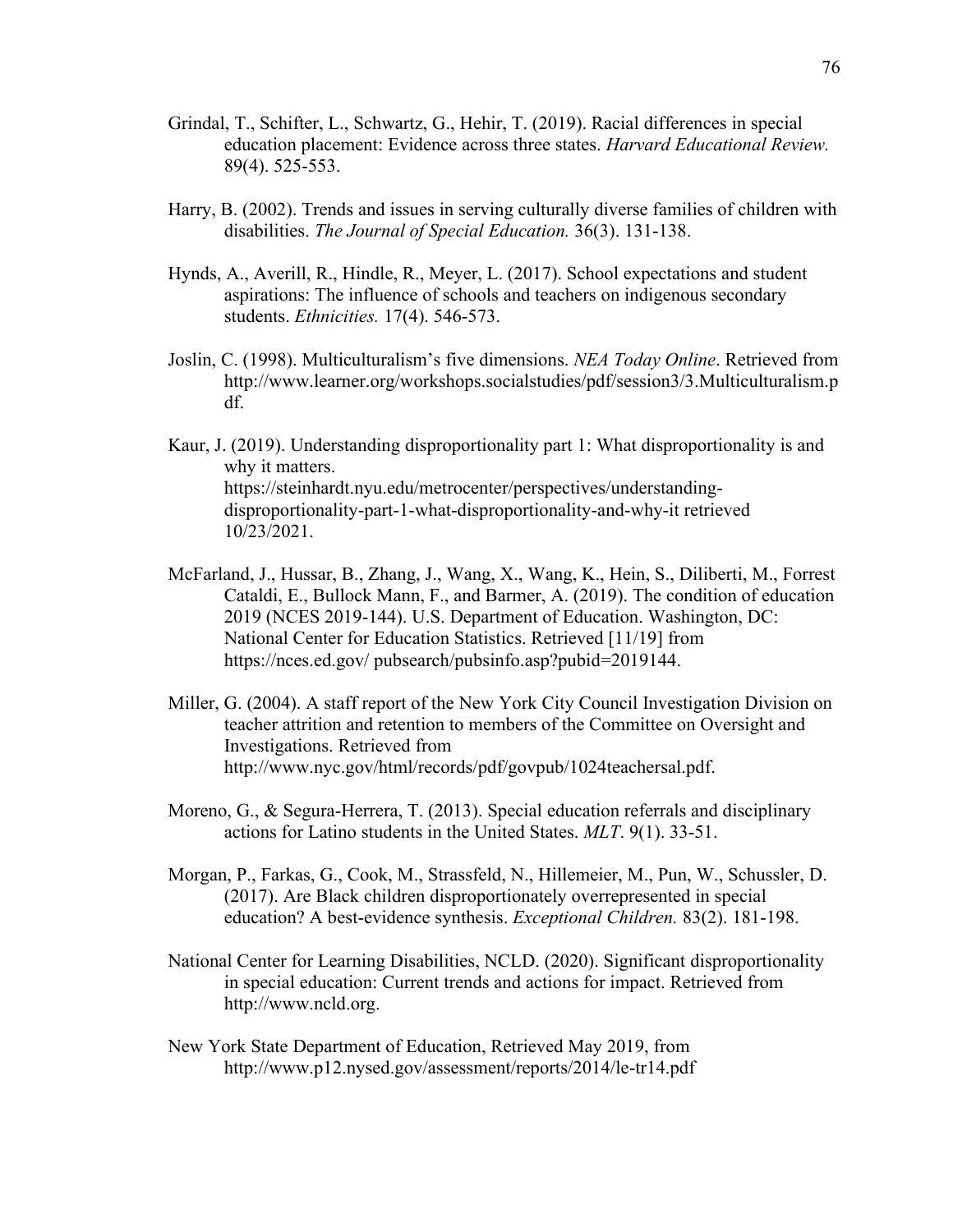- Ogbu, J.U. (2003). *Black American students in an affluent suburb: A study of academic disengagement.* Mahwah, NJ: Erlbaum.
- Patton, J. (1998). The disproportionate representation of African Americans in special education: Looking behind the curtain for understanding and solutions. *The Journal of Special Education.* 32(1). 25-31.
- Powers, T. (2002). Postmodernism and James A. Banks's multiculturalism: The limits of intellectual history. *Educational Theory.* 52(2). 209-221.
- Robinson, G., Norton, P. (2019). A decade of disproportionality: A state-level analysis of African American students enrolled in the primary disability category of speech or language impairment. *Language, Speech, and Hearing Services in Schools.* 50(1). 267-282.
- Samuels, C., Harwin, A. (2018). Racial disparities in special ed.: How widespread is the problem? *Education Week,* Feb.7, 2018. Retrieved from http://www.edweek.org/
- Schwitzman, T. (2019). "Dealing with diversity and difference": A DisCrit analysis of teacher education curriculum at a minority serving institution. *Journal of Curriculum Theorizing.* 34(1). 50-71.
- Skiba, R., Poloni-Staudinger, L., Simmons, A., Feggins-Azziz, R., Chung, C. (2005). Unproven links: Can poverty explain ethnic disproportionality in special education? *The Journal of Special Education.* 39(3). 130-144.
- Skiba, R., Poloni-Staudinger, L., Gallini, S., Simmons, A., Feggins-Azziz, R. (2006) Disparate access: The disproportionality of African American students with disabilities across educational environments. *Exceptional Children.* 72 (4) 411- 424.
- Skiba, R., Simmons, A., Ritter, S., Gibb, A., Rausch, M., Cuadrado, J., Chung, C. (2008). Achieving equity in special education: History, status, and current challenges. *Exceptional Children.* 74(3). 264-288.
- Skiba, R., Horner, R., Chung, C. Rausch, M., May, S., Tobin, T. (2011) Race is not neutral: A national investigation of African American and Latino disproportionality in school discipline. *School Psychology Review.* 40(1). 85-107.
- Sullivan, A. (2011). Disproportionality in special education identification and placement of English Language Learners. *Exceptional Children.* 77(3). 317-334.
- Wagner, J. (2018). Review of DisCrit: Disability studies and critical race theory in Education. *C.E.P.S. Journal.* 8(3). 211-216.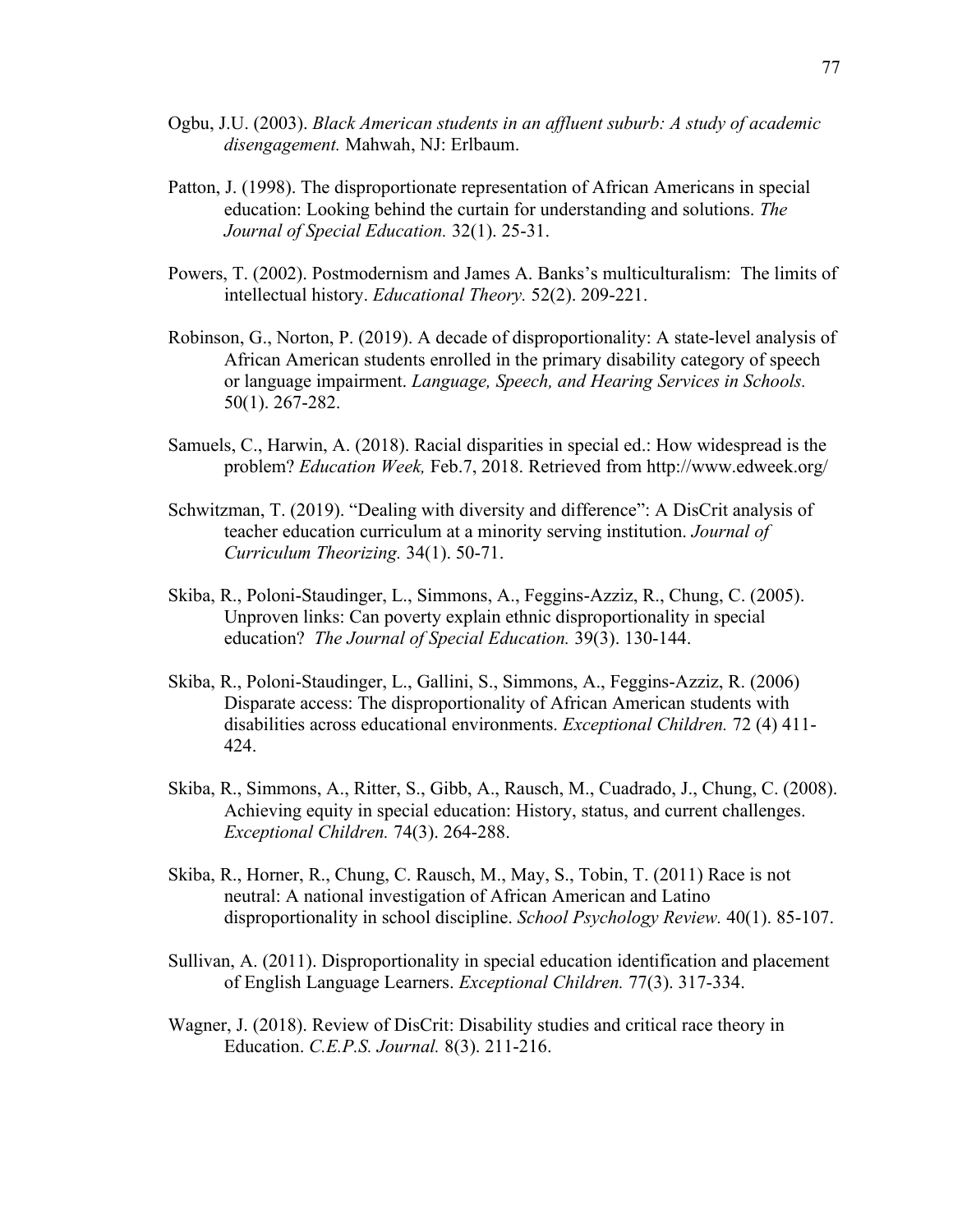- Wiggan, G. & Watson-Vandiver, M. (2019). Pedagogy of empowerment: Student perspectives on critical multicultural education at a high-performing African American school. *Race Ethnicity and Education.* 22(6) 767-787.
- Zhang, D., Katsiyannis, A., Song, J., Roberts, E. (2014). Minority representation in special education: 5-Year trends. *Child Family Studies.* 23. 118-127.